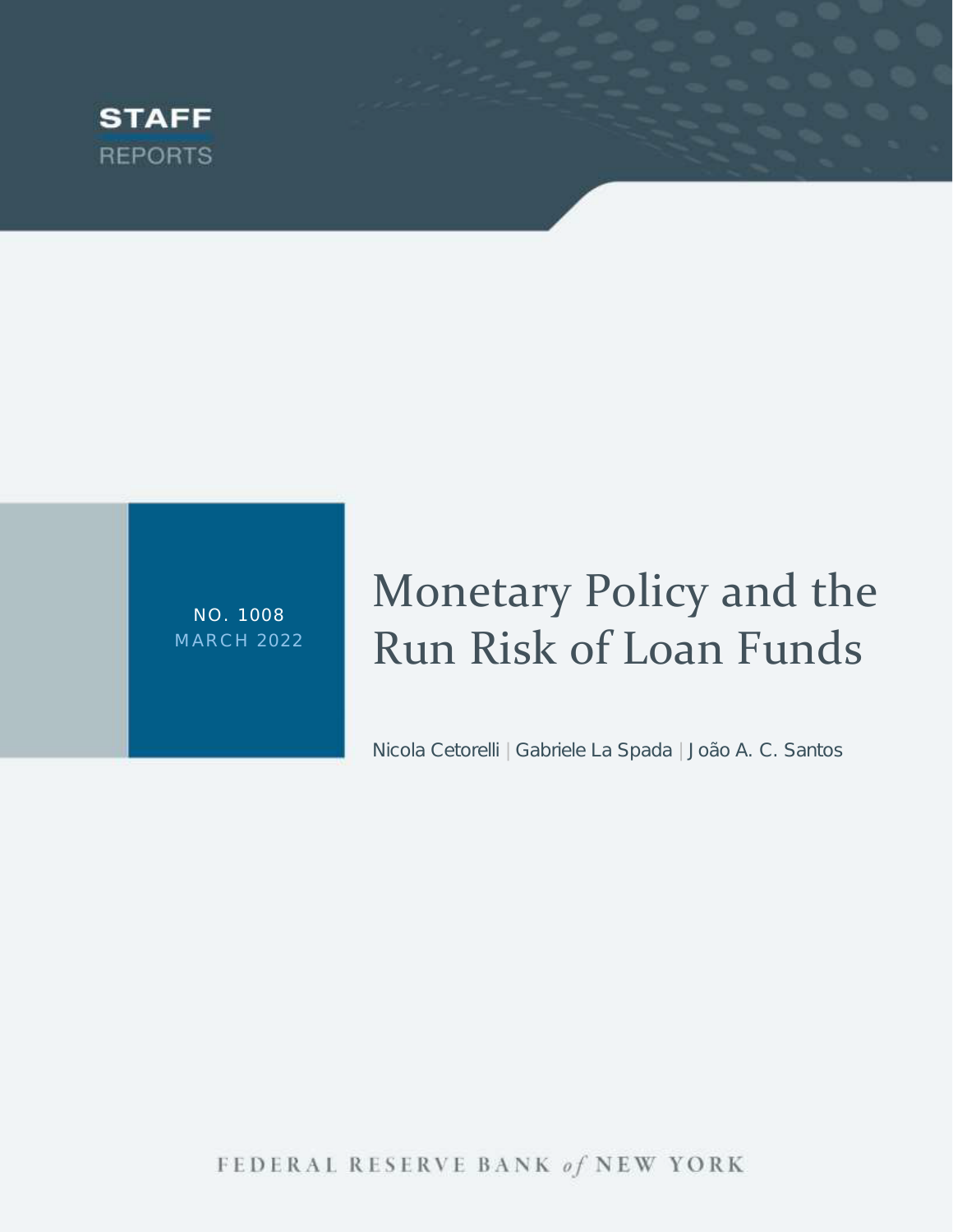## **Monetary Policy and the Run Risk of Loan Funds**

Nicola Cetorelli, Gabriele La Spada, and João A. C. Santos *Federal Reserve Bank of New York Staff Reports*, no. 1008 March 2022 JEL classification: G23, E52, G28

#### **Abstract**

Loan funds are open-end mutual funds holding predominantly corporate leveraged loans. We document empirically that loan funds are significantly more susceptible to run risk than any other category of debt funds, including corporate bond funds. Most importantly, we establish a link between loan funds' flows and monetary policy, based on the institutional characteristics of their portfolio holdings. We find robust evidence indicating a pro-cyclical relationship between monetary policy and loan-fund flows. This relationship, however, is asymmetric: weaker for policy-rate increases and stronger for policy-rate decreases. Finally, the effect of monetary policy shocks on loan-fund flows also depends on the level of market short-term rates, suggesting that it is not only the direction of the monetary policy change that matters, but also the level of the policy rate at the time of the change. Our results thus identify a novel channel of monetary policy transmission affecting a critical segment of the credit sector, represented by leveraged lending.

Key words: mutual funds, monetary policy, leverage lending

\_\_\_\_\_\_\_\_\_\_\_\_\_\_\_\_\_

Cetorelli, La Spada: Federal Reserve Bank of New York (emails: nicola.cetorelli@ny.frb.gov, gabriele.laspada@ny.frb.gov). Santos: Federal Reserve Bank of New York, Nova School of Business and Economics (email: joao.santos@ny.frb.org). The authors thank Marco Cipriani, Daniel Lewis, Eric Swanson, and participants in seminars at Australian National University and Michigan State University for valuable comments. Ryan Craver, Catherine Huang, and Doug Leonard provided outstanding research assistance.

This paper presents preliminary findings and is being distributed to economists and other interested readers solely to stimulate discussion and elicit comments. The views expressed in this paper are those of the author(s) and do not necessarily reflect the position of the Federal Reserve Bank of New York or the Federal Reserve System. Any errors or omissions are the responsibility of the author(s).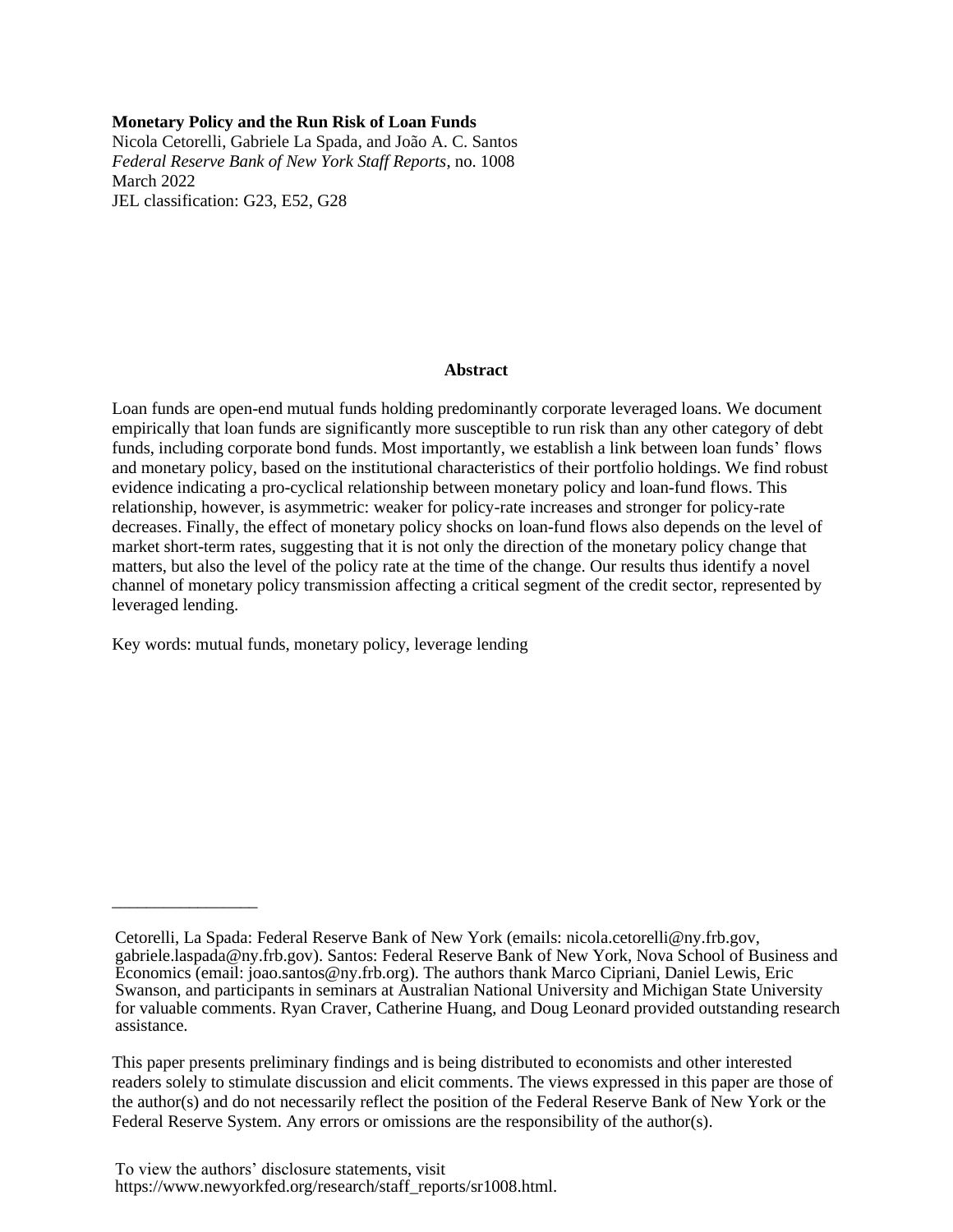## 1 Introduction

Open-end mutual funds have become increasingly important financial intermediaries, and the volatility of their investors' flows can have major repercussions for financial stability (Federal Reserve Board, 2021). Bond funds, in particular, have been shown to be exposed to run risk due to the illiquidity of their holdings (Goldstein et al., 2017) and their flows to be particularly sensitive to monetary policy shocks (Feroli et al., 2014). In this paper, we focus on bank-loan funds, an important category of bond mutual funds whose growth over the last decade has outpaced that of bond funds (see Figure 1). Loan funds are also open ended but differ from bond funds in two important ways. First, they hold corporate loans, which are significantly less liquid than corporate bonds, including those bonds rated below investment grade. Second, corporate loans are floating rate securities and are more prone to renegotiation, two features that expose loan funds to monetary policy in more nuanced ways.

We find empirical evidence suggesting that loan funds, which are key credit providers in the leveraged lending market, are much more vulnerable to run risk than any other category of debt mutual funds. Building on the institutional features of their asset holdings, we further document the role of monetary policy as a coordinating factor driving loan funds' investor flows and their volatility, suggesting a novel channel of monetary policy transmission.

Loan funds invest predominantly in leveraged loans. While banks used to be the dominant providers of leveraged lending, the market is now dominated by non-bank financial institutions, with loan funds being the largest holders of leveraged loans after collateralized loan obligations (CLOs) and representing about 16% of the market at its peak in 2018 (Blackrock, 2019).<sup>1</sup>

The open-end nature of loan funds allows investors to redeem their shares on

<sup>1</sup>Leveraged loans, in turn, account for a sizable share of lending to non-financial corporations, amounting to about 50% of total commercial loans, and they are typically used to finance important economic activity, such as mergers and acquisitions, leveraged buyouts, business recapitalizations, and business expansions.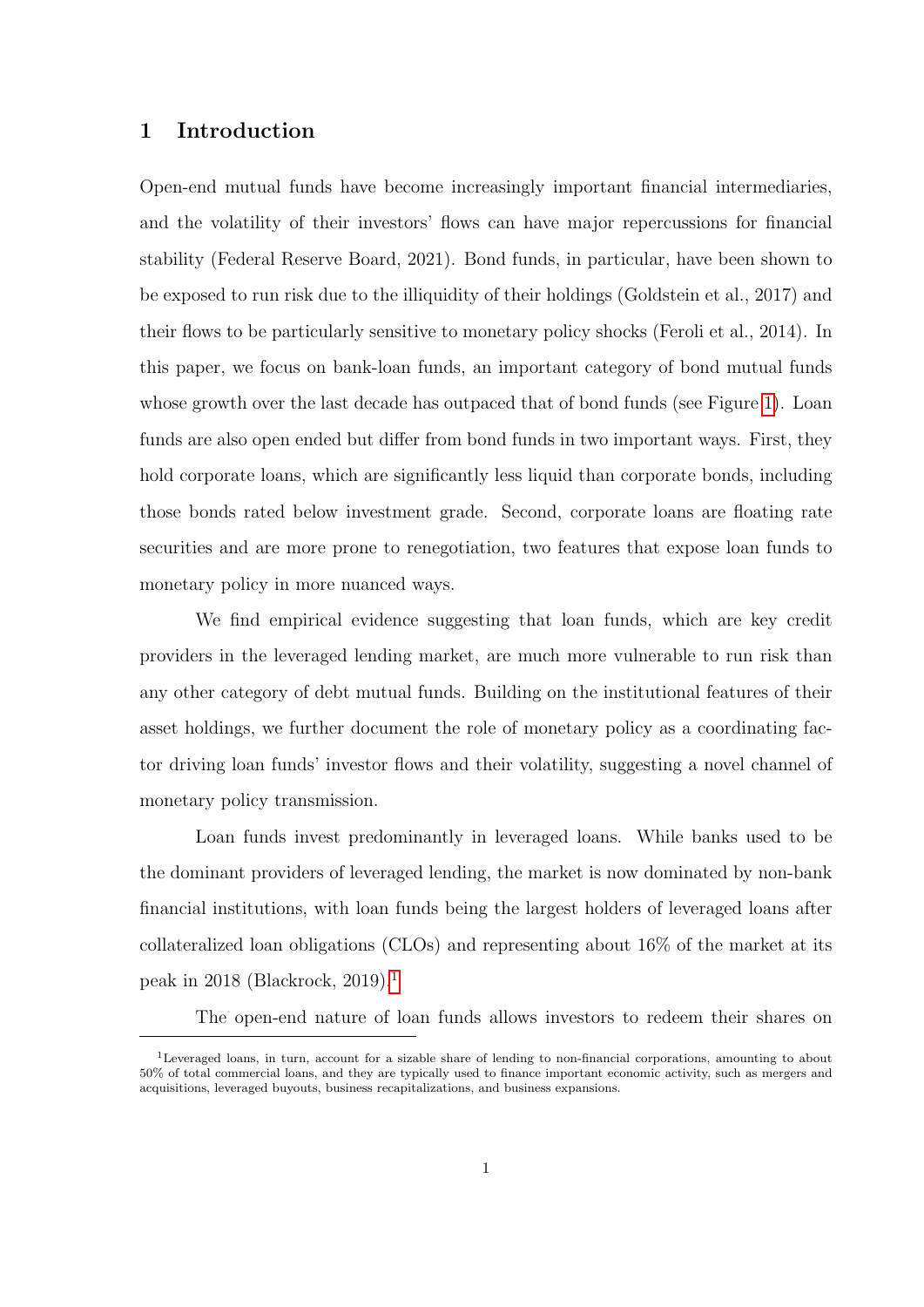demand and, combined with illiquid asset holdings, gives rise to a first-mover advantage in investors' redemption decisions. The reason is that funds face liquidation costs when they readjust their portfolios in response to redemptions. Since redeeming investors get the net asset value of their shares on the day of the redemption, but the portfolio readjustments happen in the following days, redemptions impose negative externalities on the remaining shareholders. This incentive to redeem first generates a self reinforcing relation between investor outflows and poor fund performance, leading to run risk.

The first-mover advantage that one would expect to find in loan funds characterizes any investment vehicle engaging in liquidity transformation, and it is welldocumented for corporate bond funds (Chen, Goldstein, and Jiang, 2010; Feroli, Kashyap, Schoenholtz, and Shin, 2014). Goldstein, Jiang, and Ng, (2017), in particular, show that bond funds exhibit a concave flow-performance relationship: their outflows are sensitive to bad performance more than their inflows are sensitive to good performance.

The liquidity fragility of loan funds, however, has a fundamentally distinct nature, which is driven by the features of the loan contracts held on their balance sheets. In particular, besides being more illiquid than bonds due to their specific trading arrangements, leveraged loans are typically highly bespoke, complex contracts, which renders them opaque and therefore hard to monitor. The heightened challenges in assessing the underlying value of these debt securities relative to bonds should lead loan-fund investors to display higher sensitivity to fund performance in bad times.<sup>2</sup> We conjecture, therefore, that loan-fund investors are, on average, more sensitive to the performance of their funds than bond-fund investors, and that this higher sensitivity occurs when fund returns are in negative territory.

We find evidence consistent with this prior. Investor flows in loan funds positively depend on past fund performance, and this sensitivity is between four and five times higher than that of investor flows in corporate bond funds. Moreover, the higher

<sup>2</sup>Dang et al. (2015) and Holmstrom (2015) show how opaque debt-like contracts can become highly sensitive to information following bad news on the underlying asset.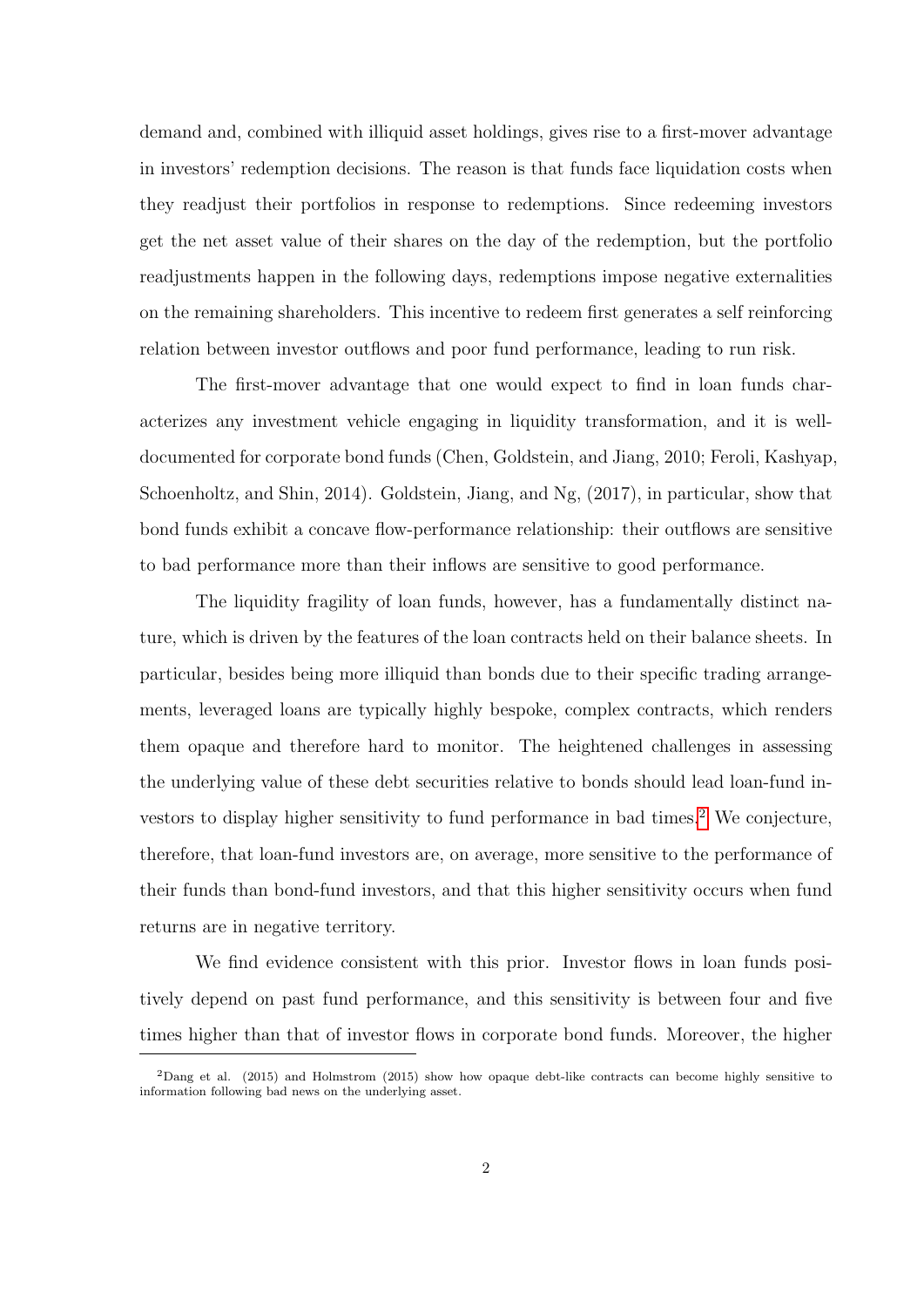flow sensitivity of loan funds only occurs when fund returns are negative; that is, the flow-performance relationship of loan funds is more concave than that of bond funds, indicating that loan funds are even more prone to disruptive run-like episodes than bond funds.

Importantly, not only do individual loan funds face a higher run risk than individual bond funds, but we also show that their aggregate flows are more volatile, which suggests greater exposure to a common factor. Monetary policy is a natural candidate to impact loan funds' performance and, by extension, investor flows in this industry. The reason is that, whereas standard bonds are fixed-income securities, leveraged loans are floating coupon contracts, tied to the behavior of a reference rate, typically the LI-BOR. Loan rates reset on a recurrent basis, normally between thirty and ninety days. As a result of this institutional feature of their portfolio holdings, loan funds' income stream is expected to improve when LIBOR increases and to deteriorate when LIBOR decreases. This creates an *interest rate channel* whereby policy rate increases should be associated with net flows into loan funds and vice versa.<sup>3</sup>

Our strategy to identify the effect of monetary policy on fund flows has four components. First, to control for the overall effect of monetary policy on corporate debt markets, we compare loan-fund flows to the flows in corporate bond funds. Moreover, to control for the high credit risk of loan funds, our baseline specifications restrict the control group to high-yield bond funds, which have a similar credit-risk profile. Second, to identify monetary policy shocks, we use the measures of policy surprise introduced by Swanson (2021). The empirical results of our baseline specification are consistent with our prior: we identify a positive relationship between monetary policy shocks and flows in loan funds relative to bond funds. This relationship is robust to using all corporate bond funds as control group and to controlling for a possible differential effect of market

<sup>3</sup>This interest rate channel in loan funds goes in the opposite direction of what we would normally presume for traditional bond funds; in fact, an interest rate increase (decrease) would be reflected in a valuation loss (gain) for the fixed-income securities in bond funds' portfolios, suggesting a negative relationship between interest rate movements and bond-fund flows.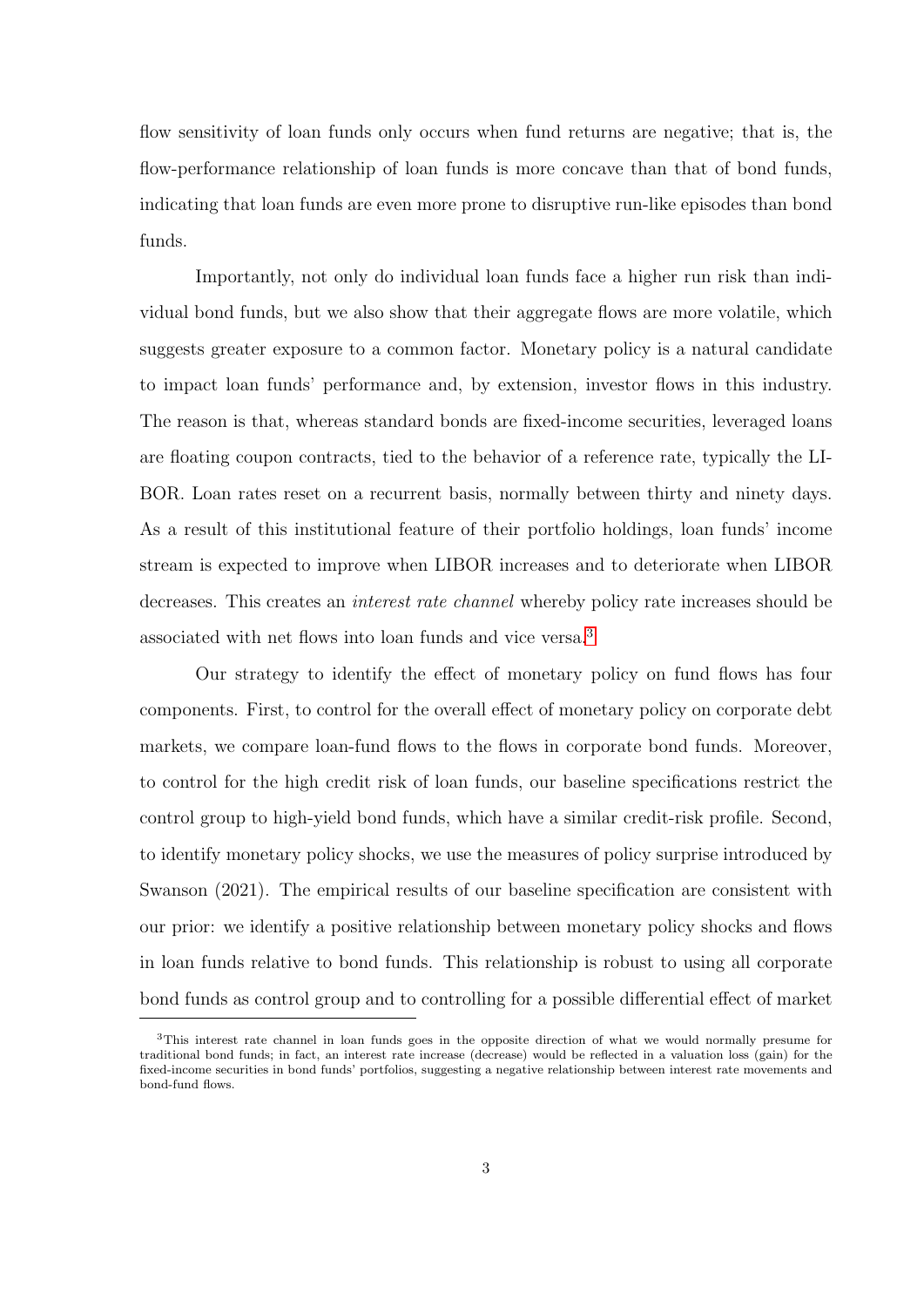volatility on investor flows across different fund types as well as for the duration of fund portfolios.<sup>4</sup>

Third, to strengthen our identification, we exploit another unique institutional feature of leveraged loans, which suggests that the effect of monetary policy on loanfund flows is likely *asymmetric* for positive and negative monetary policy surprises. The reason is that, in contrast to bond borrowers, loan borrowers can renegotiate their loans, demanding better terms when their economic conditions improve. This institutional feature has implications for the link between loan-fund flows and monetary policy, as policy rates typically increase in response to improving macroeconomic conditions (Smolyansky and Suarez, 2021). As a result, a monetary policy tightening could be asssociated with a decrease of the income stream of loan funds due to loan renegotiations triggered by improving economic conditions. Hence, for loan-fund investors, the potential benefits of a positive monetary policy shock through the interest rate channel described above may be dampened by this renegotiation channel.

Importantly for our identification purposes, the renegotiation channel is not at work when economic conditions deteriorate. In this case, borrowers have no incentive to renegotiate their loans and instead benefit from the "more favourable" terms of their existing loans. Thus, while we expect the interest-rate channel to be counteracted by the renegotiation channel when monetary policy surprises are positive, we do not expect a counter effect when surprises are negative.

Our empirical evidence confirms this second hypothesis: negative monetary policy surprises lead to significant outflows in loan funds relative to bond funds, whereas positive surprises have no significant effect. This result holds both when loan funds are compared only to high-yield bond funds and when they are compared to all corporate bond funds, and it is robust to controlling for possible differential effects of market

<sup>4</sup>We want to control for portfolio duration because the differential effect of monetary policy on fund flows could be due to its effect on bond valuation rather than through the rate-reset feature of leveraged loans, and portfolio duration is a good proxy for the interest-rate risk of bonds.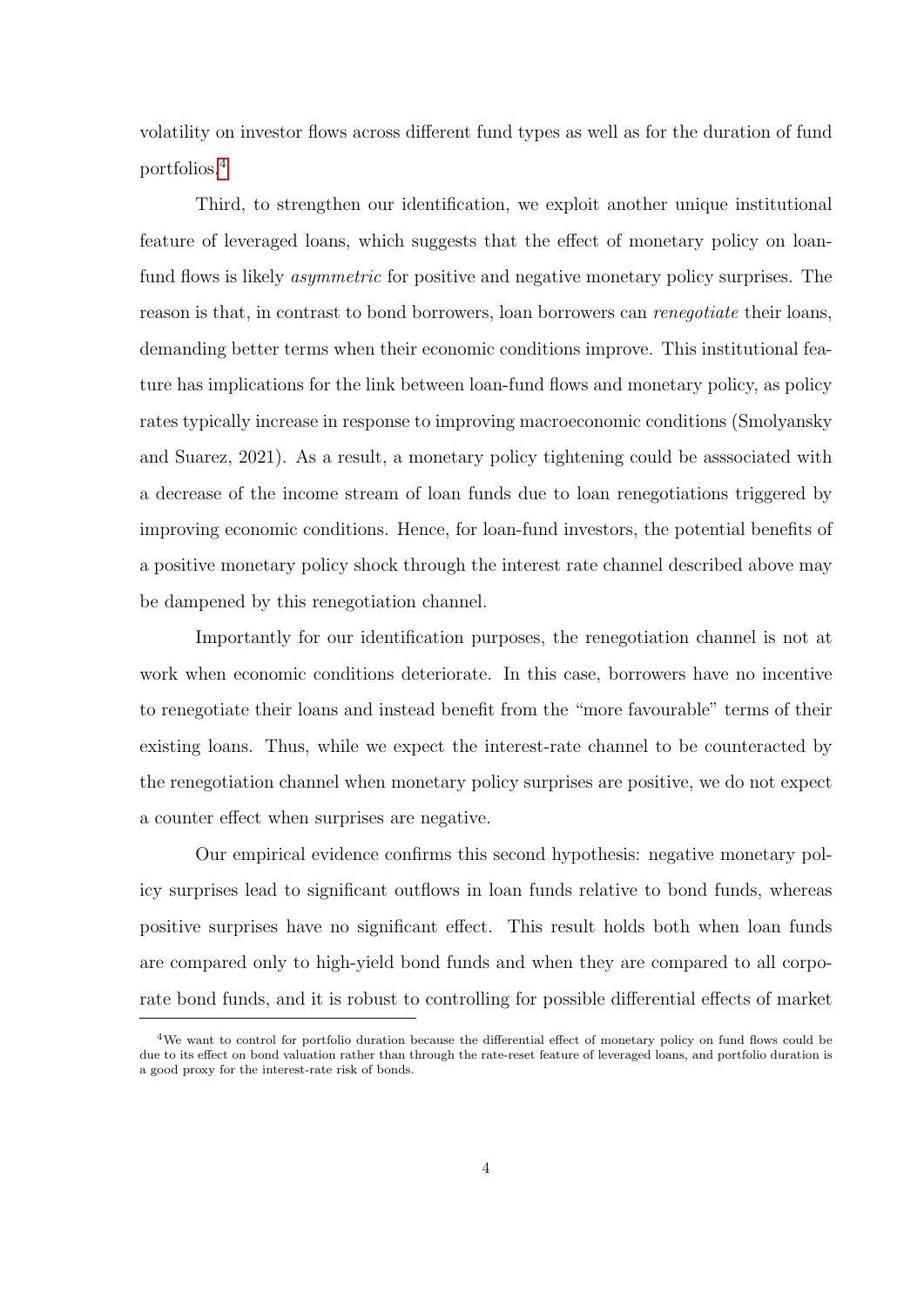volatility on investor flows across different fund types

Finally, the last component of our identification strategy capitalizes on a unique development in the leveraged-loan market during our sample period: the introduction of interest rate floors. Floor clauses state that the loan rate does not reset when the reference rate (LIBOR) is below a certain threshold. This suggests that the interest rate channel should be stronger when the level of short-term rates, to which reference rates are typically tied, is close to or higher than the prevailing rate floors.

Our empirical results confirm this hypothesis. Exploiting times series variation in our panel, we show that the positive effect of monetary policy shocks on loan-fund flows is significantly stronger when reference rates are above typical floors for leveraged loans or when they move away from the zero-lower bound (ZLB).

Our paper contributes directly to the literature on mutual fund fragility (Chen, Goldstein and Jiang, 2010; Feroli, Kashyap, Schoenholtz and Shin, 2014; Goldstein, Jiang and Ng, 2017). In particular, our findings are consistent with Chen, Goldstein and Jiang (2010) and Goldstein, Jiang and Ng (2017), who document that portfolio illiquidity exacerbates the strategic complementarities among investors in open-end bond funds, exposing them to run risk. Our results, however, differ from these works as we focus on loan funds and tie the fragility of their flows to the specific institutional characteristics that distinguish leveraged loans from bonds and other fixed-income securities.

Perhaps more importantly, our paper contributes to the emerging but still small literature linking monetary policy with non-bank financial intermediaries. Stein (2012) argues that monetary policy is a sufficient tool to insure financial stability when regulated banks are the only financial intermedaries, but it becomes insufficient in more complex systems where intermediation is also provided by non-bank entities.

Consistent with this view, Feroli, Kashyap, Schoenholtz, and Shin (2014) point at a destabilizing role of monetary policy on open-end bond-fund flows, describing how forward guidance could lead to an acceleration of outflows around interest rate hikes, es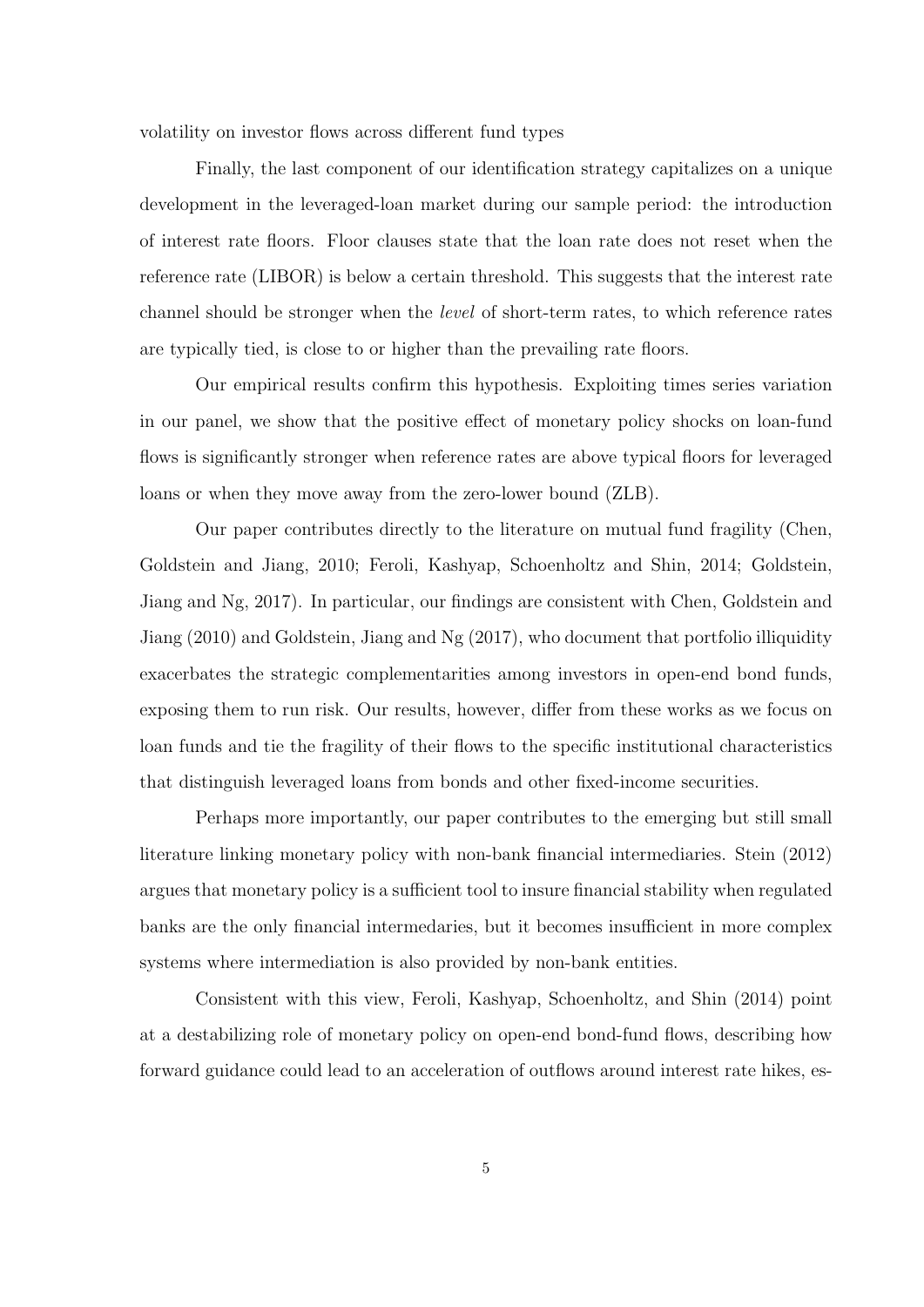pecially after prolonged periods near the ZLB, as it happened during the "taper tantrum" of 2013 (see also Stein, 2014). Such response in bond funds to tightening in monetary policy is also documented by Banegas et al. (2016). Our results, however, show a more nuanced relationship between monetary policy and fund flows, with the category of loan funds subject to an acceleration of outflows in response to *expansionary* surprises, and with countervailing effects during periods of tightening.

Our results are important for at least two additional reasons. First, our evidence on the positive link between monetary policy and loan-fund flows suggests a pro-cyclical impact of monetary policy in the leveraged lending market and a novel channel of transmission of monetary policy in the broad space of open-end funds. Since loan funds are the second most important funding source of leveraged lending, anything that makes their size volatile has potentially meaningful real effects. The reason is that, following a negative monetary policy shock that leads to a contraction of the loan-fund industry, it might be difficult for leveraged borrowers to find alternative investors in the short term. Moreover, most borrowers in the leveraged-loan market are unlikely to replace leveraged loans with alternative funding sources, coming from either the banking sector or the bond market.

Second, our results also have important implications for financial stability. Although loan funds are not a dominant component of the entire open-end fund industry, disruptions in the loan-fund segment could easily propagate to the rest of the corporatedebt mutual fund sector. One reason is that sudden loan-fund outflows could work as a negative "signal" to investors in corporate bond funds, especially those holding securities issued by corporations that also rely on leveraged loans and those belonging to fund families that also offer loan funds.<sup>5</sup> Another reason is that flow dislocations in loan funds may trigger fire sale dynamics, affecting other leveraged loan investors, such as

 $5F$ or example, in the context of banks, Chen (1999) shows that the release on information on a bank can trigger runs not only by its depositors but also by depositors of other banks. In the context of money market funds (MMFs), Cipriani and La Spada (2020) show that the March 2020 run on prime MMFs propagated from institutional (more informed) to retail (less informed) investors within the same fund family.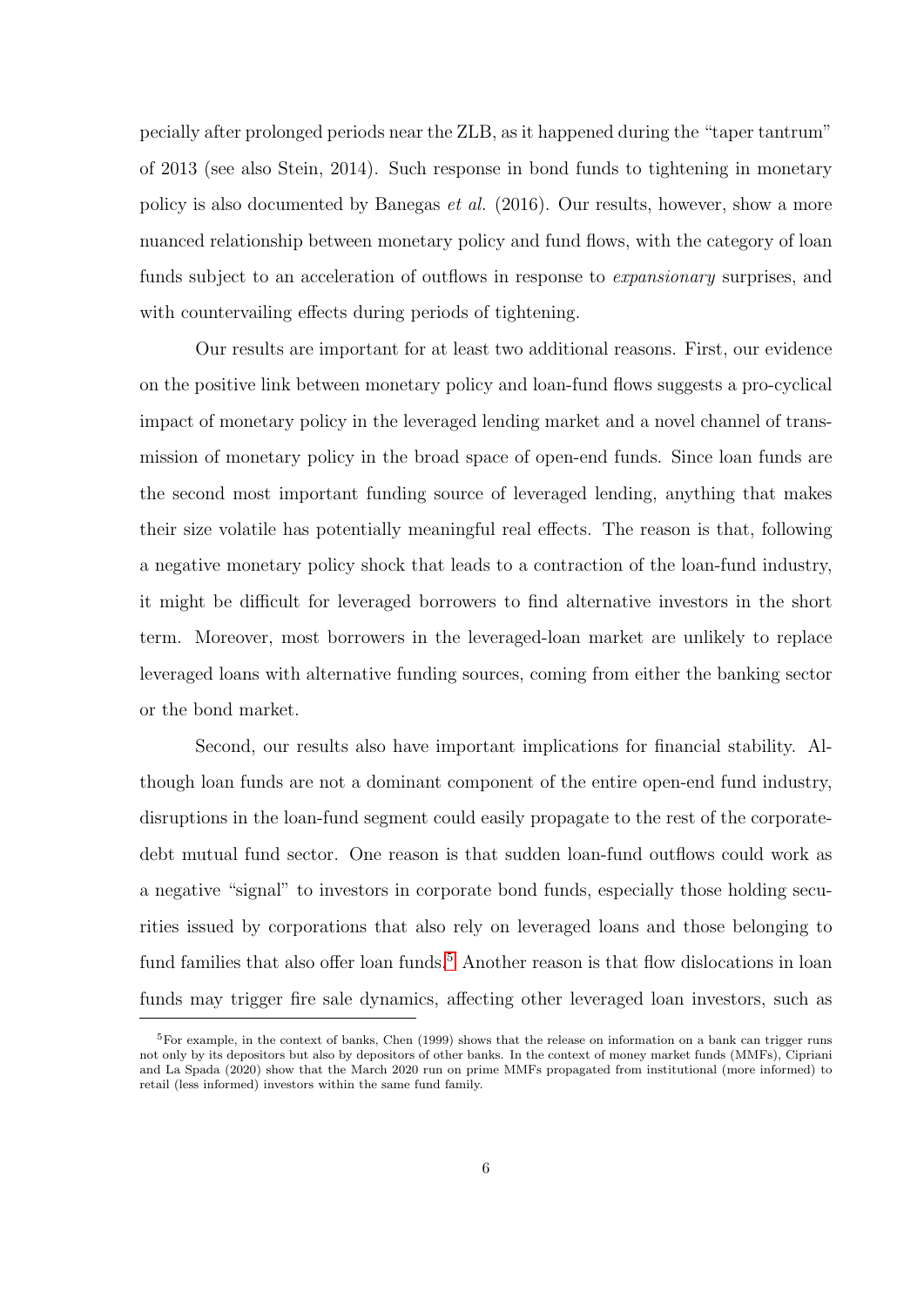CLOs, hedge funds, and insurance companies, and amplify the original shock.

## 2 Institutional Setting and Hypotheses

## 2.1 Loan fund industry

There is no exact definition of what constitutes a leveraged loan, nor is there a specific classification that is used for monitoring and regulatory purposes. Broadly speaking, leveraged loans are dominated by term loans (as opposed to credit lines) that carry a significant amount of risk of default (Kim et al., 2018). Some market participants identify leveraged loans off the borrower's leverage; others use the loan (or borrower) rating; others rely on the purpose of the loan (i.e., loans for buyouts, acquisitions, or capital distributions); and others yet use the spread at origination (i.e., spreads above 150 or 200 bps).

The leveraged loan market represents a sizable share of the total lending to nonfinancial corporations. In 2020Q2, it was estimated at approximately \$1.1 trillion, with total bank lending to non-financial corporates equal to about \$2.7 trillion (FRB Financial Stability Report, 2020). This is the result of the rapid growth of the leveraged loan market over the last two decades. Since 1997, the average yearly growth rate of leveraged loans has been greater than 14%, compared to 4% for the rest of corporate lending. As a result of this fast-paced growth, the overall size of the leveraged loan market is currently comparable to the overall size of the high-yield bond market (IMF, Global Financial Stability Report, 2019).

While banks used to be the almost exclusive source of credit supply for leveraged loans, the market has recently seen the increasing participation of non-bank lenders. Banks funded about 70% of leveraged loans throughout the 1990s. Since then, their share has gradually shrunk and is currently at about 10% (IMF, Global Financial Stability Report, 2019). The decline in the relative importance of banks as a funding source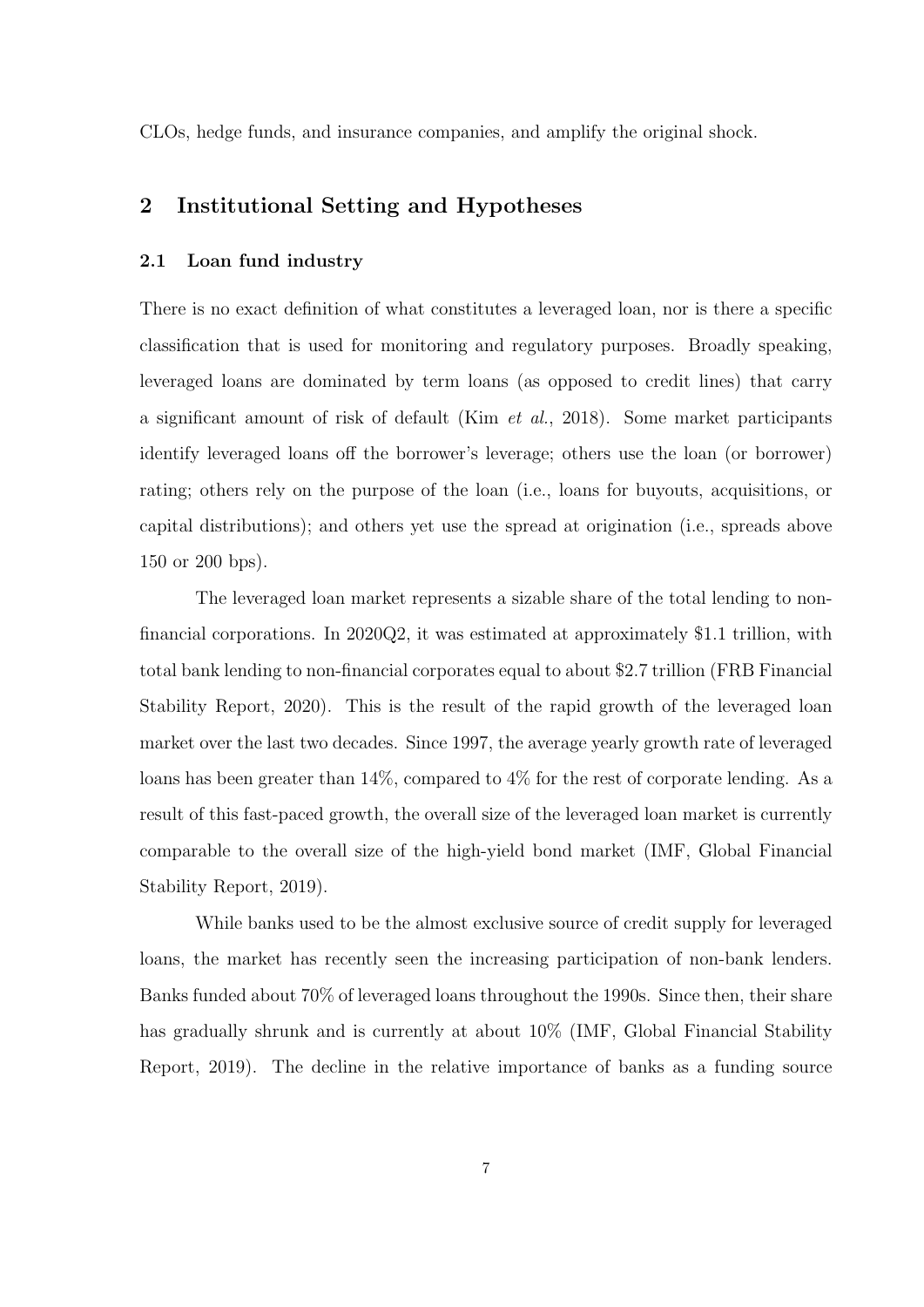in this market was accompanied by the rise in the importance of Collateralized Loan Obligations (CLOs) and loan funds (Santos and Shao, 2017). CLOs currently fund the lion share of leveraged loans, owning about  $60\%$  of outstanding leveraged loans.<sup>6</sup>

Open-end loan funds have become the other key investor in the leveraged lending market. They have grown very significantly from the end of the great financial crisis (GFC): in aggregate, their total net assets (TNA) went from about \$25 billions (bn) in January 2010 to about \$144 bn in April 2014, a six-fold increase (see Figure 1) over a relatively short time period. By comparison, the TNA of high-yield bond funds, a reference benchmark to loan funds for the credit quality of their investment portfolios, went from about \$168 bn in 2010 to about \$415 bn in 2014, a significant growth but still considerably smaller in percentage terms than that experienced by loan funds. Since 2014, the TNA of loan funds have experienced significant aggregate volatility, but these funds remain the second largest source of funding in the leveraged-lending market after CLOs (Blackrock, 2019).

## 2.2 Hypotheses

Leveraged loans have distinctive institutional features as does the market where they trade. We build on these features to formulate the hypotheses we investigate and to design the identification strategy we use in our analysis.

## 2.2.1 Loan illiquidity and loan-fund runnability

We begin by focusing on those features that uniquely affect the liquidity of leveraged loans. Leveraged loans are significantly more informationally opaque than bonds. Bonds are standardized contracts and their issuance is subject to fairly standardized disclosure requirements, which renders these instruments more homogeneous and transparent. Conversely, loans are bespoke contracts, typically with a complex covenant structure,

<sup>6</sup> It is worth noting that CLOs in turn depend extensively on banks and insurance companies, the two main investors in their bonds (Fringuellotti and Santos, 2021).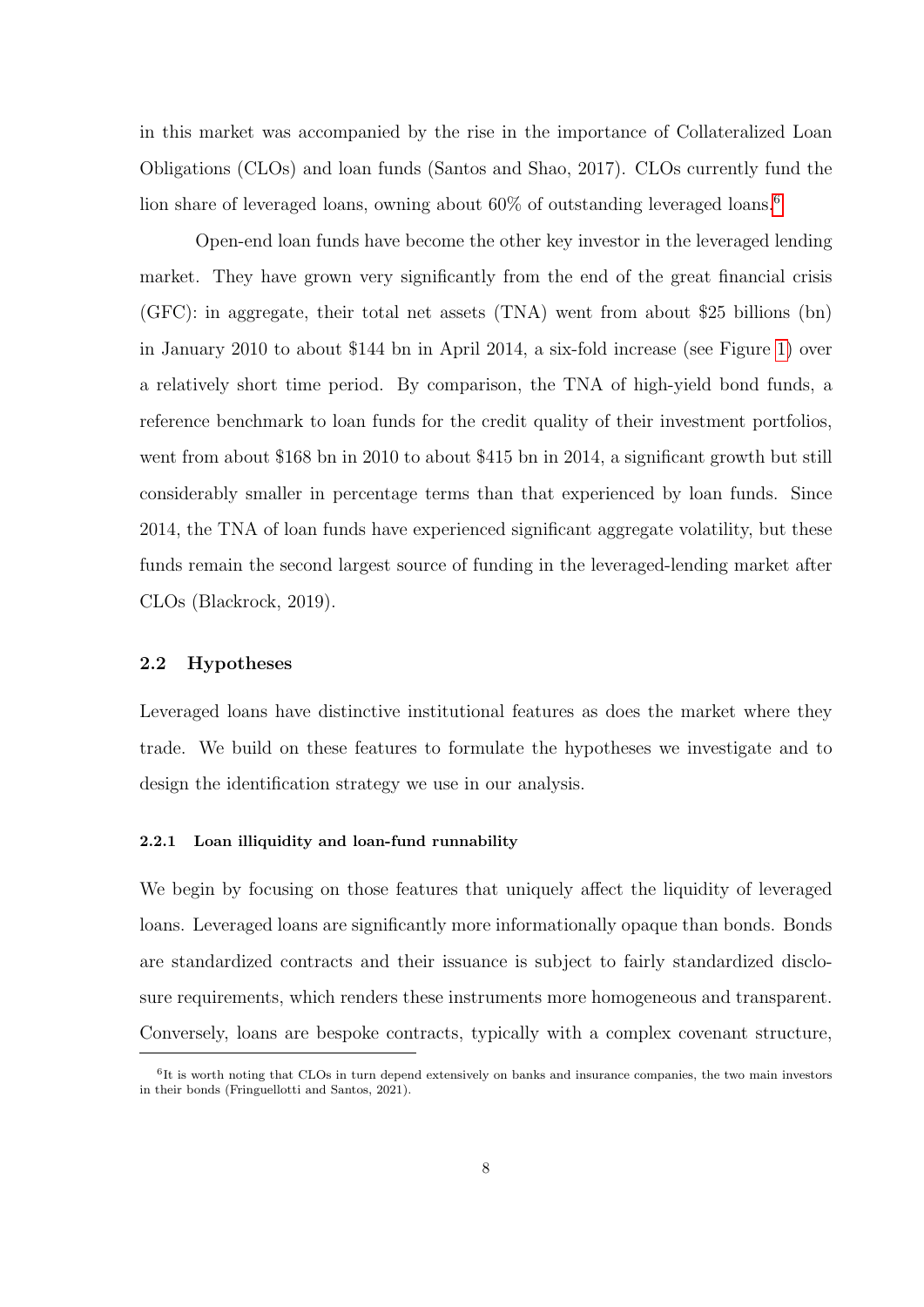and with more limited disclosure of information to market participants. A 2011 report by Standard and Poor's highlights a rise in loan-price volatility in the secondary market, supporting anecdotal evidence that syndicate participants trade on private information. A number of academic studies, including Massoud et al. (2009), Ivashina and Sun (2011) and Bushman et al. (2011), have documented that investors use the private information they obtain while participating in the syndicated loan market to trade in other markets.

Informationally opaque securities are information-insensitive most of the times. When there is a shock (e.g., bad public news), however, they can become informationsensitive, which makes them less liquid and can lead to a run on the institutions holding them (Dang et al., 2015; Holmstrom, 2015). This suggests that flows in loan funds are more sensitive to bad performance than those in bond funds.

A second important difference between leveraged loans and corporate bonds relates to the procedures used to trade these securities, which are very complex. Differently from standard fixed-income instruments, whose trading is based on a typical cash-tosecurities exchange between the parties, the purchase and sale of a loan - or of the interests in a loan - are structured as "assignments," in which the buyer becomes the new lender (or one of the lenders) on record. That process requires the agreement of all parties involved, including the borrower and the other agents (LSTA, 2019). As a result, the settlement period associated with a loan trade can be fairly long, averaging about 10-12 days, as opposed to the 1-3 days needed for bonds (Blackrock, 2019). This institutional feature of leveraged loans makes loan funds' portfolios particularly illiquid.<sup>7</sup>

These differences in the trading arrangements, together with the differences in opacity highlighted above, suggest that leveraged loans are less liquid than corporate bonds (especially in bad times), leading to our first conjecture: loan funds are more exposed to run risk than bond funds because their investors face a stronger first-mover

<sup>7</sup> Interestingly, despite the illiquidity of such securities and the consequent liquidity risk that loan funds are exposed to, leveraged loans are permissible investments according to SEC rules and, most importantly, are not considered illiquid assets (which would constrain holdings to a low share of the total portfolio), since the definition of illiquid assets does not include a settlement test (LSTA, 2016).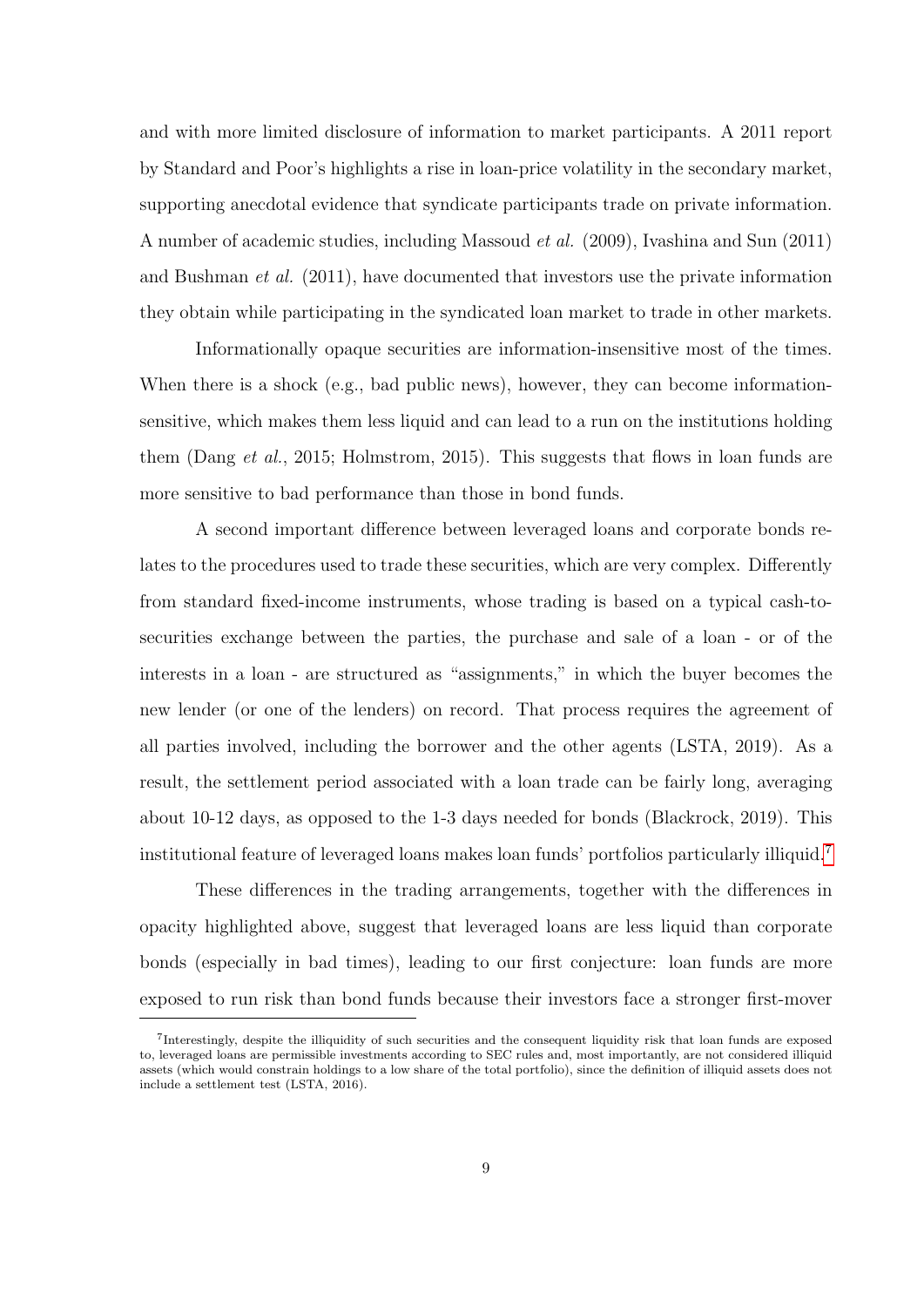advantage. Following Goldstein et al. (2017), we formulate this hypothesis in terms of the relationship between investor flows and fund performance.

Hypothesis 1: The flow-performance relation of loan funds is concave and more so than that of bond funds: not only their outflows are sensitive to bad performance more than their inflows are sensitive to good performance, but such difference is greater than in bond funds.

#### 2.2.2 Floating rates, refinancing, and monetary policy

Another institutional difference between leveraged loans and bonds – related to their interest rates – makes loan funds' performance more exposed to monetary policy shocks, which explains the greater volatility of their aggregate flows relative to bond funds.

As opposed to bonds, whose rates are typically fixed, leveraged loans are floating rate instruments. The loan rate is equal to a reference rate that adjusts on a recurrent basis plus a spread that reflects the creditworthiness of the borrower. The reference rate is typically tied to the three-month LIBOR and resets every 30 to 90 days, reflecting changing conditions in short-term interest rates. For this reason, holders of leveraged loans are exposed to minimal interest rate risk, as their income stream follows the behavior of monetary policy rates. Since investors chase fund performance, we expect a positive relationship between monetary policy shocks and flows in loan funds (relative to those in bond funds) due to the floating-rate feature of leveraged loans. We refer to this effect as the interest rate channel of monetary policy on loan-fund flows.

Hypothesis 2: Monetary policy shocks have a positive effect on loan-fund flows through an interest-rate channel linked to the rate-reset feature of leveraged loans.

The income stream of loan funds, however, is also affected by other factors that may comove with monetary policy, and in particular by borrowers' ability to refinance leveraged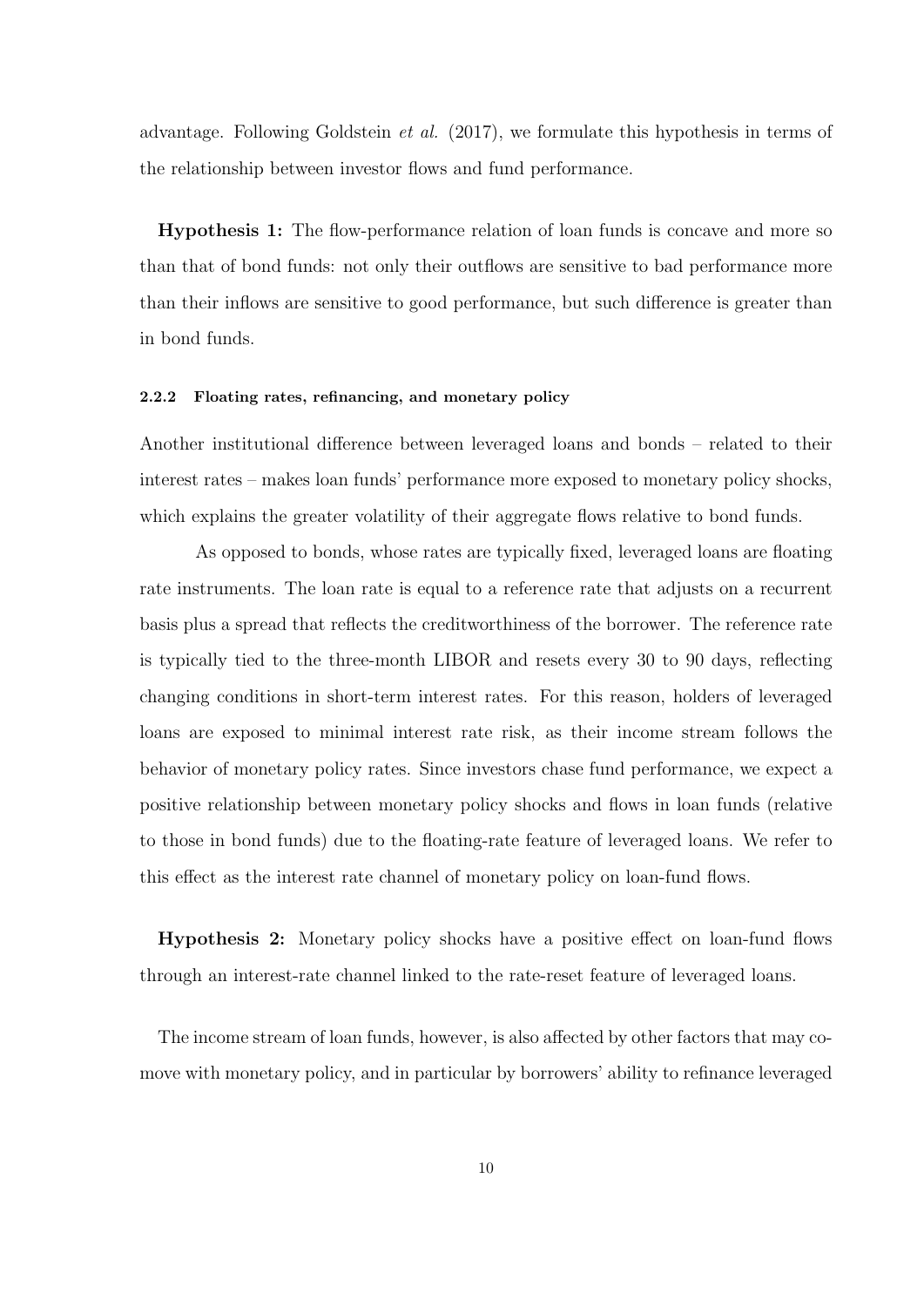loans and/or renegotiate their terms. This is an important distinction with respect to bond securities, for which callable features are typically more restrictive and ownership is more diffuse. The refinancing optionality affects the expected return of a portfolio of leveraged loans over the economic cycle: during an economic boom, leveraged loan borrowers may experience an improvement in their financial conditions and a reduction in their leverage, which will give them the incentive to renegotiate the terms of their outstanding loans and ask for lower interest rates.<sup>8</sup> As a result, the income stream of loan funds may decrease after a positive surprise to macroeconomic conditions relative to that of bond funds, leading to investor outflows.

Since improving macroeconomic conditions tend to be associated with monetary policy tightening, refinancing activity in the leveraged-loan market will likely be positively correlated with monetary policy shocks. Indeed, in Section 5.2.1, we document that the refinancing of riskier loans increases more than that of safer loans after positive shocks to monetary policy rates. Due to the negative impact of refinancing on loan-fund performance, this will result in a negative correlation between loan-fund flows and monetary policy shocks, counteracting the direct, positive effect associated with increasing rates.

To control for the confounding effect of refinancing on loan-fund flows and identify the interest-rate channel of monetary policy, we exploit a fundamental asymmetry in the borrowers' incentive to refinance their loans as economic conditions and monetary policy evolve. In fact, the refinancing channel should only be at work when economic conditions improve, that is, when monetary policy shocks are positive; when economic conditions deteriorate, borrowers have no incentive to renegotiate their loans. As a result, we should expect the relation between monetary policy and loan-fund flows to be positive and stronger for negative monetary policy surprises.

<sup>8</sup>For instance, in 2017, a year characterized by improving macroeconomic conditions, about 70 percent of loan issuance by banks reflected refinancing and repricing of pre-existing loans (Morningstar, 2020).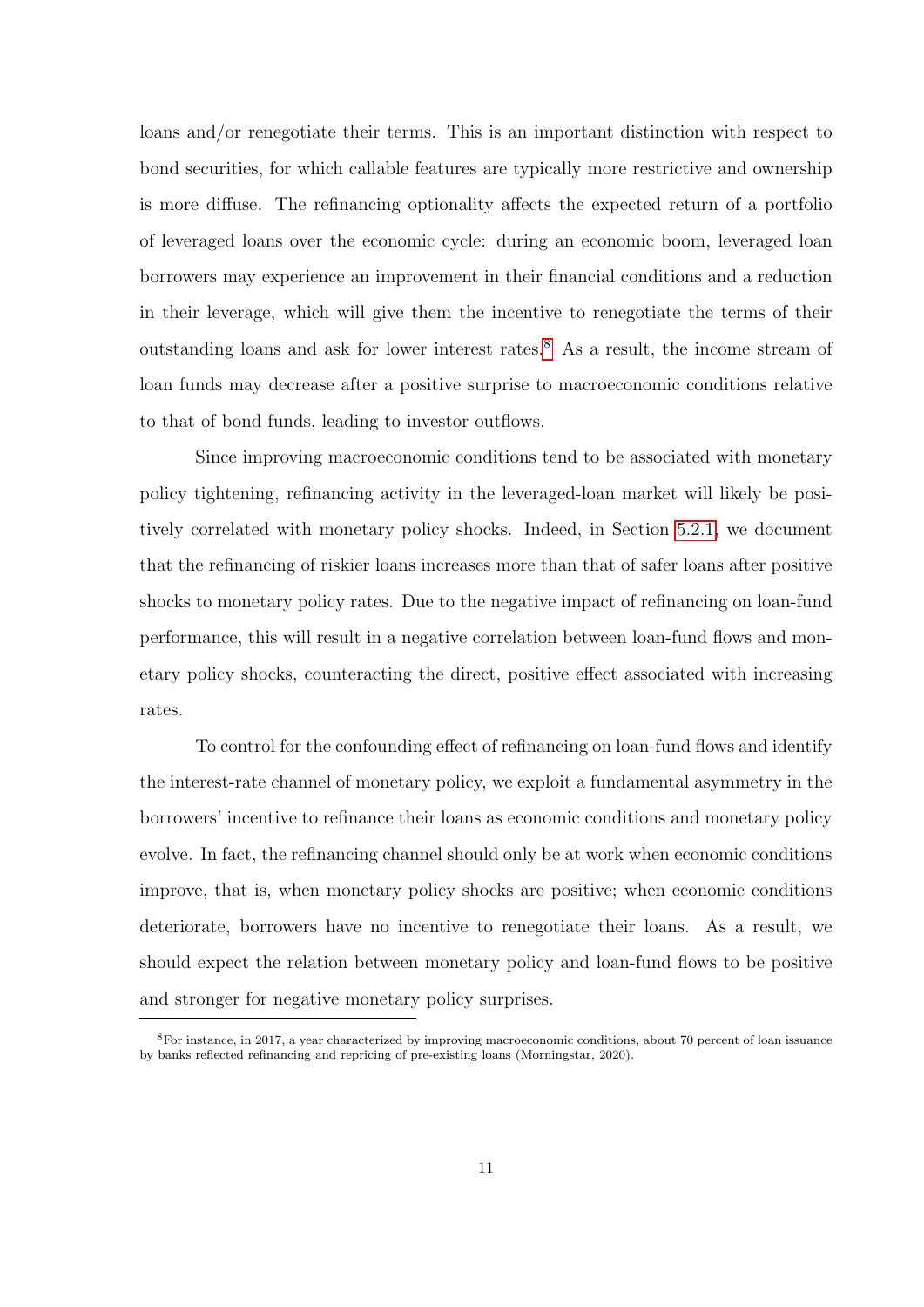Hypothesis 3: The interest-rate channel of monetary policy is dampened by borrowers' refinancing activity in good times, when policy shocks are positive. As a result, we expect the effect of the interest-rate channel on fund flows to be more important when monetary policy shocks are negative.

In principle, other unobserved factors that co-move with monetary policy could drive a wedge between the flows of loan and bond funds. To control for general forms of endogeneity and strengthen our identification of the interest rate channel, we exploit another institutional feature of leveraged loans that distinguishes them from bonds and other fixed-income securities. Namely, leveraged loan contracts have increasingly seen the introduction of rate floors. Under this feature, the loan rate is equal to the spread plus the greater between the reference rate and the floor, which protects the loan holders in periods of falling rates or prolonged low interest rates. The presence of a floor introduces a non-linearity in the interest rate channel, which we use for identification purposes.<sup>9</sup> Specifically, we expect the interest rate channel to be less important when benchmark rates such as LIBOR are below the loan rate floors, as it was the case during the ZLB period. This brings us to the last testable hypothesis:

Hypothesis 4: The positive effect of monetary policy shocks on loan-fund flows increases as short-term rates increase; that is, the interest-rate channel is stronger for higher levels of short-term rates.

<sup>&</sup>lt;sup>9</sup>In contrast, for example, the presence of rate floors should not affect borrowers' incentives to refinance their loans.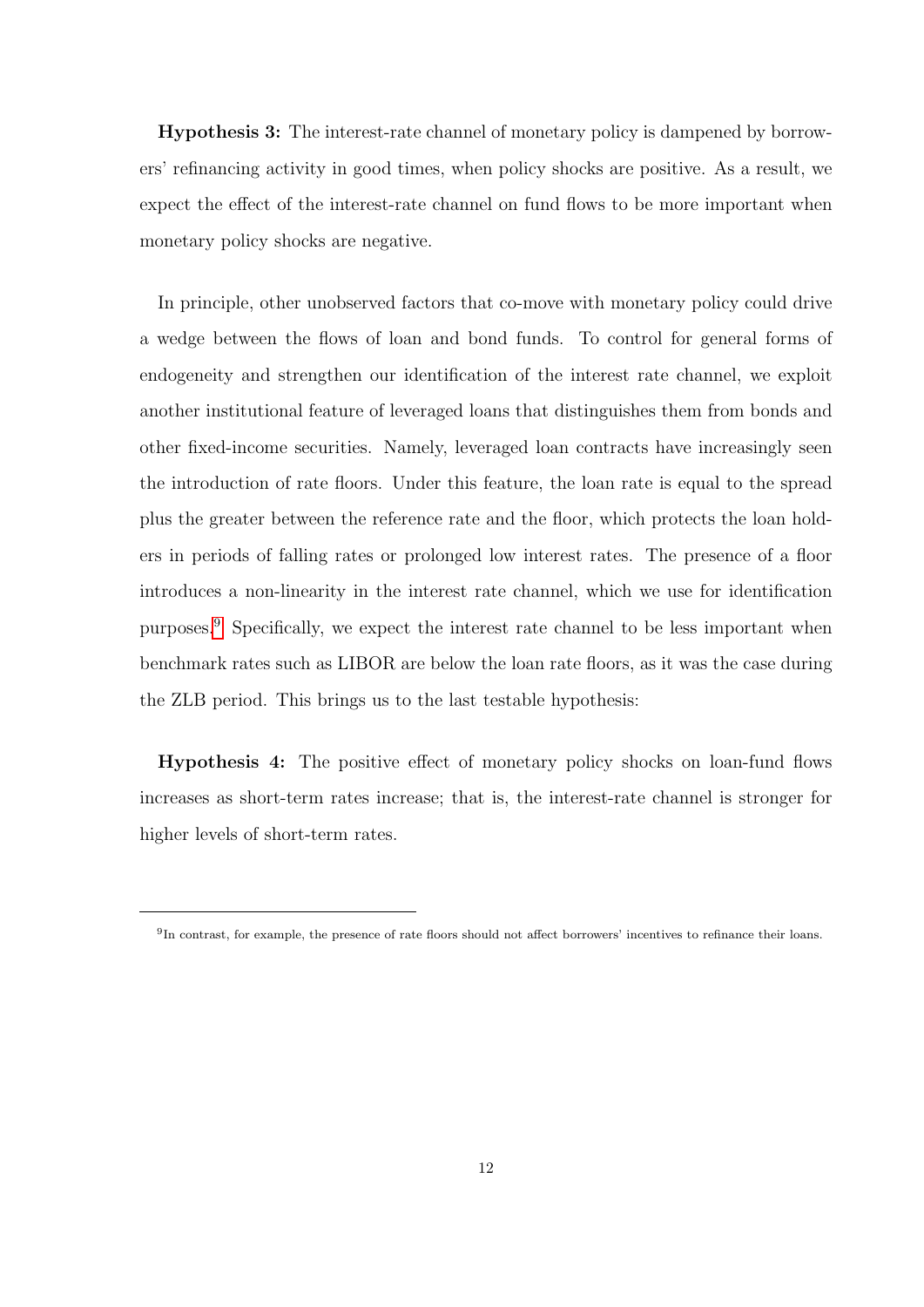## 3 Data Sources and Sample Characterization

The two main sources of data for this paper are Morningstar and the measures of monetary policy surprises developed by Swanson (2021). These data also determine our sample period, which goes from January 2010 through June 2019. We begin in January 2010 because Morningstar data on loan funds have low coverage before then, and we end in June 2019 because this is the last month for which the monetary policy measures were available.

#### 3.1 Data on Mutual Funds

We rely on Morningstar to gather data on loan and corporate bond funds. In particular, for each share class, we obtain monthly data on the dollar value of net flows, total net assets, returns net of fees, and expense ratios.<sup>10</sup> At the fund level (i.e., portfolio level), we obtain information on gross returns, portfolio duration, and portfolio composition in terms of loans, bonds, stocks, and cash. To clean the data and control for possible incubation and termination effects, we drop observations for the first two months and final month of a share class's lifespan. As it is standard in the literature, to mitigate the effect of outliers, we trim flows and returns at the first and ninety-ninth percentiles of their distributions.<sup>11</sup>

Table 1 shows basic summary statistics for loan and bond funds from January 2010 to June 2019. Share classes in loan and bond funds are similar in terms of average size (TNA), but, consistent with the evidence in Figure 1, the former have experienced larger inflows during our sample period (despite having higher expense ratios). In terms of basic portfolio characteristic, loan funds and bond funds have similar gross returns

 $10A$  share class is a type of mutual fund share. A mutual fund can offer its investors different share classes; each class within the fund invests in the same portfolio of securities but has different shareholder services, distribution arrangements, fees, expenses, or minimum initial investment requirements.

<sup>&</sup>lt;sup>11</sup>We trim flows and returns in each month and for each fund category separately to prevent our sample from being biased towards a specific fund category or time period.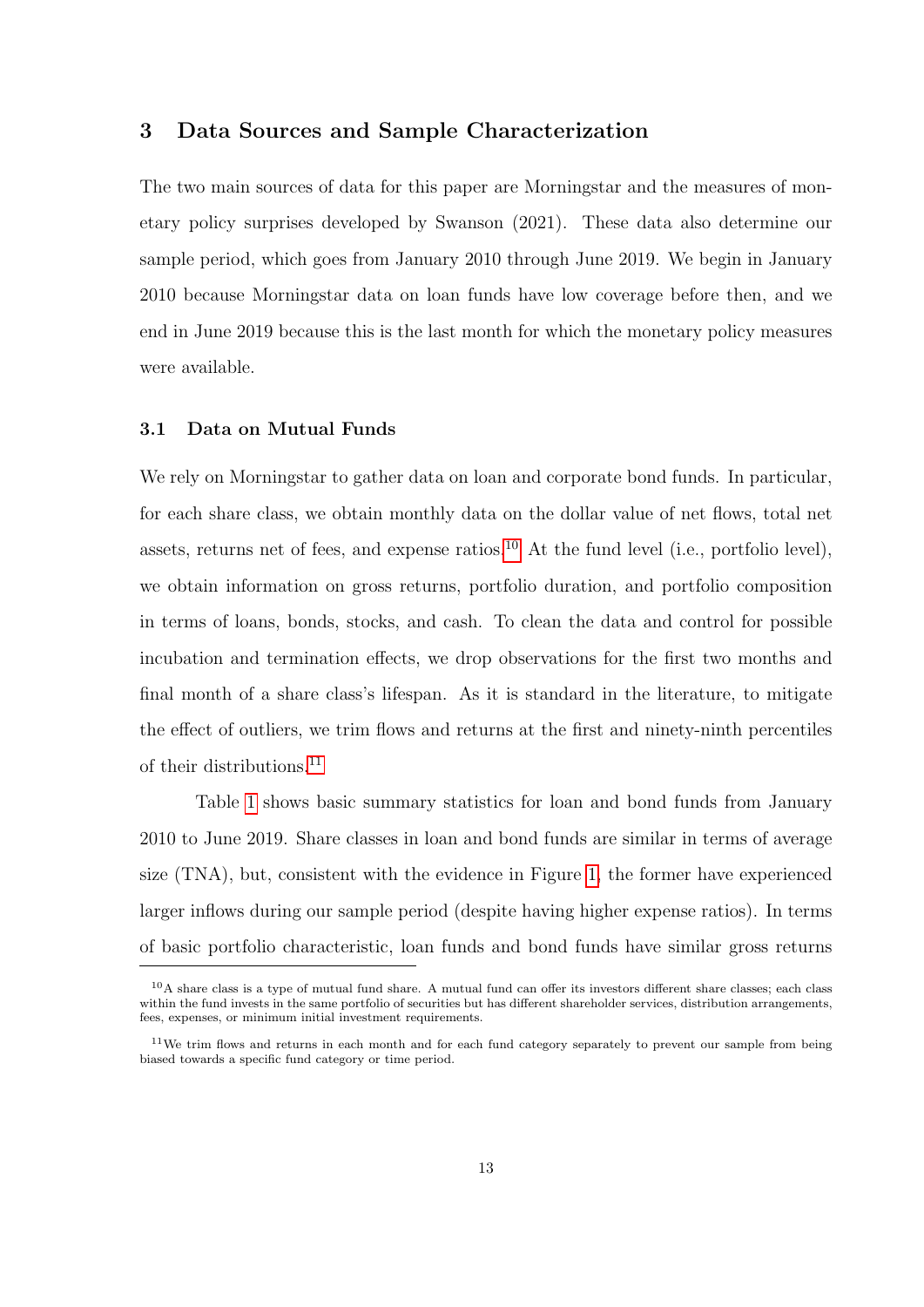and cash holdings. Consistent with their investment mandates, however, the average bond fund holds more corporate bonds (87% of its portfolio against 17% for the average loan fund), whereas the average loan fund holds more loans (73% against 2% for the average bond fund). $^{12}$ 

Finally, loan funds have significantly shorter portfolio duration, as the rate of a leveraged loan typically resets every 30 to 90 days (see Morningstar, 2020); in contrast, corporate bond maturities typically range from one to 30 years.

## 3.2 Measuring Changes in Monetary Policy

Since we want to identify the causal effect of monetary policy on fund flows, it is important that we use unanticipated changes in monetary policy as explanatory variable. To measure monetary policy surprises, we use the three-factor decomposition of Swanson (2021). Since the great financial crisis (GFC), monetary policy has been implemented with multiple tools: through actual changes in the policy (federal funds) rate; through forward guidance, providing information regarding the future path of the policy rate; and through Large Scale Asset Purchase (LSAP) operations, aimed at achieving a broader effect on rates.

Using the high-frequency (30-minute) responses of asset prices to FOMC announcements, Swanson (2021) identifies the immediate causal effect of those announcements on financial markets. Namely, Swanson estimates a three-dimensional factor model, computing the first three principal components of the asset-price responses to FOMC announcements and imposing structural restrictions on these three factors to identify the different effects of each policy instrument.<sup>13</sup>

Since our data on fund flows are monthly, we convert Swanson's factors, which

 $12$ Bond funds also tend to hold slightly more equity than loan funds, but the difference is minimal as stock holdings are extremely small in both categories: 0.6% in bond funds and and 0.3% in loan funds.

 $13$ Rotations of a factor model are observationally equivalent. To separately identify changes in the federal funds rate from forward guidance, Swanson (2021) requires that changes in forward guidance have no effect on the current federal funds rate; to separately identify the effect of LSAP, he assumes that the LSAP factor is as close to zero as possible during the pre-ZLB period.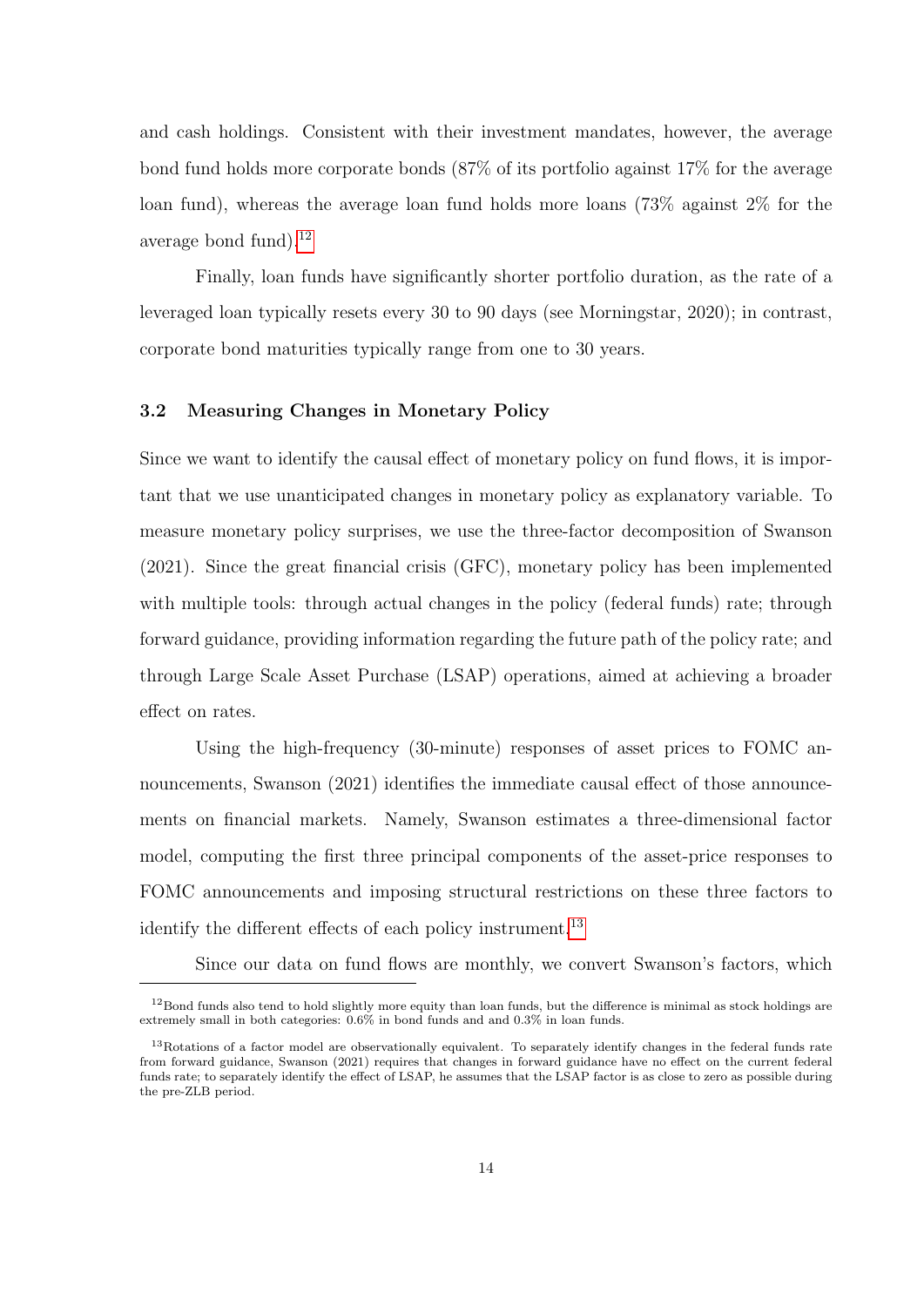are measured around each FOMC announcement, to monthly frequency. Specifically, for each month, we define monetary policy surprises that are equal to the Swanson's factors if a FOMC meeting occurred during that month and equal to zero if there were no FOMC events (and therefore no surprises) in that month.

While monetary policy is executed with the three separate instruments, in this paper we want to focus on the factor that best captures surprises on the reference rates of leveraged loans. Since leveraged loans are usually priced off the 3-month Libor, the best candidate for this purpose is the forward guidance factor. Although the fed funds factor could also capture surprises in reference rates, fed funds rates did not move for many years after the GFC; moreover, their changes have been often anticipated by market participants. As pointed out by Swanson (2021), "Throughout the 2009–15 ZLB period, the funds rate was close to zero and barely changed, even in response to FOMC announcements;" and even more interestingly, "the federal funds rate factor remains very small even after 2015, as the FOMC raised rates gradually and very predictably."<sup>14</sup>.

In contrast, not only is the forward guidance factor supposed to capture surprises on the future path of the reference rates by construction ("... forward guidance is defined to be the component of FOMC announcements that conveys information about the future path of short-term interest rates above and beyond changes in the target federal funds rate itself." Swanson, 2021, p. 37), but it also displays significant variation during 2010-2019 and aligns well with the main events registered over time (see Figure 1 in Swanson (2021), pg. 40). Both these features are key for our identification purposes. As a result, since reference rates are what matter for loan-contract resets, forward-guidance surprises should have a material and direct impact on investors' expectations about the future income stream of loan funds.

Finally, by their own nature, LSAPs are intended to affect long term rates. They are implemented with purchases of long term treasuries and MBSs. LSAPs are not meant

<sup>14</sup>See Swanson (2021), p. 41.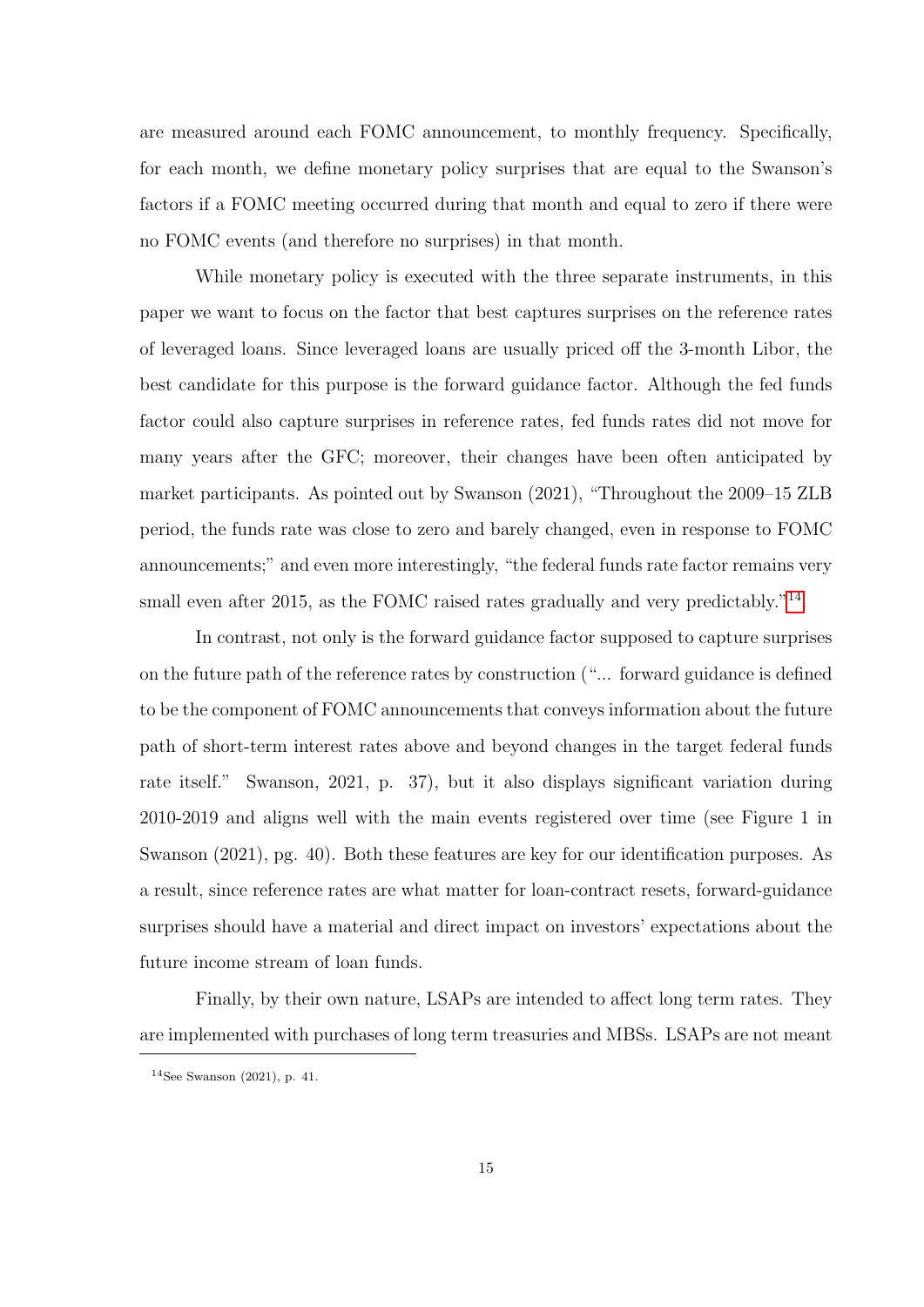to affect the short end of the yield curve. Hence, the LSAP factor - by construction - is not intended to capture changes in the reference rates and should therefore have a small effect on investors' expectations regarding loan resets.

For these reasons, in our empirical analysis of loan- and bond-fund flows, we focus on the impact of forward-guidance (FG) surprises; as we show in our robustness checks, however, our results are robust to controlling for the concomitant effects of the other two factors.

## 4 The Flow-Performance Relationship in Loan Funds

In this section, we test Hypothesis 1, i.e., that the flow-performance relationship of loan funds is concave and more so than that of bond funds. If correct, this hypothesis would suggests that loan funds are exposed to run risk and more so than bond funds.

To test Hypothesis 1, similar to the analysis of the flow-performance relation of bond funds in Goldstein et al. (2017), we estimate the following regression at the share-class level and monthly frequency:<sup>15</sup>

Flow<sub>it</sub> = 
$$
\beta_0
$$
 Return<sub>it-1</sub> +  $\gamma_0$  **1** (Return<sub>it-1</sub> < 0) +  $\delta_0$  **1** (Return<sub>it-1</sub> < 0) × Return<sub>it-1</sub> +  
+ $\beta_1$  Loan<sub>it-1</sub> × Return<sub>it-1</sub> +  $\gamma_1$  Loan<sub>it-1</sub> × **1** (Return<sub>it-1</sub> < 0) +  
+ $\delta_1$  Loan<sub>it-1</sub> × **1** (Return<sub>it-1</sub> < 0) × Return<sub>it-1</sub> +  
+ $\theta$  Flow<sub>it-1</sub> +  $\phi$  Controls<sub>it-1</sub> +  $\alpha_i$  +  $\mu_t$  +  $\varepsilon_{it}$ , (1)

where Flow<sub>it</sub> is the net flow of class i in month t, defined as  $(TNA_{it} - Return_{it} \times$  $TNA_{it-1}/TNA_{it-1}$ , and Return<sub>it</sub> is class i's annualized net return in month t, a proxy for its performance.  $1$  (Return  $<$  0) is a dummy variable for negative returns, and Loan is a dummy variable for share classes belonging to loan funds.<sup>16</sup> Controls is a vector of

<sup>&</sup>lt;sup>15</sup>While Goldstein *et al.* (2017) are concerned with estimating the flow-performance relation of bond funds, our focus is on loan funds and their comparison with bond funds.

<sup>&</sup>lt;sup>16</sup>The variable Loan is time varying because, in our sample, a few share classes (20 out of 6,055) switched from being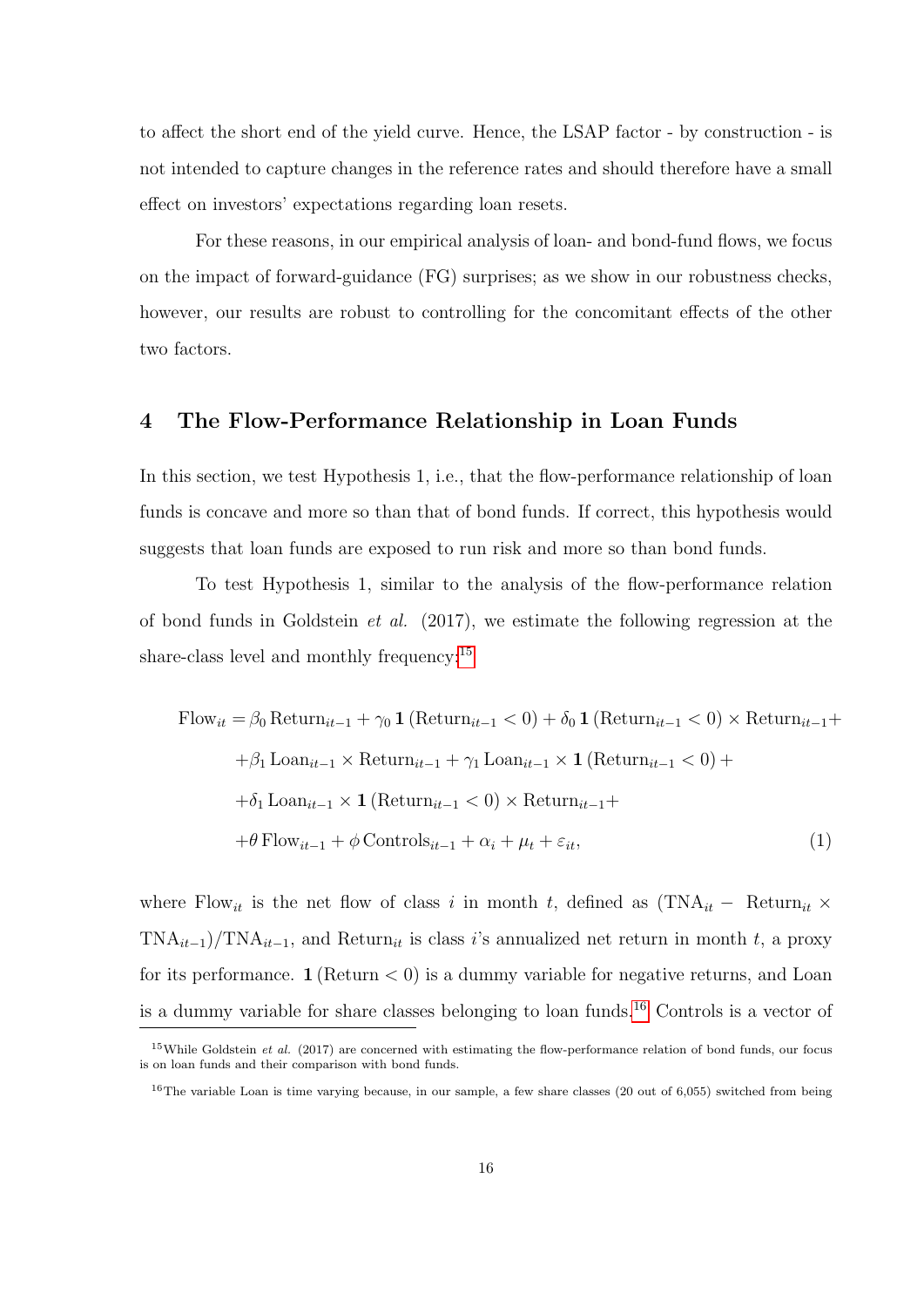controls including the loan-fund dummy, the logarithm of the class TNA, and the class expense ratio. We also include lagged flows as regressor to control for serial correlation.  $\alpha_i$  are share-class fixed effects to control for unobserved cross-sectional heterogeneity, and  $\mu_t$  are time fixed effects to control for unobserved time-varying common factors.

Regression (1) allows for the flow-performance relation to have different slopes in the regions of positive and negative returns, separately for bond and loan funds. When returns are positive, the slope is  $\beta_0$  for bond funds and  $\beta_0 + \beta_1$  for loan funds; when returns are negative, the slope is  $\beta_0 + \delta_0$  for bond funds and  $(\beta_0 + \beta_1) + (\delta_0 + \delta_1)$  for loan funds.<sup>17</sup> The flow-performance relation of bond funds is concave if  $\delta_0$  is positive, in which case investor flows are more sensitive to bad performance than good ones. The flow-performance of loan funds is more concave than that of bond funds if  $\delta_1$  is positive, in which case the slope differential between the regions of negative and positive returns is greater for loan funds than for bond ones.

Regression (1) is estimated on a pooled sample of bond and loan funds from January 2010 to June 2019. In principle, loan-fund flows could be more sensitive to fund performance because of the higher credit risk of leveraged loans relative to corporate bonds. To control for credit risk, in our baseline specification, we estimate regression (1) including only high-yield bond funds as the control group; high-yield bond funds invest in bonds that have a credit-risk profile similar to that of the leveraged loans held by loan funds (Banegas and Goldenring, 2019). For robustness, however, we re-estimate regression (1) using all corporate bond funds as control group. All results are reported in Table 2. Standard errors are clustered at the share-class level to control for serial correlation.

We start by estimating a simplified version of equation (1) that only includes linear return terms; that is, we drop the terms proportional to  $1$  (Return  $\lt 0$ ) from

part of a loan fund to being part of a bond fund or vice versa.

 $17$ Regression (1) also allows for the flow-performance relations of the two fund groups to have different jumps at zero:  $\gamma_0$  for bond funds and  $\gamma_0 + \gamma_1$  for loan funds.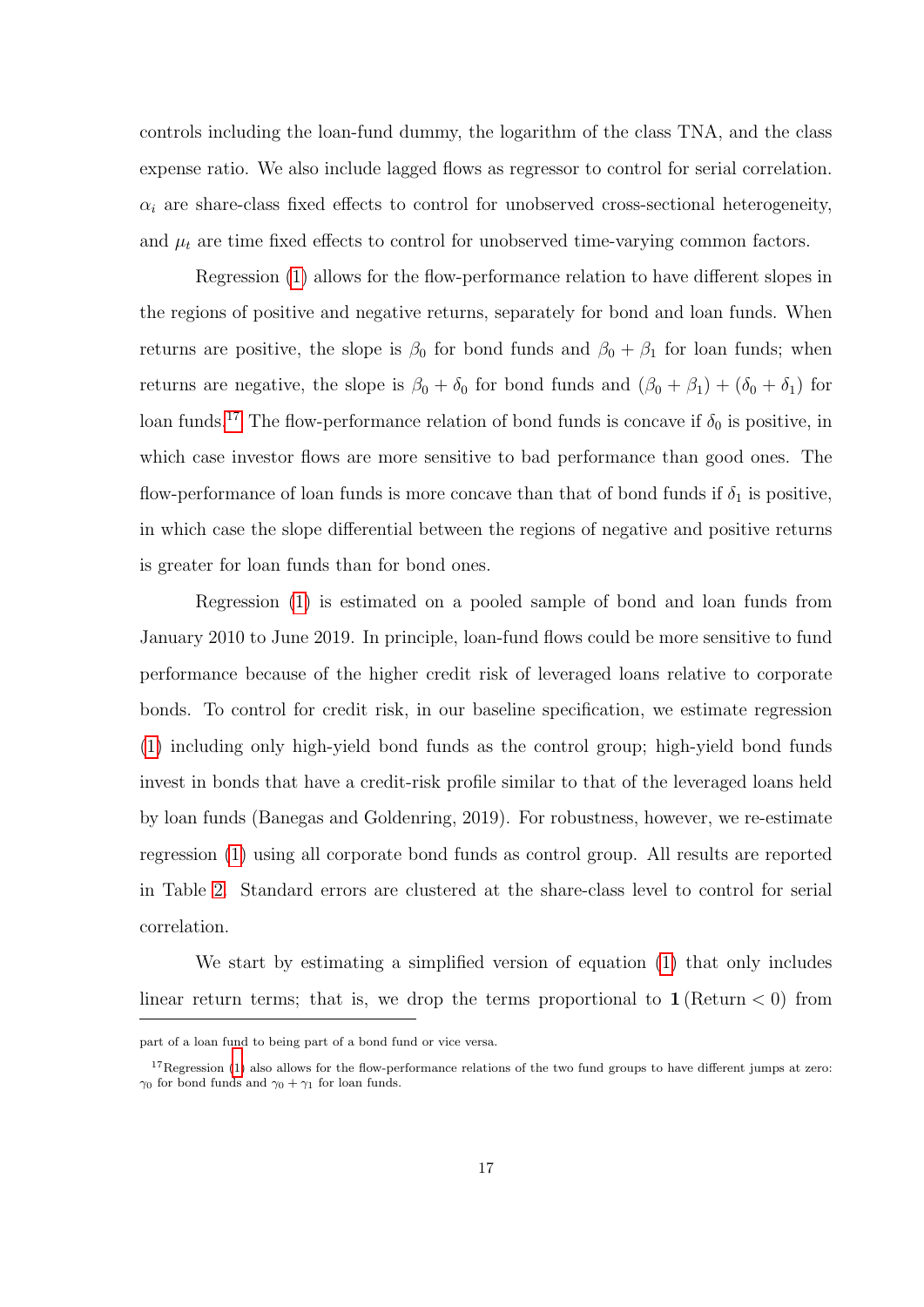equation (1). This regression measures the unconditional (i.e., across both positive and negative returns) average slope of the flow-performance relation for bond and loan funds. The results of this specification are reported in Column (1) and confirm that investor flows positively respond to fund performance, as widely documented in the mutual fund literature.<sup>18</sup>

Namely, for high-yield bond funds, a one-standard-deviation increase in net returns leads to a statistically significant increase in monthly flows by 0.4 percentage points (pp) with p-value =  $0.049^{19}$  The effect for loan funds is even stronger: their monthly flows increase by additional 1.5 pp ( $p$ -value  $\lt$  0.01). This effect is also economically significant, as it represents more than 10% of the standard deviation of monthly flows in our sample.<sup>20</sup>

In Column (2), we re-estimate the same regression using all corporate bond funds as control group. Results are largely similar: a one-standard-deviation increase in net returns leads to a statistically significant increase in the monthly flows of bond funds by 0.4 pp (*p*-value  $< 0.01$ ) and additional inflows in loan funds by 1.1 pp (*p*-value  $< 0.01$ ).

We now turn to quantifying the differential response of loan-fund flows to bad performance and to testing our Hypothesis 1. Columns (3) and (4) of Table 2 show the results of regression (1) when the control group is high-yield and all corporate bond funds, respectively. First, consistent with Goldstein et al. (2017), we see that bond funds exhibit a concave flow-performance relationship: the sensitivity of their outflows to bad performance is greater than that of their inflows to good performance. While the result is not significant for high-yield bond funds, possibly because of the smaller sample size, it is both statistically significant and economically important for the whole category of corporate bond funds ( $\delta_0 = 0.036$ , with p-value < 0.01); in particular, the slope of their

<sup>18</sup>See Ippolito (1992), Chevalier and Ellison (1997), and Sirri and Tufano (1998) for equity mutual funds; Christoffersen and Musto (2002), Kacperczyk and Schnabl (2013), and La Spada (2018) for money market funds.

<sup>19</sup>The in-sample standard deviation of annualized net returns across all fund categories is 16 pp.

 $20$ The in-sample standard deviation of monthly flows is 14 pp.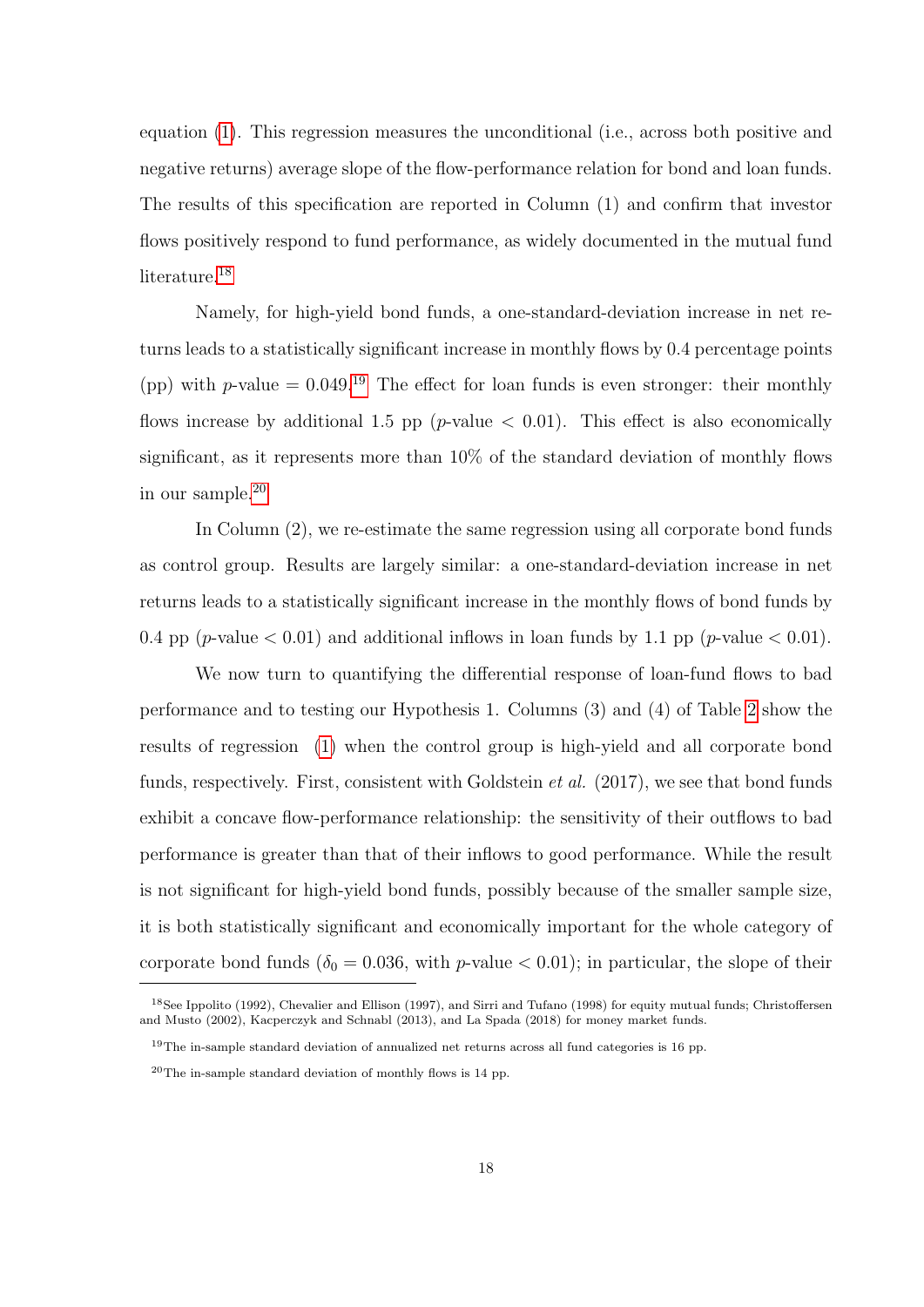flow-performance relation for negative returns is more than four times larger than that for positive returns.

Second, and more importantly, the flow-performance relation of loan funds is concave and even more so than that of bond funds, as shown by the positive estimates for  $\delta_1$ . This is true both when comparing loan funds only to high-yield bond funds  $(\delta_1 = 0.099, p$ -value  $< 0.01$ ) and when including all corporate bond funds in the control group ( $\delta_1 = 0.087$ , with p-value = 0.016). For example, the slope differential between the negative- and positive-return regions for loan funds is more than three times as large as for all corporate bond funds, whose flow-performance relation is already significantly concave  $(\delta_0 + \delta_1 = 0.123$  versus  $\delta_0 = 0.036$ ). Whereas an increase in positive returns does not lead to any additional inflows into loan funds relative to bond funds, a onestandard-deviation drop in negative returns leads to additional monthly outflows of 1.6 pp relative to high-yield funds and of 1.4 pp relative to all corporate bond funds.

These results corroborate our Hypothesis 1, indicating that loan funds exhibit greater flow sensitivity to performance and are more exposed to run risk when they experience a deterioration in their returns.

## 5 Monetary Policy and Loan-Fund Flows

The results of Section 4 show that loan funds are more exposed to run risk than bond funds. The higher illiquidity of their assets gives their investors a stronger first-mover advantage, thereby amplifying outflows following bad news on fund performance.

On close inspection, we see that not only are loan funds more exposed to run risk than bond funds at the individual fund level, but their aggregate flows are also much more volatile over time. Panel (a) of Figure 2 compares the monthly net flows of the loanfund industry to those of the bond-fund industry: fluctuations in the loan-fund industry are significantly greater throughout our sample. In principle, the higher flow volatility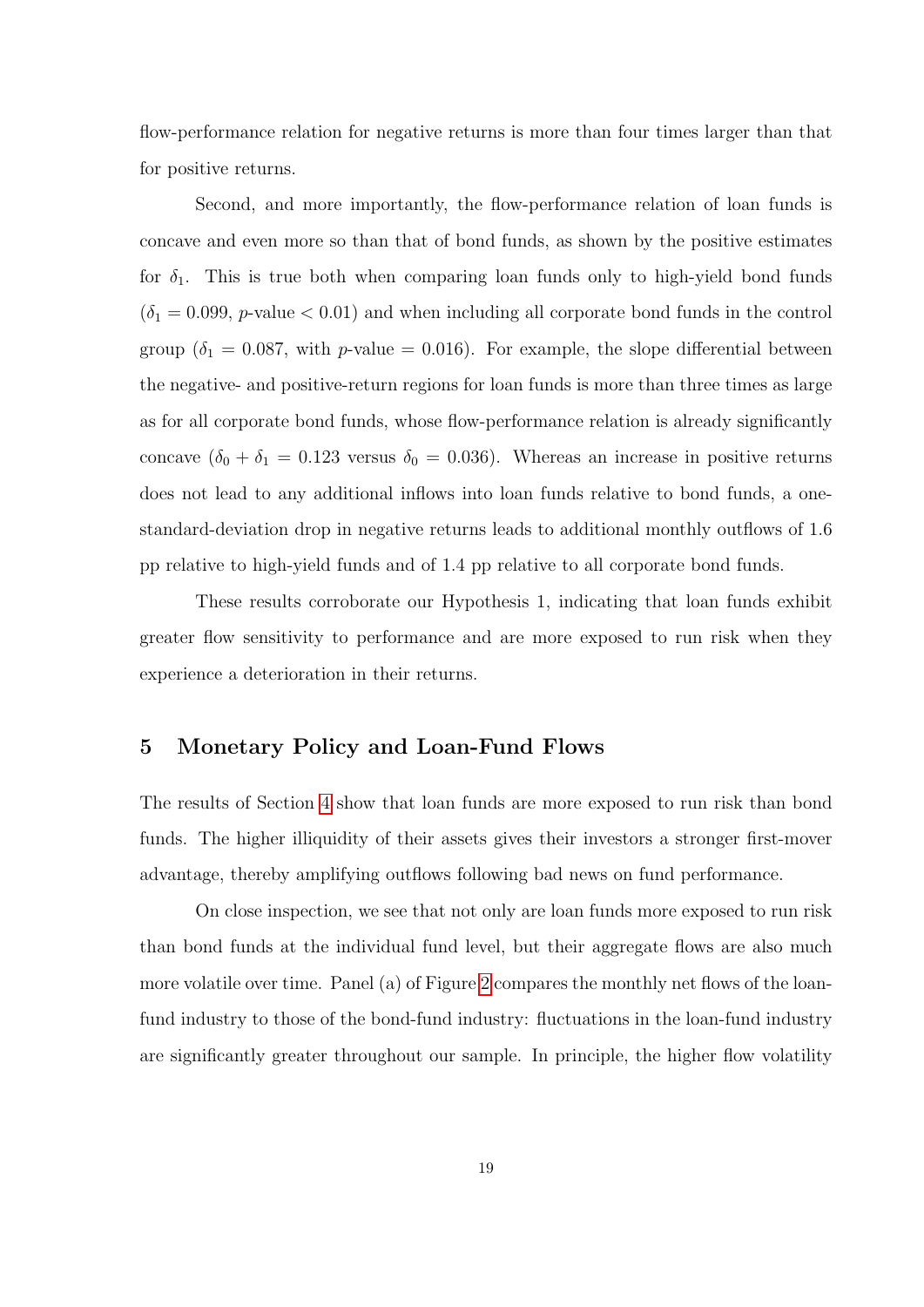of the loan-fund industry could be explained by a higher return volatility. However, this does not seem to be the case: as shown by panel (b) of Figure 2, fluctuations in the average realized returns of loan and bond funds are remarkably similar in magnitude; if anything, the average return of the loan-fund industry seems to be slightly less volatile.

This evidence suggests the presence of a common factor affecting loan-fund flows more than bond-fund ones, beyond the effect of past realized returns. As we discussed in Section 2, the unique floating-rate nature of leveraged loans suggests that monetary policy shocks can affect investors' expectation on the future performance of loan funds, acting as a coordination device that can trigger flow volatility in the whole sector. In this section, we test our hypotheses on the effect of monetary policy on loan funds' flows through the interest-rate channel.

## 5.1 The Average Effect of Monetary Policy Shocks

Our Hypothesis 2 suggests that monetary policy shocks have a positive impact on loanfund flows through an interest-rate channel. In testing this hypothesis, to control for the general effect of monetary policy on debt markets, we use bond funds as a control group. In particular, since leveraged loans are on average riskier than corporate bonds, we use bond funds that invest mainly in high-yield securities as baseline control group. For robustness, in appendix, we show the results of our regressions when using all corporate bond funds as control group; results are similar.

To test Hypothesis 2, we estimate the following monthly regression at the shareclass level:

Flow<sub>it</sub> = 
$$
\beta
$$
 Loan<sub>it-1</sub> × FG Surprise<sub>t</sub> +  $\theta$  Flow<sub>it-1</sub> +  $\phi$  Controls<sub>it-1</sub> +  $\alpha_i$  +  $\mu_t$  +  $\varepsilon_{it}$ , (2)

where FG Surprise is the Swanson's forward-guidance surprise and the other variables are defined as in equation (1). In equation (2), Controls also include the share-class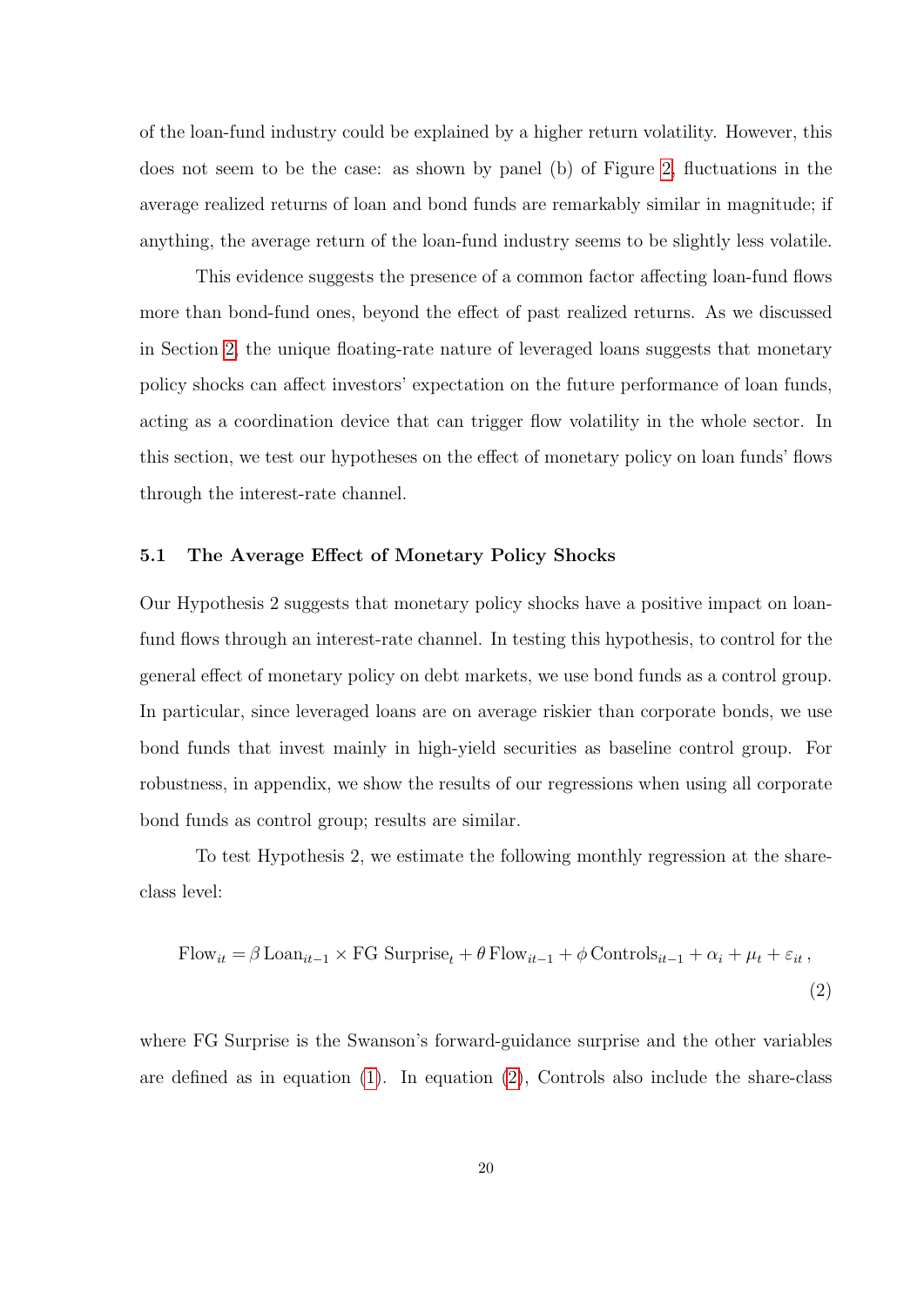lagged return and its interaction with the loan-fund dummy, to control for the effect of past performance and allow for differential effects across loan and bond funds (as documented in the previous section).  $\alpha_i$  and  $\mu_t$  are share-class and time fixed effects. Standard errors are clustered at the share-class level to control for serial correlation.

The coefficient of interest is  $\beta$ , which represents the additional sensitivity of loanfund flows to monetary policy shocks, relative to flows in high-yield bond funds. We report the results of regression (2) in Column (1) of Table 3.

The results show that loan-fund investors are significantly more sensitive to monetary policy shocks than bond-fund investors ( $\beta = 0.996$  with p-value  $< 0.01$ ). This evidence implies a stronger commonality in the flow dynamics of loan funds, due to their response to monetary policy surprises. The economic magnitude of this estimate is also significant: for a one-standard-deviation increase in the forward-guidance surprise, loan-fund monthly flows increase by additional 0.6 pp relative to those of bond funds.

Section 4 shows that loan-fund flows are more sensitive to bad past performance than to good one, and more so than those of bond funds. If Swanson's monetary policy surprises were somehow correlated with past fund performance, and such correlation differed for negative and positive performance, there would be an endogeneity issue in the form of an omitted-variable bias. For robustness, we re-estimate regression 2 controlling for the full non-linear flow-performance relation estimated in Section 4; that is, not only do we allow loan-fund and bond-fund flows to have different sensitivities to past fund performance, but we also allow these sensitivities to be different for positive and negative returns. Results are in Column (2) and are practically identical.

Monetary policy can affect the market's risk aversion and expected volatility (Bekaert et al., 2013; Bruno and Shin, 2015). Since loan funds tend to hold riskier assets than bond funds, monetary policy may affect their relative flows through its effects on investors' risk aversion and uncertainty. To control for this confounding factor, in addition to using high-yield bond funds as control group, we re-estimate regression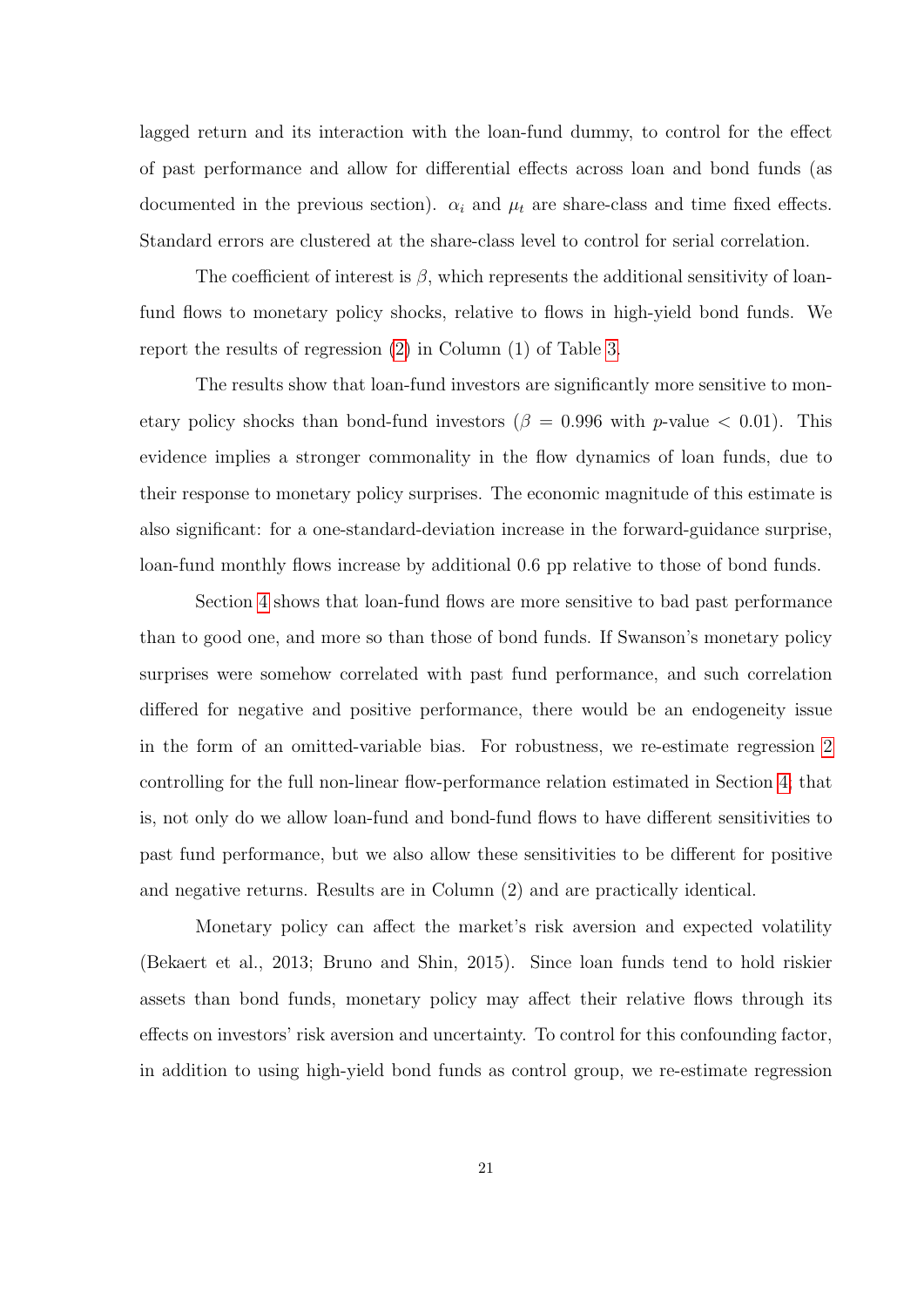(2) including the interaction of the VIX with the loan-fund dummy as control. Such interaction should absorb the additional effect of changes in risk aversion and uncertainty on investor flows in loan funds, relative to high-yield bond funds.

Results are in Columns (3) and (4) and are consistent with those in Columns (1) and (2): FG surprises have a significantly positive effect on loan-fund flows, and this effect is also remarkably stable quantitatively. For example, in Column (3), a one-standard-deviation increase in the FG factor leads to additional inflows in loan funds by 0.6 pp (*p*-value  $\lt$  0.01), exactly as in Column (1). Finally, consistent with our expectations, an increase in VIX does lead to additional outflows from loan funds relative to high-yield bond funds; this result confirms that loan funds are more sensitive to changes in the market's risk aversion and uncertainty, probably because leveraged loans are riskier than bonds, even high-yield ones.

Table 11 in appendix replicates the results of Table 2 using all corporate bond funds as control group. Results are similar: a one-standard deviation increase in the FG surprise leads to additional monthly inflows in loan funds between 0.5 and 0.7 pp  $(p\text{-value} < 0.01)$ , relative to all corporate bond funds. These results are robust to different specifications of the flow-performance relation and to the inclusion of the interaction of the loan-fund dummy with the VIX.

#### 5.1.1 Robustness Tests

We run several robustness checks. First, we repeat our exercise controlling for the other two types of monetary policy surprises developed by Swanson (2021): the fed funds rate (FFR) and LSAP factors. Namely, we re-estimate regression (2) including the interactions of the loan-fund dummy with the FFR and LSAP surprises as additional controls.<sup>21</sup> Results are in Table 4.

The additional sensitivity of loan-fund flows to changes in forward guidance re-

 $21$ Since Swanson's LSAP factor has the opposite sign of the other monetary policy surprises (i.e., a positive LSAP factor corresponds to monetary policy easing), in our regressions, we take its negative value.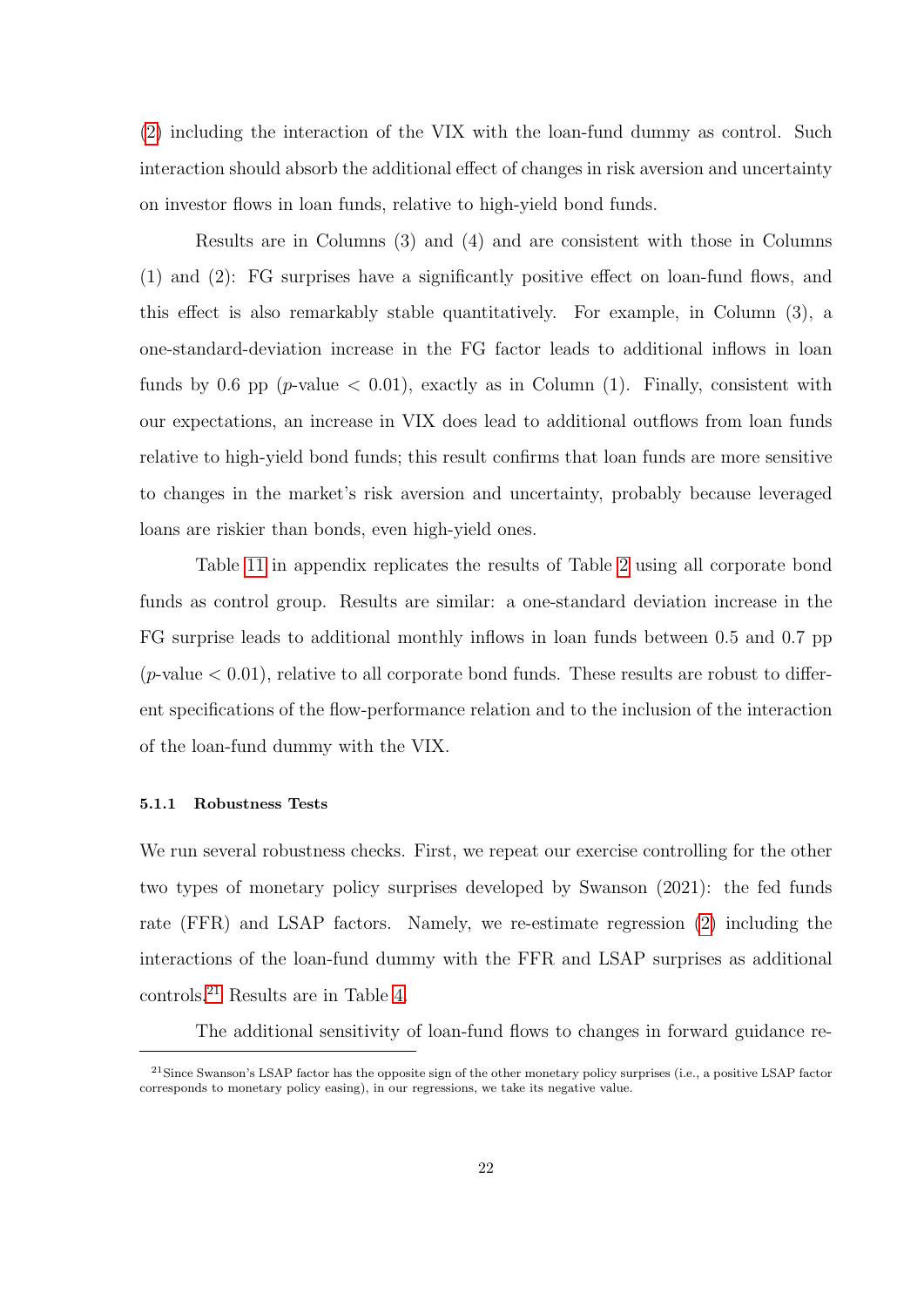mains similar in magnitude and statistically significant:  $\beta = 0.717$  (p-value  $< 0.01$ ) when controlling for a linear flow-performance relationship, and  $\beta = 0.711$  (*p*-value < 0.01) when controlling for the more general, non-linear one. These result are also robust to controlling for the interaction of the VIX with the loan-fund dummy (Columns (3) and  $(4)$ .

Moreover, the effect of LSAP surprises is also positive and significant, broadly consistent with our conjecture of the monetary policy on loan-fund flows. The effect of fed funds surprises, in contrast, is statistically insignificant across all specifications, which is probably due to precious little variation of the fed funds factor in our sample.

Second, could the differential effect of monetary policy on loan-fund and bondfund flows be driven not by the institutional characteristics of loan-fund holdings, but rather by those of bond-fund holdings? Shocks to monetary policy rates can also affect the performance, and therefore the flows, of bond funds, as they affect bond valuation: as interest rates rise, bond prices fall, potentially hurting bond-fund returns. We attempt to rule out this alternative explanation with several checks.

In the first test, we estimate regression (2) without time fixed effects, so as to measure the effect of monetary policy on the flows of both loan and high-yield funds. In principle, the estimated increase in the flow differential between loan and bond funds due to positive monetary policy shocks could be driven by bond-fund outflows rather than loan-fund inflows. If this were the case, we should observe a negative and large coefficient on FG surprises for high-yield bond funds.

Our results, reported in Table 5, show the opposite: FG surprises have a small and significantly positive effect on the flows of high-yield funds (0.163 pp with p-value  $=$ 0.018). Consistent with our baseline results, the additional effect of monetary policy shocks on loan-fund flows is large, significant, and remarkably stable ( $\beta = 1.049$  with  $p$ -value  $< 0.01$ ). These results are robust to controlling for a nonlinear flow-performance relation (Column (2)) and to including the interaction of the VIX with the loan-fund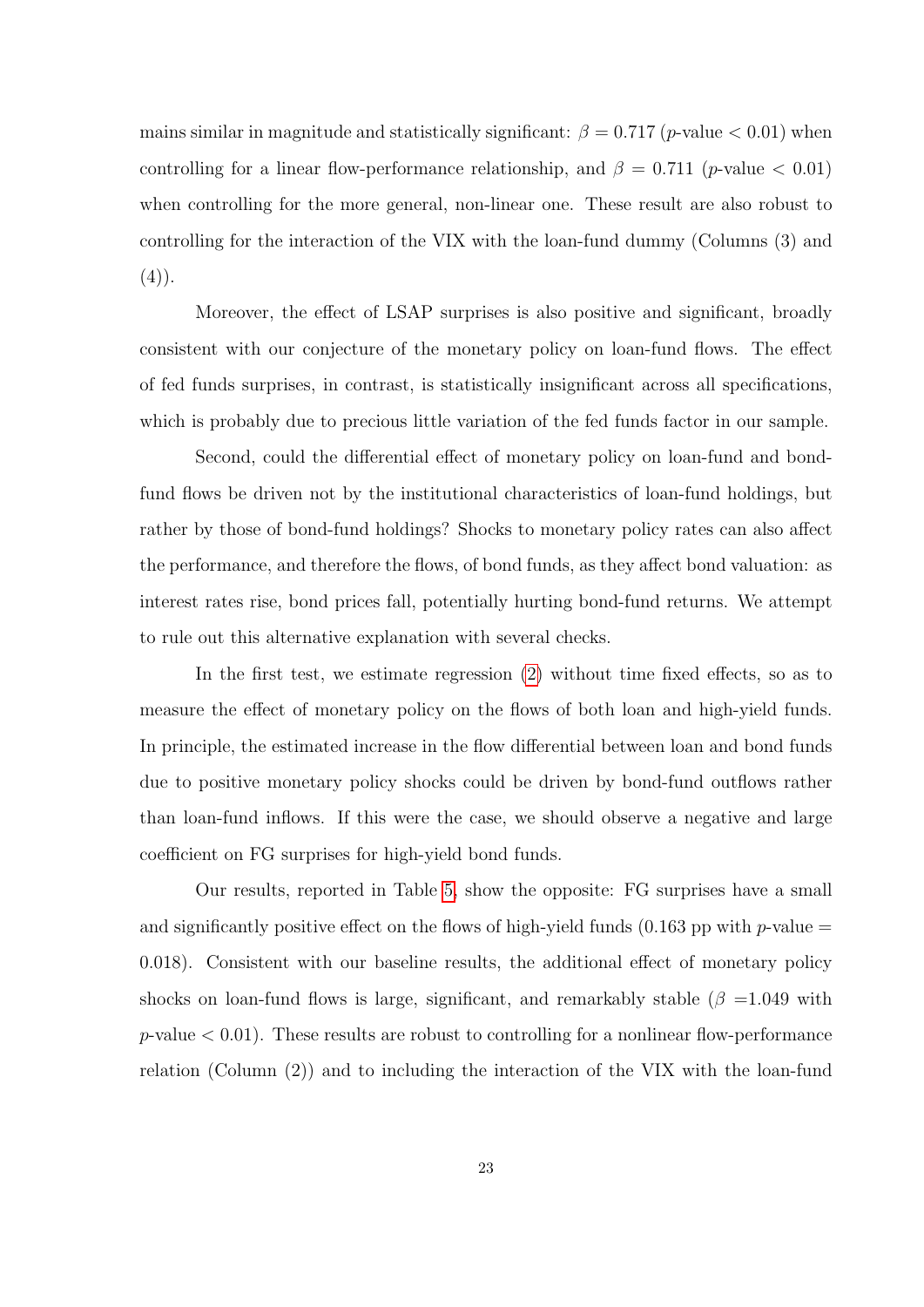dummy (Columns (3) and (4)). Table 13 in the appendix replicates Table 5 using all corporate bond funds as control group.

A possible issue with this robustness check, of course, is that, by dropping month fixed effects from regression (2), we cannot exclude that these results are affected by concomitant omitted factors correlated with monetary policy shocks. To address this concern, we re-estimate regression (2) controlling for the duration of a fund's portfolio and its interaction with the FG surprise. The exposure of a fixed-income security, such as a bond, to interest rate risk can be proxied by its duration; as a result, the performance of a fund with higher portfolio duration should exhibit a stronger (negative) relationship with monetary policy shocks. To control for endogeneity issues, we lag portfolio duration by one month.

The results of this test are reported in Table 6 and are very close to our baseline ones: a one-standard-deviation increase in the forward guidance surprise leads loan-fund monthly flows to increase by 0.5 pp (with  $p$ -value  $<$  0.01) relative to those of high-yield bond funds. In Column (2), we control for the full nonlinear flow-performance relation of regression 1; in Columns  $(3)$  and  $(4)$ , we replicate Columns  $(1)$  and  $(2)$  adding the interaction of the VIX with the loan-fund dummy as control. The differential effect of monetary policy shocks on loan-fund flows remains statistically significant ( $p$ -value  $=$ 0.032 in Column (3) and  $p$ -value = 0.036 in Column (4)) and quantitatively similar.

Table 14 in the appendix replicates Table 6 using all corporate bond funds as control group; results are very similar.

This evidence provides strong support to our Hypothesis 2: monetary policy shocks have a positive effect on loan-funds flows, corroborating the existence of a significant interest-rate channel of monetary policy.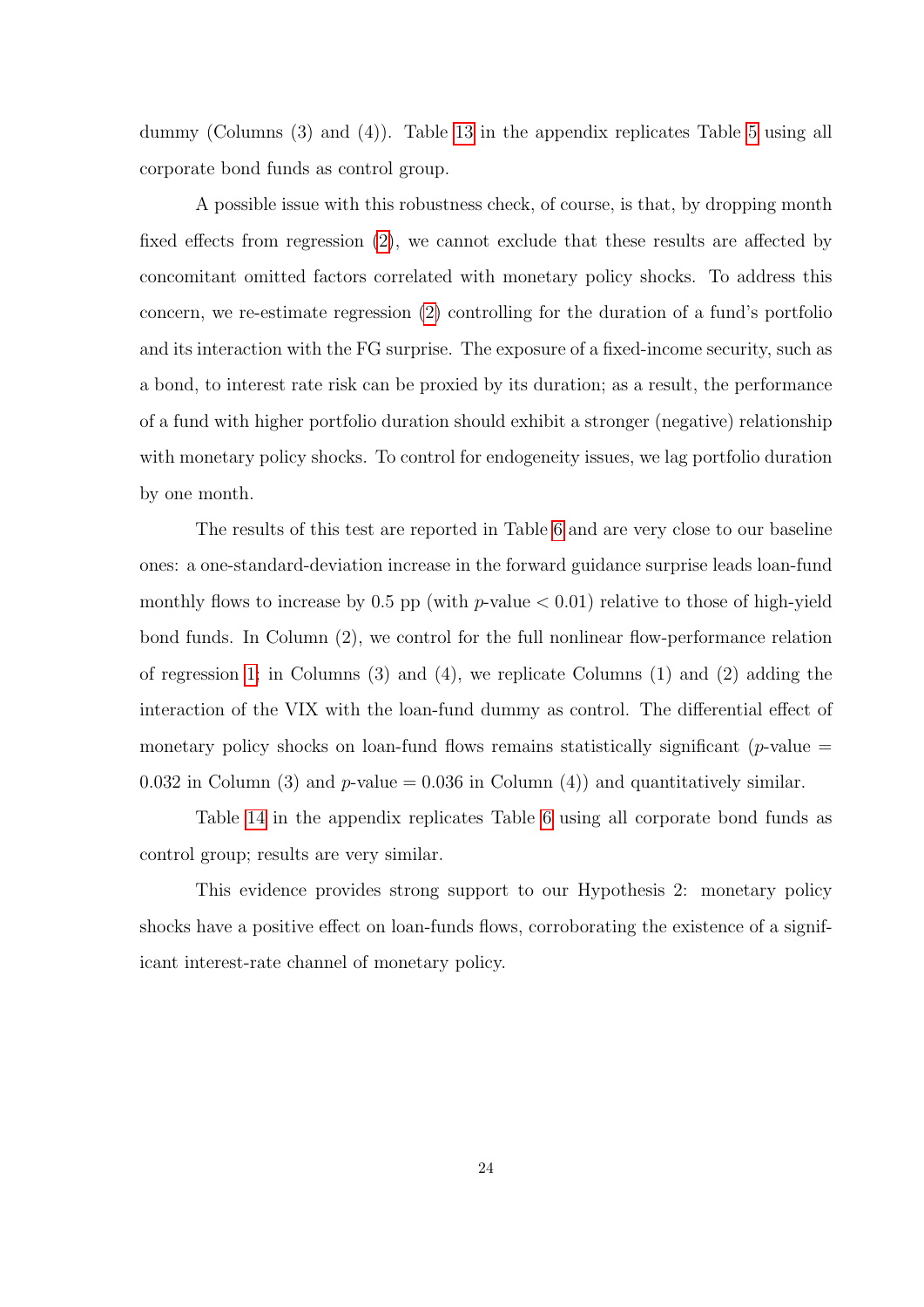## 5.2 Positive and Negative Monetary Policy Surprises

## 5.2.1 Monetary policy and corporate loan refinancing

As we noted in Section (2), a distinctive feature of leveraged loans is their exposure to borrowers' refinancing decisions. Borrowers, especially riskier ones, have strong incentives to refinance their loans during economic booms. The improvement in borrowers' financial conditions that typically occurs during expansionary periods makes it easier for the borrowers to refinance their outstanding loans with new ones that have better terms, such as lower spreads or longer maturities.

As a result, in times of positive monetary policy surprises - typically occurring during economic expansions - we should be observing relatively more refinancing activity among the riskier borrowers. To investigate our assertion, we estimate the following model on loan data from Dealscan at quarterly frequency:

$$
\begin{aligned} \text{Ref}_{it} &= \beta \, \text{FG} \, \, \text{Surprise}_{t-1} + \gamma \, \text{LoanSpread}_{i} \\ &+ \theta \, \text{FG} \, \, \text{Surprise}_{t-1} \times \text{LoanSpread}_{i} + \phi \, \text{Controls}_{it} + \psi_{b(i)} + \varepsilon_{it} \end{aligned} \tag{3}
$$

where  $\text{Ref}_{it}$  is a dummy variable equal to one if loan i is refinanced in quarter t and zero otherwise.

Dealscan does not identify which loans are refinanced and when they are refinanced; it only contains information on the loan terms at origination.<sup>22</sup> To identify refinancings, we follow each borrower over time and classify a loan as being refinanced if the borrower takes out a subsequent loan of the same type (term loan or credit line) from the same lead bank before the prior loan reaches its maturity date. When that happens, we assume the borrower refinanced the prior loan with the new loan.

 $\text{LoanSpread}_i$  is the all-in-drawn spread on the loan. According to DealScan, the

 $22$ Dealscan contains a variable that indicates whether a given loan is to refinance existing debt, but it does not identify the loan being refinanced.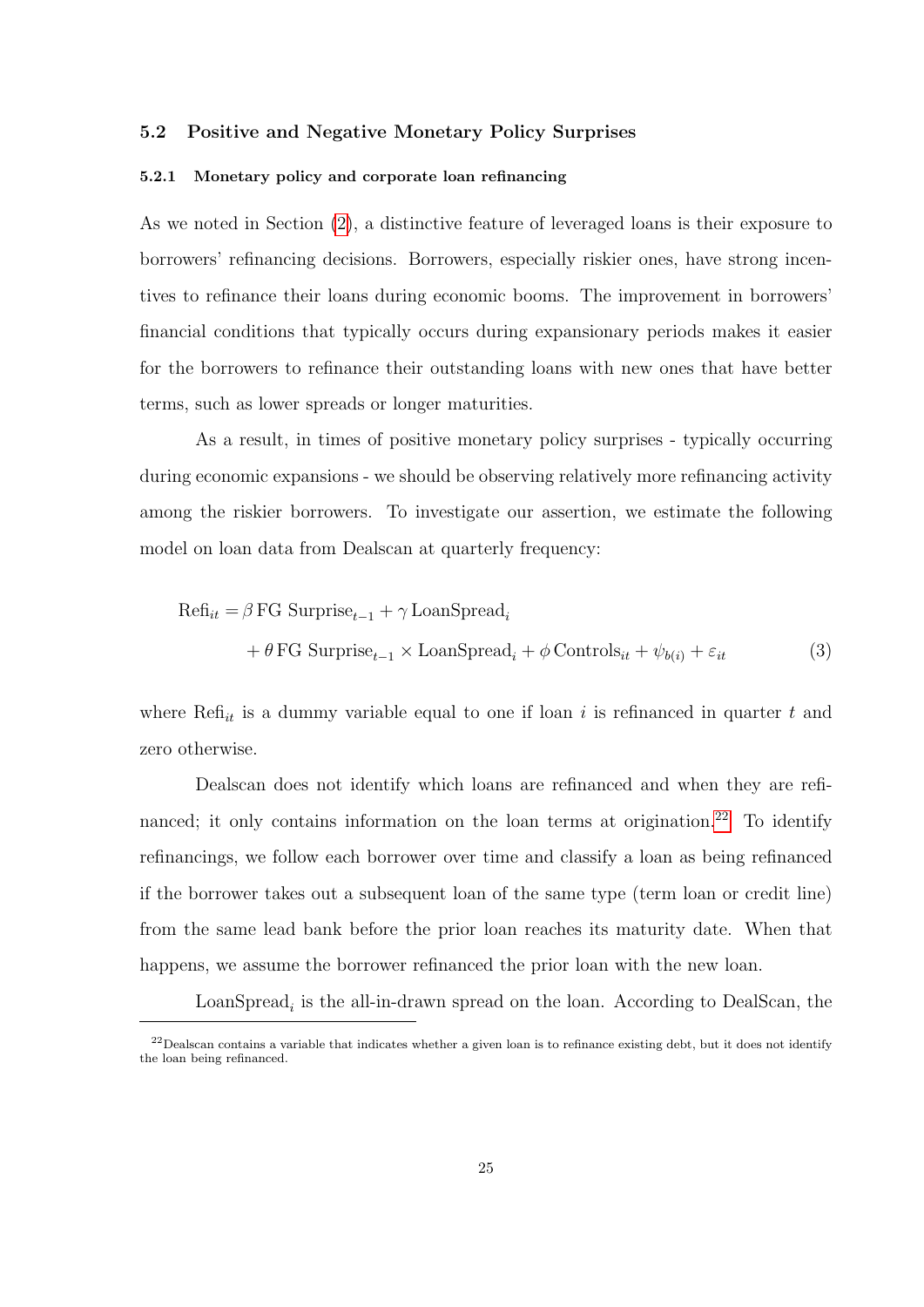all-in-drawn spread is a measure of the overall cost of the loan, expressed as a spread over LIBOR, because it takes into account both one-time and recurring fees associated with the loan. We use the loan spread to proxy for borrower risk, as it is well established that riskier borrowers pay higher spreads on their loans. Further, this gives us the opportunity to consider both loans from publicly listed borrowers as well as loans from privately held firms, which we would have to drop had we decided to rely on either accounting or stock-market based measures of firm risk.

FG Surprise<sub>t−1</sub> is a dummy variable equal to one if the sum of Swanson's FG surprises in the previous quarte was positive. The variable of interest in our model is the interaction between the loan spread and the forward guidance factor: it tests whether riskier borrowers, whose loans are prevalent in loan funds, are more likely to refinance during periods of favourable economic conditions as captured by positive monetary policy surprises.

We estimate our refinancing model with a pooled regression and with borrower fixed effects  $(\psi_{b(i)})$  to focus on within-borrower identification. We also consider a specification that, in addition to borrower fixed effect, also includes year dummies to account for macro effects at the yearly level. Finally, in all models, we include a set of loanspecific controls (Controls<sub>it</sub>) to account for the size of loan, whether the loan is in its last year prior to reaching maturity, whether the loan had an interest rate floor, and the purpose of the loan (corporate purposes, working capital, M&A financing, CP backup).

Our sample runs from 2010:Q1 until 2019:Q2, covering a total of 883,336 loanquarter observations. We identify 27,545 loan-quarter observations as instances of refinancing.<sup>23</sup>

The results of our regression 3 are reported in Table 7. As we conjectured, following positive surprises in forward guidance, riskier borrowers are relatively more

<sup>&</sup>lt;sup>23</sup>Ideally, one would run this exercise on the set of borrowers whose loans are held by the loan funds in our sample. Unfortunately, we are unable to do so because we do not have security-level information on fund portfolios. However, since loan funds mainly invest in leveraged loans, there is likely a meaningful overlap between their borrowers and the riskier borrowers in our Dealscan sample.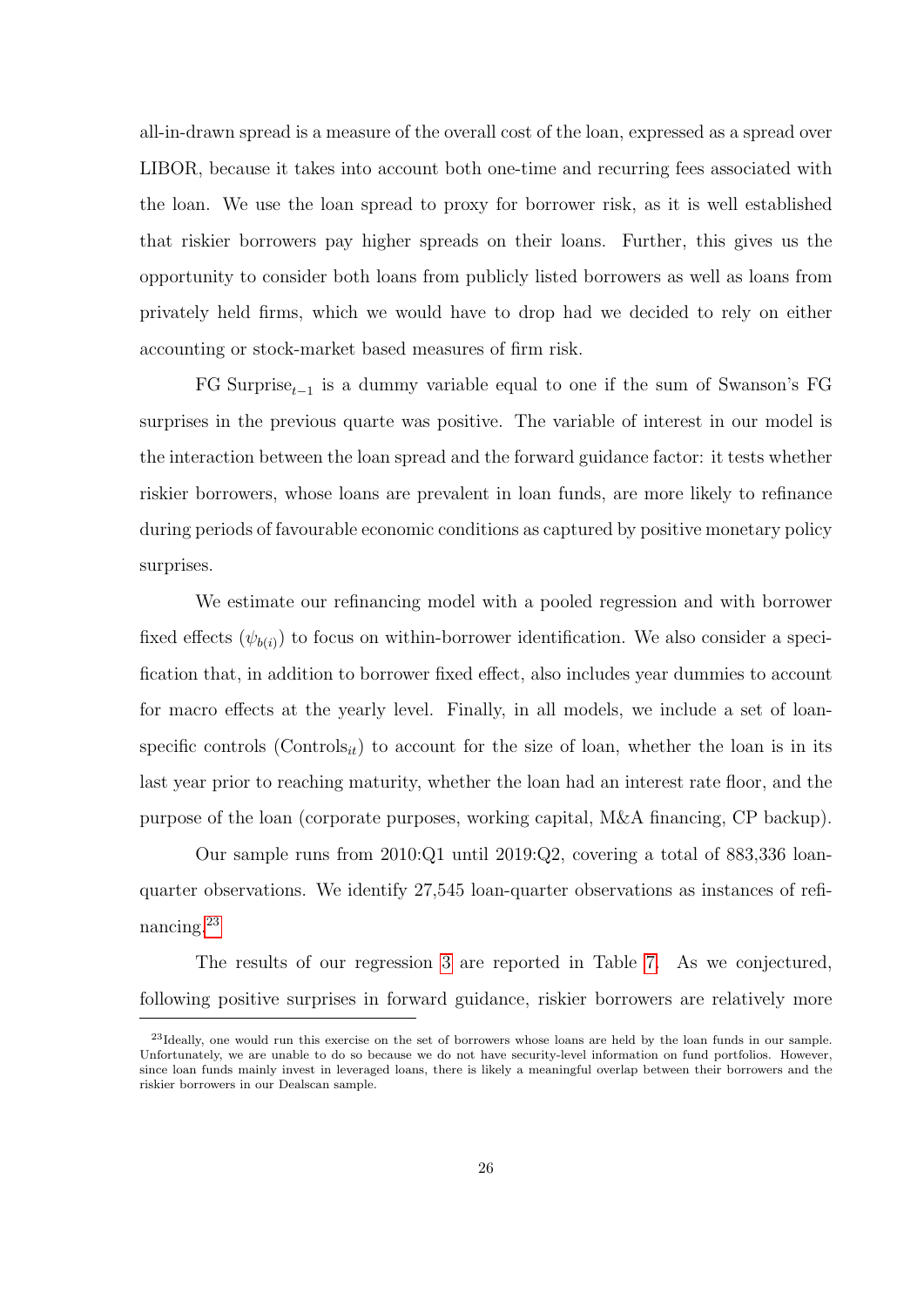likely to refinance their loans. Note that the coefficient on FG Surprise<sub>t−1</sub>  $\times$  LoanSpread<sub>i</sub> is positive and statistically significant across the three specifications of Table 7.

For robustness, we rerun regression 3 restricting our classification of refinancing to those loans whose spreads are lower than those of the original loans.<sup>24</sup> We continue to find that riskier borrowers are relatively more likely to refinance their loans following positive forward guidance surprises. Since loan funds invest mostly in term loans. but our sample includes both term loans and credit lines, we also re-estimate regression 3 including only term loans. Results are similar.

This evidence supports the presence of refinancing activity in the leveraged-loan market that is positively correlated with forward guidance surprises and can dampen the interest-rate channel of monetary policy on loan-fund flows.

## 5.2.2 The dampening effect of refinancing on loan-fund flows

Our Hypothesis 3 suggests that, when monetary policy surprises are positive, the refinancing activity of risky borrowers dampens the effect of the interest-rate channel of monetary policy on loan-fund flows. The improvement in loan terms associated with refinancing has the potential to adversely affect the income stream of loan funds, and therefore their inflows. In contrast, such confounding factor (i.e., the co-movement of monetary policy with economic conditions in debt markets) does not affect flows in highyield bond funds because, as opposed to leveraged loans, bonds cannot be refinanced.

The effect of borrowers' refinancing on loan-fund flows, however, is asymmetric by construction: borrowers have no incentive to refinance their loans when economic conditions deteriorate, which typically correlates with negative policy surprises. This asymmetry suggests that we can identify the effect of the interest-rate channel of monetary policy on loan-fund flows by looking at negative policy surprises.

Figure 3 compares the cumulative flows in loan funds and high-yield bond funds

 $24$ Note that borrowers sometimes refinance their loans for reasons other than lowering their interest rates (e.g., to increase the maturity of their existing loans). See Mian and Santos (2018).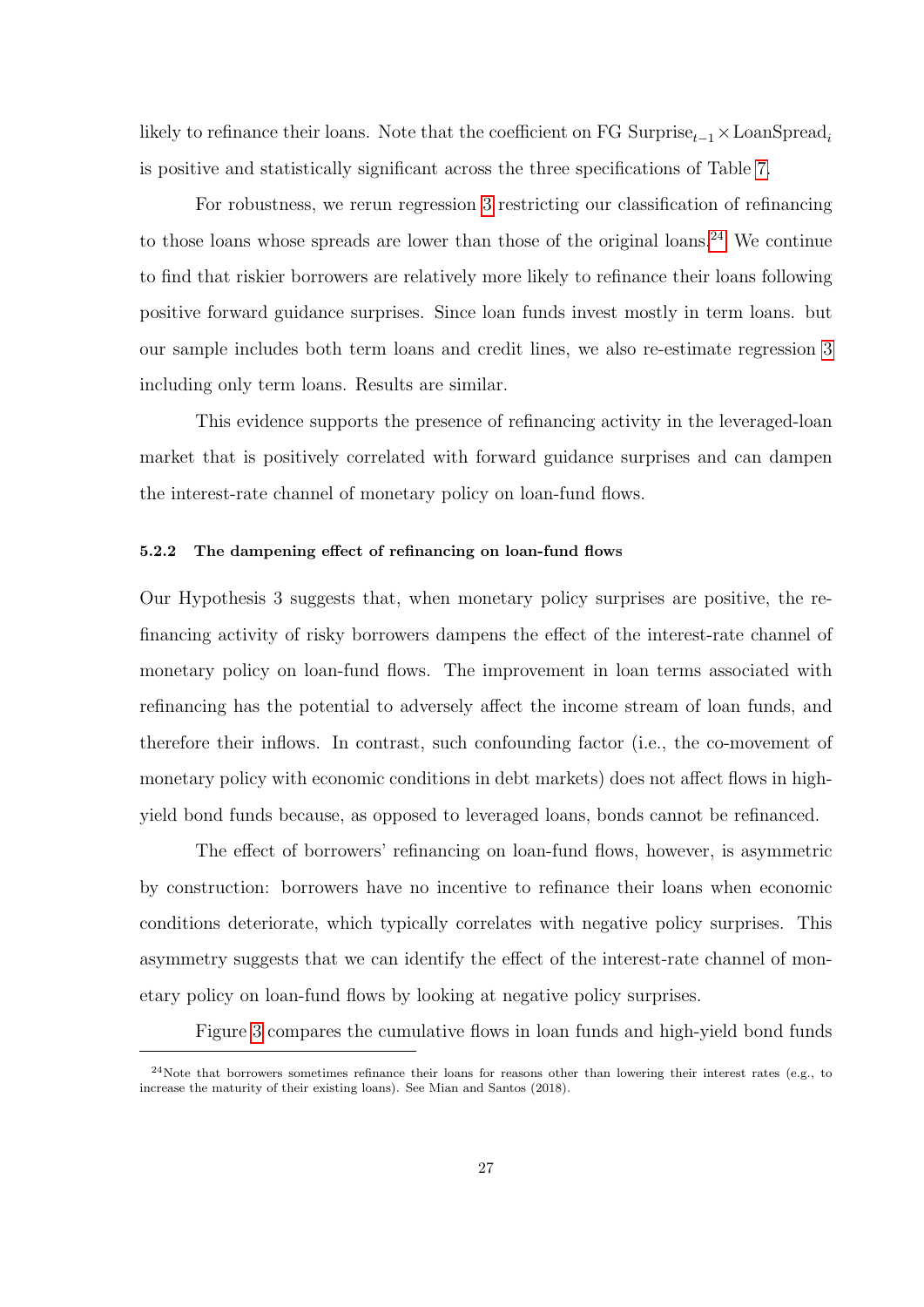in two different periods: a period when Swanson's FG surprises were mainly positive (January-September 2012) and a period when they were mainly negative (September 2018-June 2019). The figure shows that, when FG surprises were mainly positive, the cumulative flows of loan and bond funds moved upward together, without a clear differential pattern, both reaching roughly 10% at the end of the period. In contrast, when surprises were mainly negative, flows in loan funds dropped significantly (reaching a cumulative outflows of almost 20% in June 2019), whereas those of high-yield bond funds remained roughly stable throughout the same period.

To test Hypothesis 3 formally, we run regression 2 splitting FG surprises in positive and negative ones. By doing so, we estimate separate coefficients for the interaction of the loan-fund dummy with positive and negative monetary policy shocks. Results are in Table 8 and confirm Hypothesis 3 and the visual evidence in Figure 3.

Positive surprises have no significant differential effect on loan-fund flows; if anything, their estimated effect is mildly negative ( $\beta = -0.453$  with p-value = 0.404), which is consistent with the presence of a confounding factor (borrowers' refinancing activity) that goes in the opposite direction of the interest-rate channel we aim to identify. In contrast, the effect of negative surprises is strong and significant: a one-standard deviation drop in Swanson's FG surprise leads to additional monthly outflows of 1.1 pp ( $p$ -value  $< 0.01$ ) from loan funds relative to high-yield bond funds.

We observe similar results, in terms of both statistical significance and economic magnitude, when we control for a non-linear flow-performance relationship (Column (2)) and when we include the interaction of the VIX with the loan-fund dummy (Columns (3) and (4)). Finally, for robustness, Table 15 in the appendix replicates Table 8 using all corporate bond funds as control group; results are almost identical.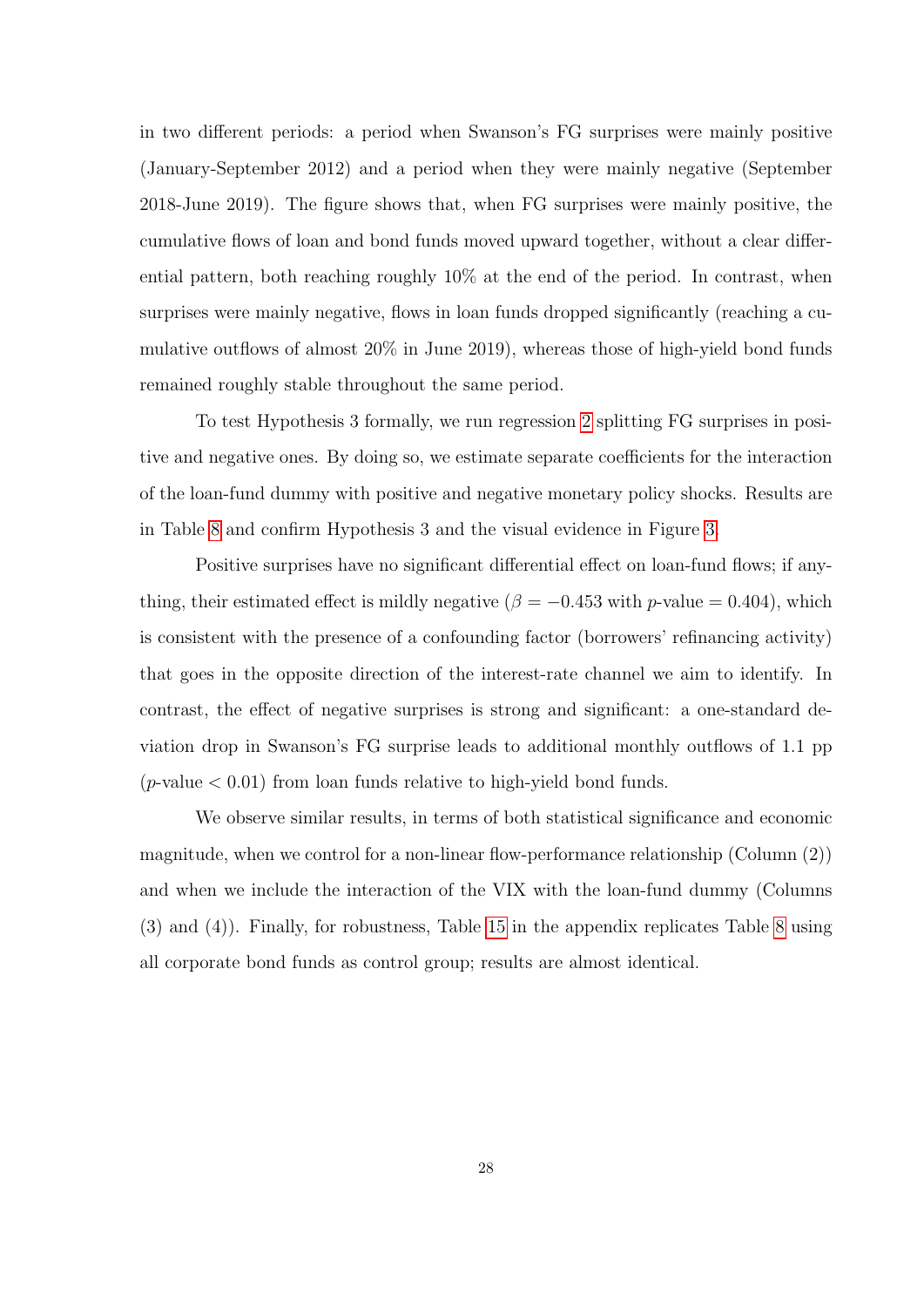#### 5.3 Rate Floors and the Interest-Rate Channel

In this section, we test Hypothesis 4. Namely, we exploit the institutional feature of rate floors that was introduced in the late 2000s, when rates were in a rapid downward trend, to identify the presence of the interest rate-channel linking monetary policy and loan-fund flows. For loan-fund flows, it is not only the monetary policy shock itself that matters, but also the level of interest rates at the time of the surprise.

To that end, we run regression (2) splitting the time series in two periods: one in which interest rates were presumably below loan-rate floors, and one in which rates were arguably above rate floors. Table 9 presents the results. Our conjecture is that the effect of forward guidance on the flow differential between loan funds and bond funds should be stronger in the second period; the reason is that in the first period, when the benchmark rate is below the floor, loan rates do not change.

Since each loan can have a different rate floor, and we do not have such securitylevel information in our data (nor we have information on the average rate floor at the fund-portfolio level), we have to use a different approach to identify the two periods. To that end, we split our sample period in two periods depending on whether the LIBOR– the most common reference rate for leveraged loans–was below or above 1.5 percent; 1.5 percent roughly represents the average floor rate on leveraged loans issued over our sample period (DDJ Capital Management, 2015).

Consistent with our hypothesis, the positive effect of a monetary policy surprise on loan-fund flows when the LIBOR is below 1.5% is materially smaller than the same effect when the LIBOR is above 1.5%. Relative to its effect on high-yield bond funds, a one-standard-deviation increase in the FG surprise leads to additional monthly inflows in loan funds of 0.5 pp (*p*-value  $\langle$  0.01) when LIBOR is below 1.5% and of 1.3 pp (*p*-value  $< 0.01$ ) when LIBOR is above 1.5%. The difference between these estimates is statistically significant at the  $1\%$  level.<sup>25</sup>

 $25T$ o test that the difference between the two estimates is statistically significant, we estimate regression (2) on the full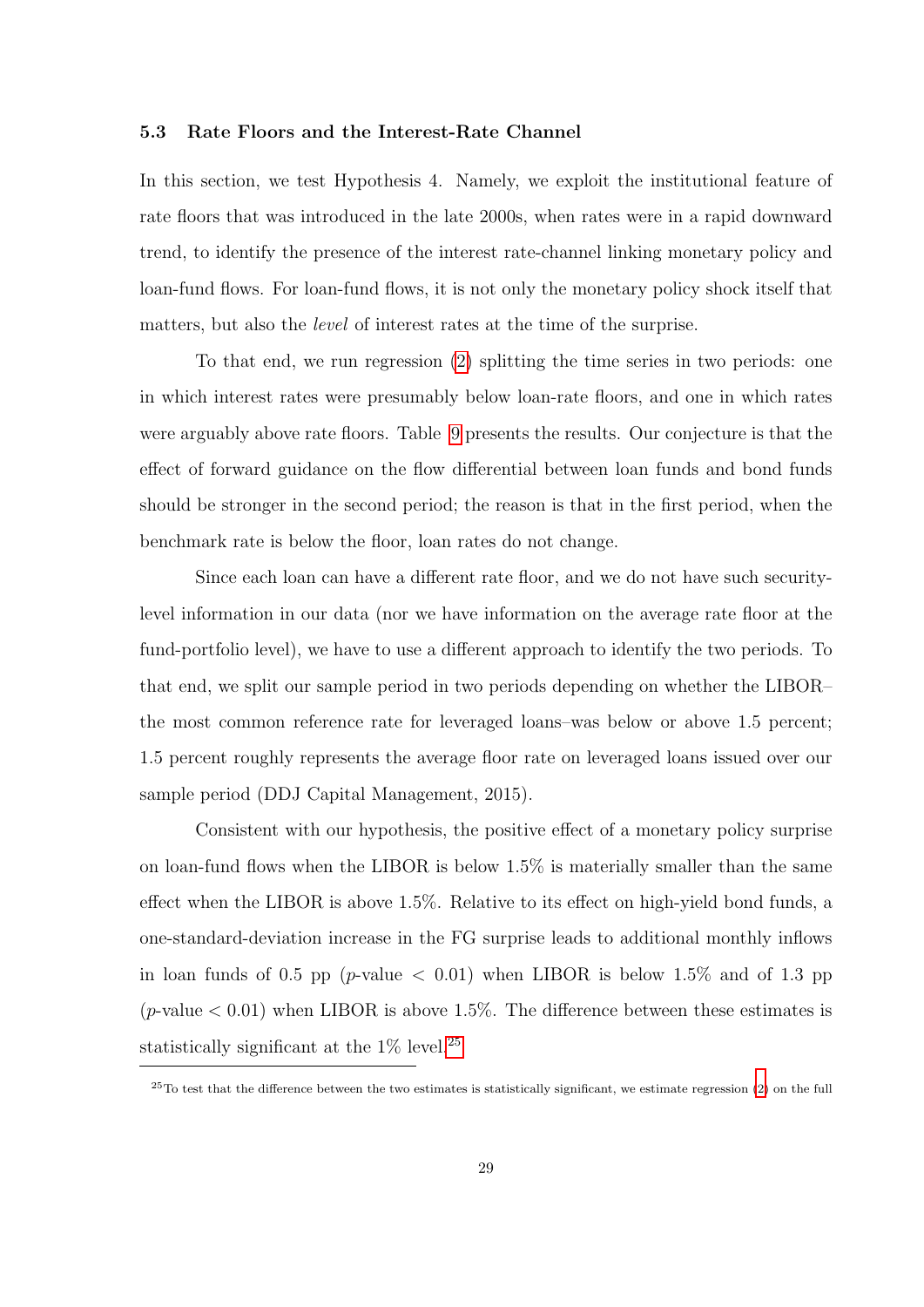These findings are confirmed when we control for a non-linear flow-performance relation (Columns (3) and (4)), and when we add the interaction of the VIX with the loan-fund dummy (Columns (5)–(8)). Moreover, Table 16 replicates Table 9 using all corporate bond funds as control group, obtaining similar results.

Our findings are confirmed when we split our sample period depending on whether interest rates were at the zero-lower bound (ZLB)–i.e., below any floor rate–or not. The ZLB period is defined as January 2010-December 2015. The results of this exercise are reported in Table 10. Again, the positive effect of a monetary policy shock increases as rates move away from the ZLB. For example, relative to the flows in high-yield funds, the additional impact of a one-standard-deviation increase in the FG factor on monthly loanfund flows goes from 0.3 pp (*p*-value  $< 0.01$ ) during the ZLB to 0.8 pp (*p*-value  $< 0.01$ ) after the ZLB. The difference between the two estimates is significant at the 1% level. We obtain similar results when controlling for a non-linear flow-performance relation (Columns  $(3)$  and  $(4)$ ).

In sum, consistent with our hypotheses, we find evidence that loan funds are more sensitive to monetary policy shocks than bond funds, suggesting a heightened aggregate volatility of investor flows in and out of these funds. Moreover, we also find evidence of a non-linearity in the effect of monetary policy on loan-fund flows, which adds insights on the role of institutional features in shaping monetary policy transmission.

## 6 Final Remarks

Over the last couple of decades, we have observed the growth of a garden variety of investment vehicles that engage in significant liquidity transformation. In this space, open-end funds have certainly played a dominant role. These instruments provide access to liquidity on demand while offering significantly higher rates of return than bank

sample adding the interactions of all right-hand side variables with a dummy for the period when LIBOR is above 1.5%.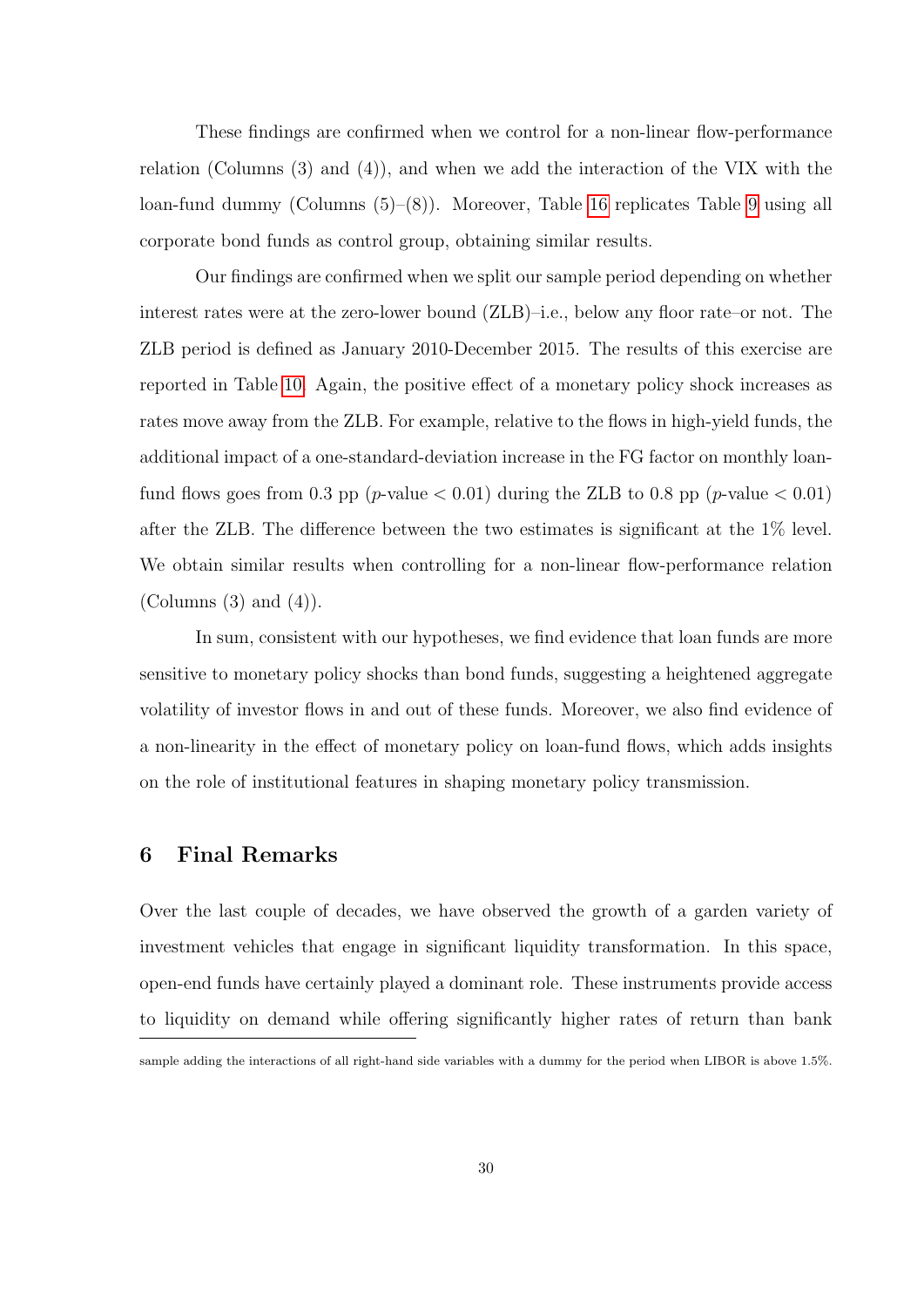deposits.

Among all types of open-end funds, bank-loan funds have experienced, by far, the fastest growth over the past decade. And by mainly holding leveraged loans, these funds are the closest approximation to the balance sheet of a "textbook bank" in the non-bank financial intermediation sector. In contrast to banks, however, they have neither FDIC insurance nor the same level of regulatory and supervisory oversight.

We conjecture that, as any vehicle generating liquidity transformation, loan funds are exposed to run risk and, since their holdings are more illiquid and opaque than bonds, more so than corporate bond funds, whose runnability has been widely documented. Our empirical analysis confirms this hypothesis. Investor flows in loan funds display a higher sensitivity to past performance than those in bond funds, including high-yield ones. In particular, the flow-performance relationship of loan funds exhibit a much stronger concavity, suggesting a greater acceleration of outflows following bad news and consistent with their greater exposure to run risk.

Even more importantly, we establish a link between loan funds' flows and monetary policy, based on the institutional characteristics of their portfolio holdings. Since the rates of leveraged loans reset at high frequency based on an underlying reference rate (typically LIBOR), changes in short-term interest rates are likely to be an important – common – determinant of investors' expectations on loan-fund performance. This observation suggests a key role for monetary policy in driving loan funds' aggregate flows and their volatility. Our evidence corroborate this hypothesis as well: loan-fund investors positively respond to monetary policy shocks.

Likewise, because of the leveraged loans' refinancing and rate floors features, we conjectured, and provided corroborating evidence, indicating that the procyclical relationship between monetary policy and loan-fund flows, however, is asymmetric: it is weaker for policy-rate increases and stronger for policy-rate decreases. And finally, it is also non-linear in the level of the interest rates, suggesting that it is not only the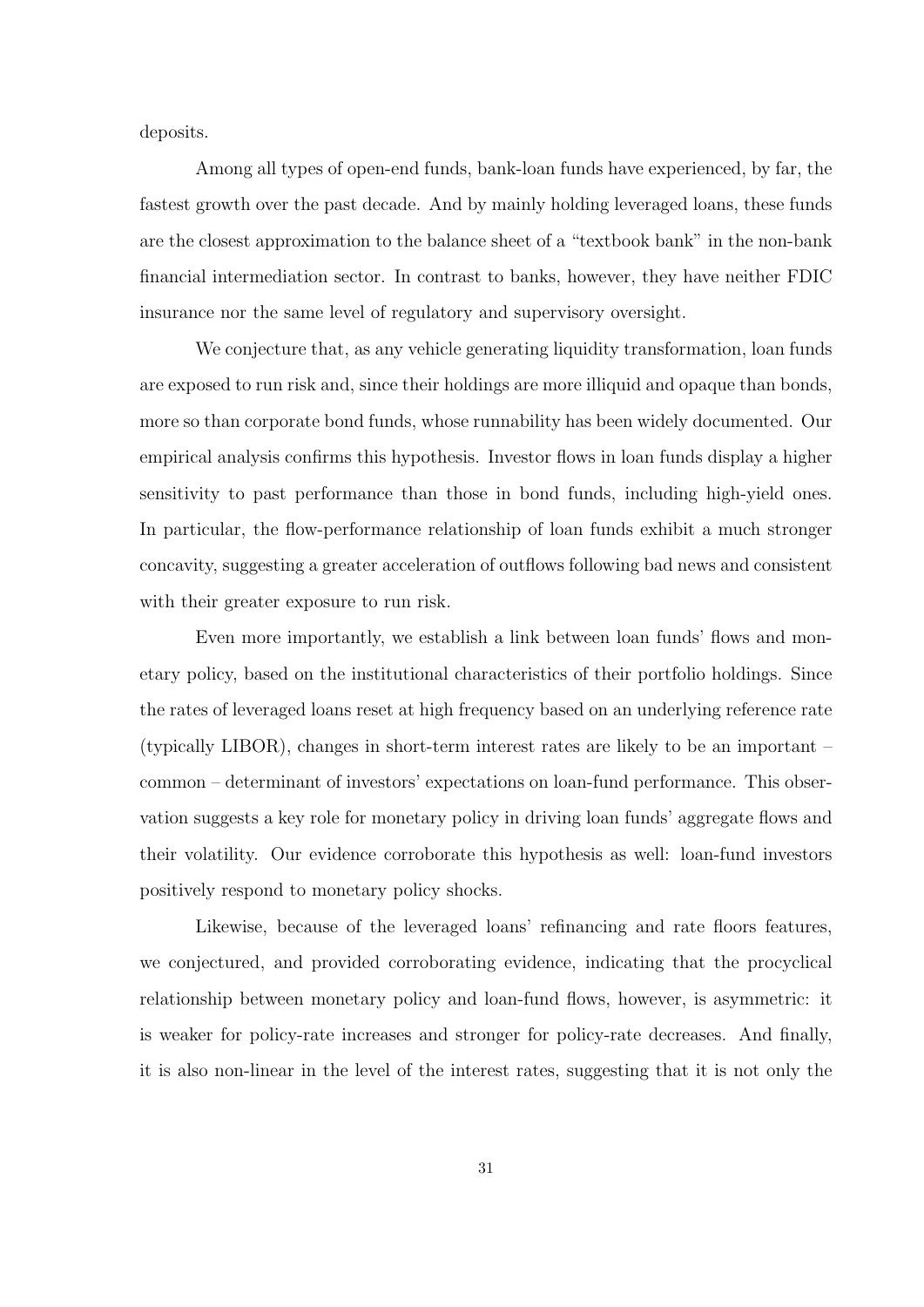direction of change in monetary policy that matters, but also the level of the policy rate at the time of the change.

Our results identify a novel channel of monetary policy transmission that affects the critical segment of the credit sector represented by leveraged lending. Not only does our paper contribute to the traditional literature on monetary policy transmission, but it is also particularly relevant for the more recent – and less explored – research studying the impact of monetary policy on credit activity and financial stability in markets dominated by non-bank financial intermediaries.

By identifying how monetary policy affects the leveraged-lending market through loan-fund flows, the study emphasizes the key role played by institutional characteristics in shaping such effect. In our analysis, the open-end feature of loan funds is important, but so are features of leveraged loans such as rate floors and renegotiation optionality. As institutional features change across markets, participants, and time, our results highlight the increasingly challenging nature of monetary policy conduct, and the need for an adaptable framework, especially in systems where both bank and non-bank financial institutions co-exist.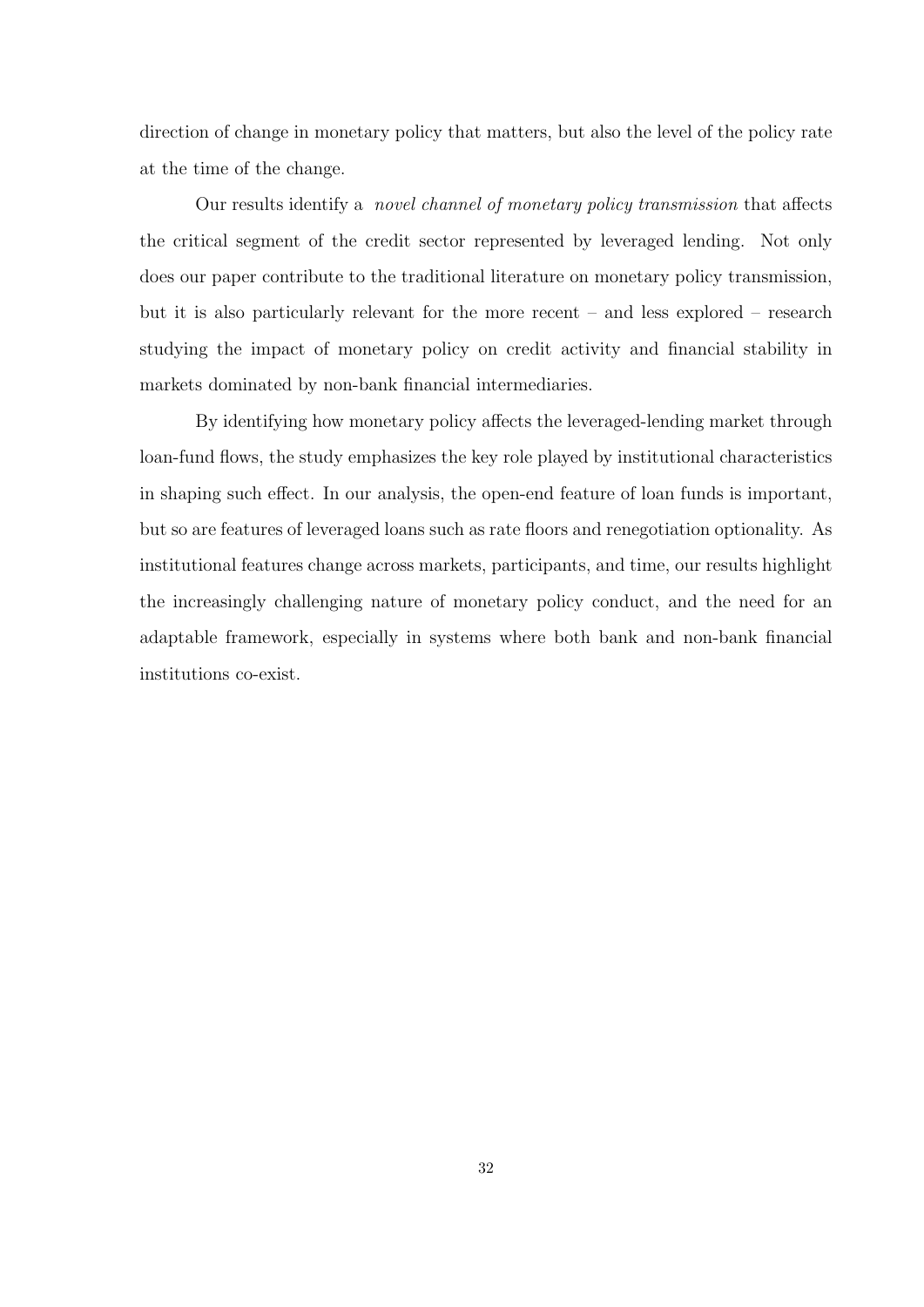# Figures



Figure 1: Loan-Fund and Bond-Fund Industry Growth. This figure displays the growth in the monthly total net assets (TNA) of loan funds and corporate bond funds, separately. The series are normalized by each industry's TNA in January 2010; the initial value is set to 100.



Figure 2: Aggregate Flows and Average Returns in Loan and Bond Funds. Panel (a) displays aggregate monthly net flows as a percentage of the industry total net assets (TNA) in the previous month for loan funds, high-yield bond funds, and other corporate bond funds. Panel (b) displays the weighted average monthly net return of loan funds, high-yield bond funds, and other corporate bond funds; the average is weighted using share-class TNA as weights; returns are annualized.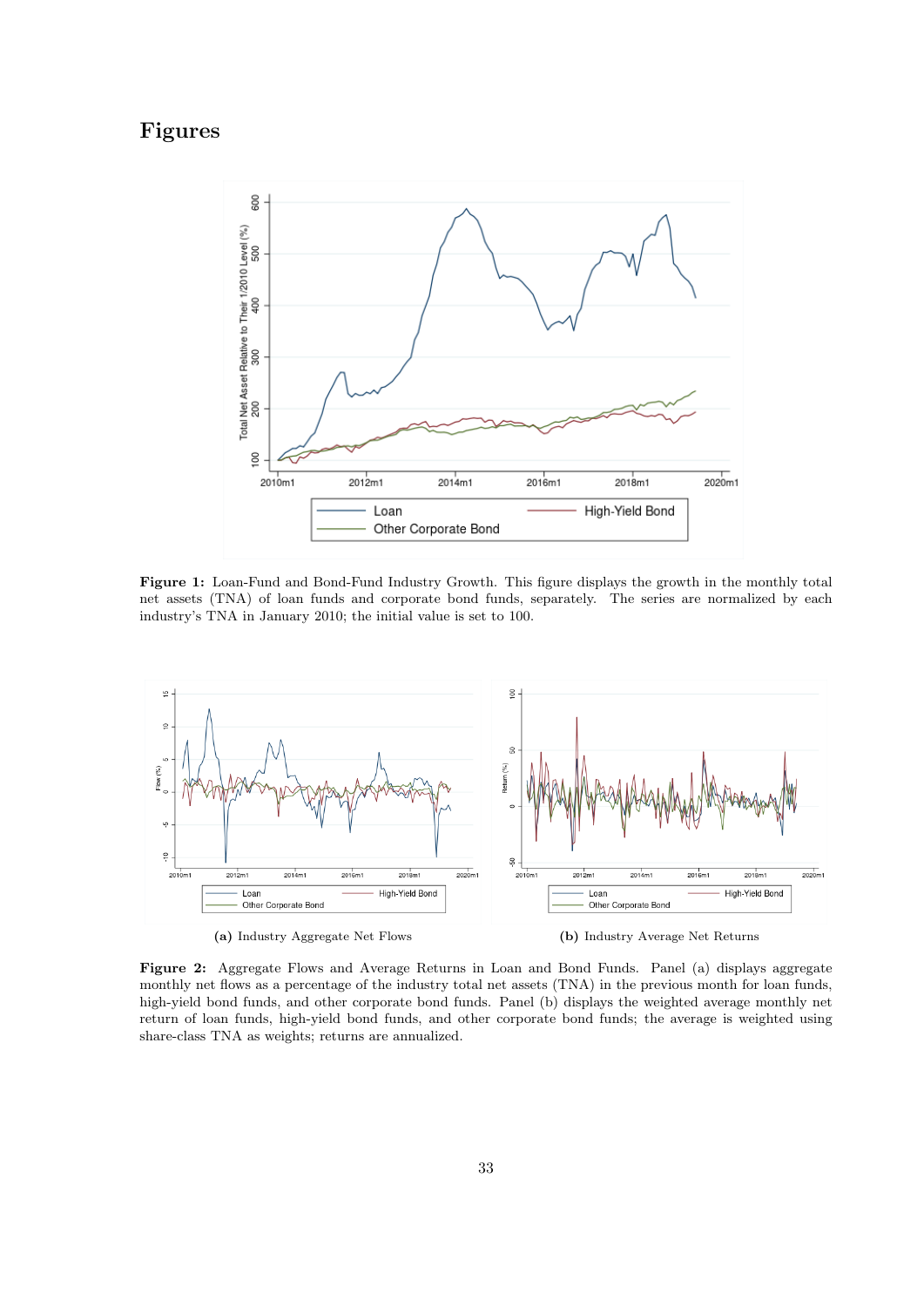

(a) February-September 2012 (b) September 2018-June 2019

Figure 3: Cumulative Flows and Positive and Negative Forward guidance Surprises. Panel (a) shows the cumulative flows in loan funds, high-yield bond funds, and other corporate bond funds from February to September 2012, as a percentage of each industry's total net assets (TNA) at the end of January 2012. Panel (b) shows the cumulative flows in loan funds, high-yield bond funds, and other corporate bond funds from September 2018 to June 2019, as a percentage of each industry's TNA at the end of August 2018. The dashed lines represent the cumulative sums of forward guidance (FG) surprises from Swanson (2021) over the same periods (right y-axis).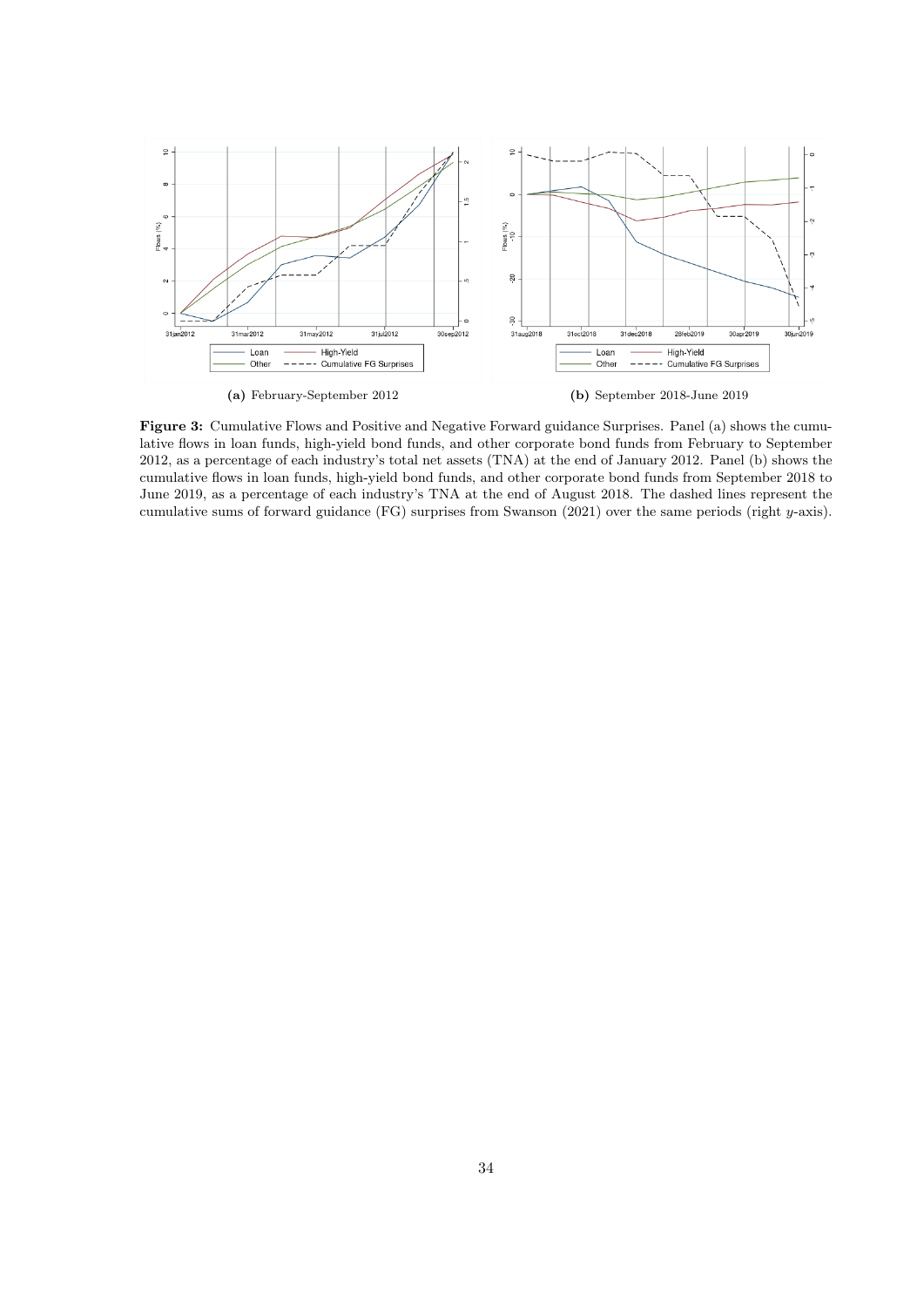# Tables

|                                     | Loan      | Corporate Bond | Corporate-Loan |
|-------------------------------------|-----------|----------------|----------------|
| Share-class, Month Level Statistics |           |                |                |
| TNA (Millions USD)                  | 515.24    | 676.64         | 161.41         |
|                                     | (1106.90) | (3555.81)      | (1.32)         |
| Flow (Percent)                      | 3.26      | 1.20           | $-2.06***$     |
|                                     | (40.35)   | (13.53)        | $(-4.18)$      |
| Expense ratio (Percent)             | 1.14      | 0.95           | $-1.92***$     |
|                                     | (0.45)    | (0.48)         | $(-7.22)$      |
| Observations                        | 20889     | 356291         |                |
| Unique Share-classes                | 285       | 5340           |                |
| Fund, Month Level Statistics        |           |                |                |
| Gross Return (Percent)              | 5.90      | 5.95           | 0.05           |
|                                     | (11.74)   | (16.36)        | (0.297)        |
| Duration (Years)                    | 0.42      | 4.14           | $3.72***$      |
|                                     | (0.38)    | (2.01)         | (51.56)        |
| Loan (Percent)                      | 72.70     | 1.53           | $-71.17***$    |
|                                     | (23.80)   | (5.06)         | $(-57.03)$     |
| Bond (Percent)                      | 17.45     | 87.27          | 69.83***       |
|                                     | (21.84)   | (17.60)        | (58.38)        |
| Equity (Percent)                    | 0.33      | 0.57           | $0.23**$       |
|                                     | (0.86)    | (2.41)         | (2.41)         |
| Cash (Percent)                      | 6.28      | 5.75           | $-0.53$        |
|                                     | (5.94)    | (111.25)       | $(-0.85)$      |
| Observations                        | 5198      | 107688         |                |
| Unique Funds                        | 69        | 1467           |                |

Table 1: Summary statistics of loan and bond funds at the share-class and fund level. The sample is from January 2010 to June 2019. Data are monthly. TNA is total net assets in millions of USD. Flow is the net flow of the share class in percent, relative to the prior month's TNA. Expense ratio is the monthly net expense ratio in percent. Gross return is the monthly annualized return of the fund's portfolio in percent. Duration is the average duration of the fund's portfolio in years. Loan, Bond, Equity, and Cash are the percent of the fund's portfolio held in the respective asset category each month. Standard deviations are in parentheses. The third column shows the difference in means between the two group of funds; t-statistics using standard errors clustered at the fund level are in parentheses. \*\*\*, \*\*, and \* represent 1%, 5%, and 10% statistical significance.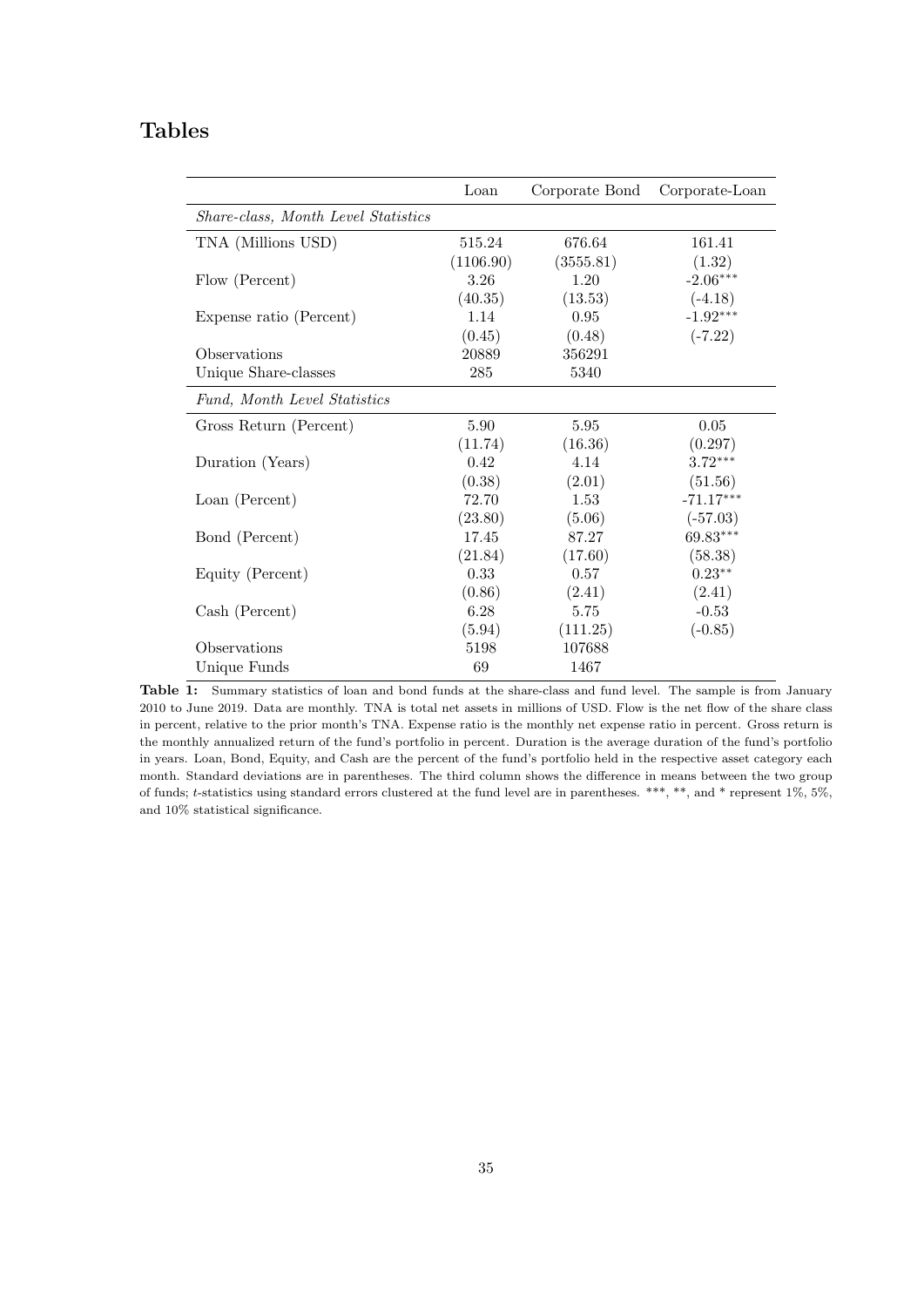|                                                                               |                       | $Flow_{it}$           |                        |                        |
|-------------------------------------------------------------------------------|-----------------------|-----------------------|------------------------|------------------------|
|                                                                               | (1)                   | (2)                   | (3)                    | (4)                    |
| $Return_{it-1}$                                                               | $0.024**$<br>(0.012)  | $0.024***$<br>(0.003) | $0.019***$<br>(0.007)  | $0.011***$<br>(0.004)  |
| $\text{Loan}_{it-1} \times \text{Return}_{it-1}$                              | $0.092***$<br>(0.010) | $0.070***$<br>(0.011) | 0.010<br>(0.027)       | $-0.010$<br>(0.029)    |
| I(Return $\lt 0$ ) <sub>it-1</sub>                                            |                       |                       | $-0.332$<br>(0.319)    | $-0.076$<br>(0.093)    |
| Loan <sub>it-1</sub> $\times$ I(Return $\lt 0$ ) <sub>it-1</sub>              |                       |                       | $-1.830***$<br>(0.481) | $-1.924***$<br>(0.517) |
| I(Return $\langle 0 \rangle_{it-1} \times \text{Return}_{it-1}$               |                       |                       | 0.002<br>(0.022)       | $0.036***$<br>(0.009)  |
| Loan <sub>it-1</sub> × I(Return < 0) <sub>it-1</sub> × Return <sub>it-1</sub> |                       |                       | $0.099***$<br>(0.038)  | $0.087**$<br>(0.036)   |
| $Flow_{it-1}$                                                                 | $0.041*$<br>(0.024)   | $0.066***$<br>(0.019) | $0.041*$<br>(0.023)    | $0.065***$<br>(0.019)  |
| Loan funds: $\beta$ (Return <sub>it-1</sub> )                                 | $0.116***$            | $0.094***$            |                        |                        |
| $(F-statistic)$                                                               | (67.17)               | (83.56)               |                        |                        |
| Loan funds: $\beta$ (Return <sub>it-1</sub> > 0)                              |                       |                       | 0.029                  | 0.001                  |
| $(F-statistic)$                                                               |                       |                       | (1.25)                 | (0.00)                 |
| Loan funds: $\beta$ (Return <sub>it-1</sub> < 0)                              |                       |                       | $0.129***$             | $0.124***$             |
| $(F-statistic)$                                                               |                       |                       | (17.67)                | (61.29)                |
| Time FE                                                                       | Y                     | Y                     | Υ                      | Y                      |
| Share-class FE                                                                | $\mathbf Y$           | Y                     | Y                      | Y                      |
| Controls <sub>i.t-1</sub>                                                     | Y                     | Y                     | Y                      | Y                      |
| Bond-fund Control Group                                                       | High Yield            | All Corporate         | High Yield             | All Corporate          |
| Adjusted $R^2$                                                                | 0.063                 | 0.061                 | 0.064                  | 0.061                  |
| Observations                                                                  | 111311                | 351058                | 111311                 | 351058                 |

Table 2: Flow-performance relationship in loan and bond funds. Regressions are estimated on a pooled sample of loan (treatment) and bond (control) funds. The sample is from January 2010 to June 2019. The unit of observation is share class-month. In Columns (1) and (3), the control group is high-yield bond funds; in Columns (2) and (4) the control group is all corporate bond funds. Flow is the net flow as a percentage of the prior month's total net assets (TNA). Return is the annualized net return in percent. Loan is a dummy variable equal to one for loan-fund share classes. I(Return  $<$  0) is a dummy variable equal to one if the net return is negative. Controls is a set of time-varying class-level controls including the loan fund dummy, the natural logarithm of TNA in millions (Log(TNA)), and the net expense ratio in percent. All regressions include share-class and month fixed effects. Standard errors (in parentheses) are clustered at the share-class level to control for serial correlation. \*\*\*, \*\*, and \* represent 1%, 5%, and 10% statistical significance.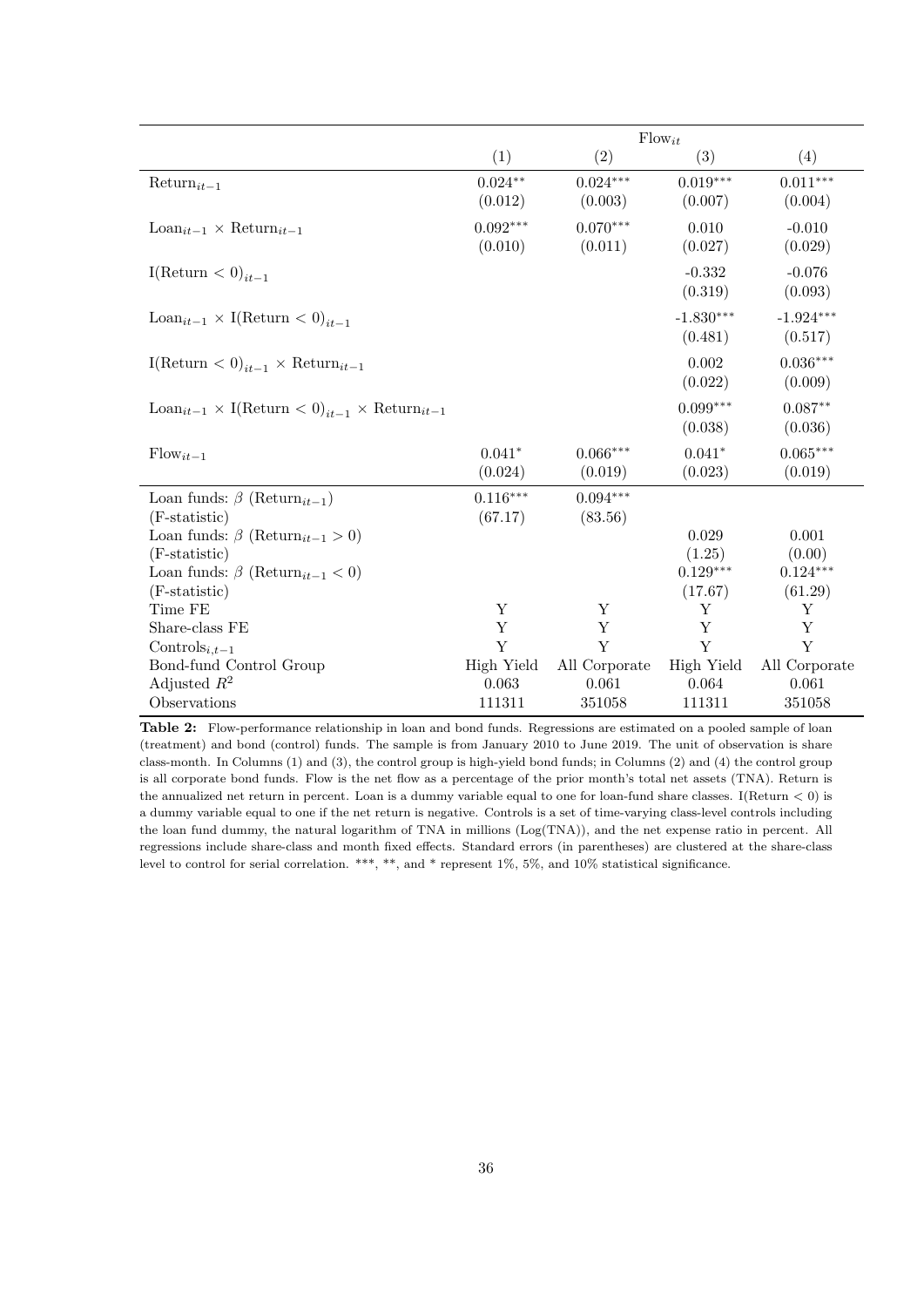|                                                |                       |                       | $Flow_{it}$            |                       |
|------------------------------------------------|-----------------------|-----------------------|------------------------|-----------------------|
|                                                | (1)                   | $\left( 2\right)$     | (3)                    | $\left( 4\right)$     |
| $\text{Loan}_{it-1} \times \text{FG Factor}_t$ | $0.996***$<br>(0.136) | $0.914***$<br>(0.132) | $0.910***$<br>(0.138)  | $0.865***$<br>(0.134) |
| $\text{Loan}_{it-1} \times \text{VIX}_t$       |                       |                       | $-0.109***$<br>(0.028) | $-0.066*$<br>(0.034)  |
| $Flow_{it-1}$                                  | $0.041*$<br>(0.023)   | $0.041*$<br>(0.023)   | $0.041*$<br>(0.023)    | $0.041*$<br>(0.023)   |
| Controls <sub>i.t-1</sub>                      | Y                     | Y                     | Y                      | Y                     |
| Flow-performance                               | Linear                | Non-linear            | Linear                 | Non-linear            |
| Flow-performance $\times$ Loan                 | Y                     | Y                     | Y                      | Y                     |
| Time FE                                        | Y                     | Y                     | Y                      | Y                     |
| Share-class FE                                 | Y                     | Y                     | Y                      | Y                     |
| Bond-fund Control Group                        | High Yield            | High Yield            | High Yield             | High Yield            |
| Adjusted $R^2$                                 | 0.063                 | 0.064                 | 0.063                  | 0.064                 |
| Observations                                   | 111311                | 111311                | 111311                 | 111311                |

Table 3: Flow sensitivity to monetary policy shocks. Regressions are estimated on a pooled sample of loan funds (treatment) and high-yield bond funds (control). The sample is from January 2010 to June 2019. The unit of observation is share class-month. Flow is the net flow as a percentage of the prior month's total net assets (TNA). Loan is a dummy variable equal to one for loan-fund share classes. FG Factor is the forward guidance surprise from Swanson (2021). VIX is the monthly average of the daily VIX. Controls is a set of time-varying class-level controls including the loan fund dummy, the natural logarithm of TNA in millions (Log(TNA)), and the net expense ratio in percent. In Columns (1) and (3), we control for the net return in the prior month (Return<sub>it</sub> $-1$ ) and its interaction with loan-fund dummy (i.e., for a "linear flow-performance relation"). In Columns (2) and (4), we control for  $Return_{it-1}$ , I(Return<0)<sub>it−1</sub>,  $I(Return < 0)_{it-1} \times Return_{it-1}$ , and their interactions with the loan-fund dummy (i.e., for a "non-linear flow-performance relation"). All regressions include share-class and month fixed effects. Standard errors (in parentheses) are clustered at the share-class level to control for serial correlation. \*\*\*, \*\*, and \* represent 1%, 5%, and 10% statistical significance.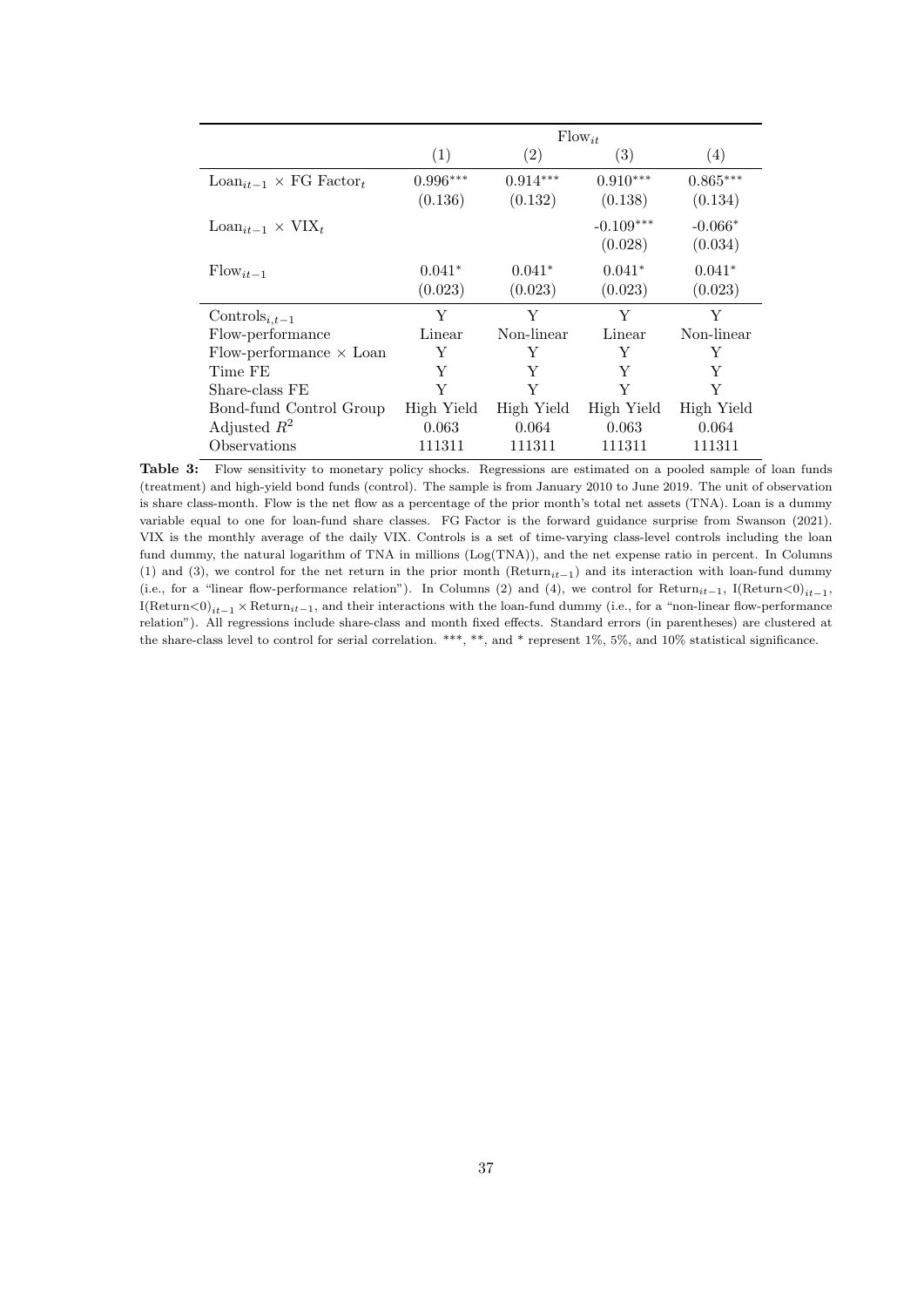|                                                   |                       |                       | $Flow_{it}$            |                       |
|---------------------------------------------------|-----------------------|-----------------------|------------------------|-----------------------|
|                                                   | (1)                   | (2)                   | (3)                    | (4)                   |
| $\text{Loan}_{it-1} \times \text{FG Factor}_{t}$  | $0.717***$<br>(0.147) | $0.711***$<br>(0.149) | $0.664***$<br>(0.148)  | $0.660***$<br>(0.150) |
| $\text{Loan}_{it-1} \times \text{FFR Factor}_{t}$ | $-2.558$<br>(1.713)   | $-2.741$<br>(1.736)   | $-2.548$<br>(1.713)    | $-2.794$<br>(1.743)   |
| $\text{Loan}_{it-1} \times \text{-LSAP Factor}_t$ | $1.388***$<br>(0.440) | $0.966**$<br>(0.385)  | $1.255***$<br>(0.445)  | $0.963**$<br>(0.385)  |
| $\text{Loan}_{it-1} \times \text{VIX}_t$          |                       |                       | $-0.097***$<br>(0.029) | $-0.068**$<br>(0.034) |
| $Flow_{it-1}$                                     | $0.041*$<br>(0.024)   | $0.041*$<br>(0.023)   | $0.041*$<br>(0.023)    | $0.041*$<br>(0.023)   |
| Controls <sub>i.t-1</sub>                         | Y                     | Y                     | Y                      | Y                     |
| Flow-performance                                  | Linear                | Non-linear            | Linear                 | Non-linear            |
| Flow-performance $\times$ Loan                    | Y                     | Y                     | Y                      | Y                     |
| Time FE                                           | Y                     | Y                     | Y                      | Y                     |
| Share-class FE                                    | Y                     | Y                     | Y                      | Y                     |
| Bond-fund Control Group                           | High Yield            | High Yield            | High Yield             | High Yield            |
| Adjusted $R^2$                                    | 0.064                 | 0.064                 | 0.064                  | 0.064                 |
| Observations                                      | 111311                | 111311                | 111311                 | 111311                |

Table 4: Flow sensitivity to monetary policy shocks. Regressions are estimated on a pooled sample of loan funds (treatment) and high-yield bond funds (control). The sample is from January 2010 to June 2019. The unit of observation is share class-month. Flow is the net flow as a percentage of the prior month's total net assets (TNA). Loan is a dummy variable equal to one for loan-fund share classes. FG Factor is the forward guidance surprise from Swanson (2021), FFR Factor is the fed funds rate surprise, and −LSAP Factor is the negative of the large scale asset purchase surprise. VIX is the monthly average of the daily VIX. Controls is a set of time-varying class-level controls including the loan fund dummy, the natural logarithm of TNA in millions (Log(TNA)), and the net expense ratio in percent. In Columns (1) and (3), we control for the net return in the prior month (Return<sub>it</sub> $-1$ ) and its interaction with loan-fund dummy (i.e., for a "linear flow-performance relation"). In Columns (2) and (4), we control for  $Return_{it-1}$ , I(Return<0)<sub>it−1</sub>, I(Return<0)<sub>it−1</sub> × Return<sub>it−1</sub>, and their interactions with the loan-fund dummy (i.e., for a "non-linear flow-performance relation"). All regressions include share-class and month fixed effects. Standard errors (in parentheses) are clustered at the share-class level to control for serial correlation. \*\*\*, \*\*, and \* represent 1%, 5%, and 10% statistical significance.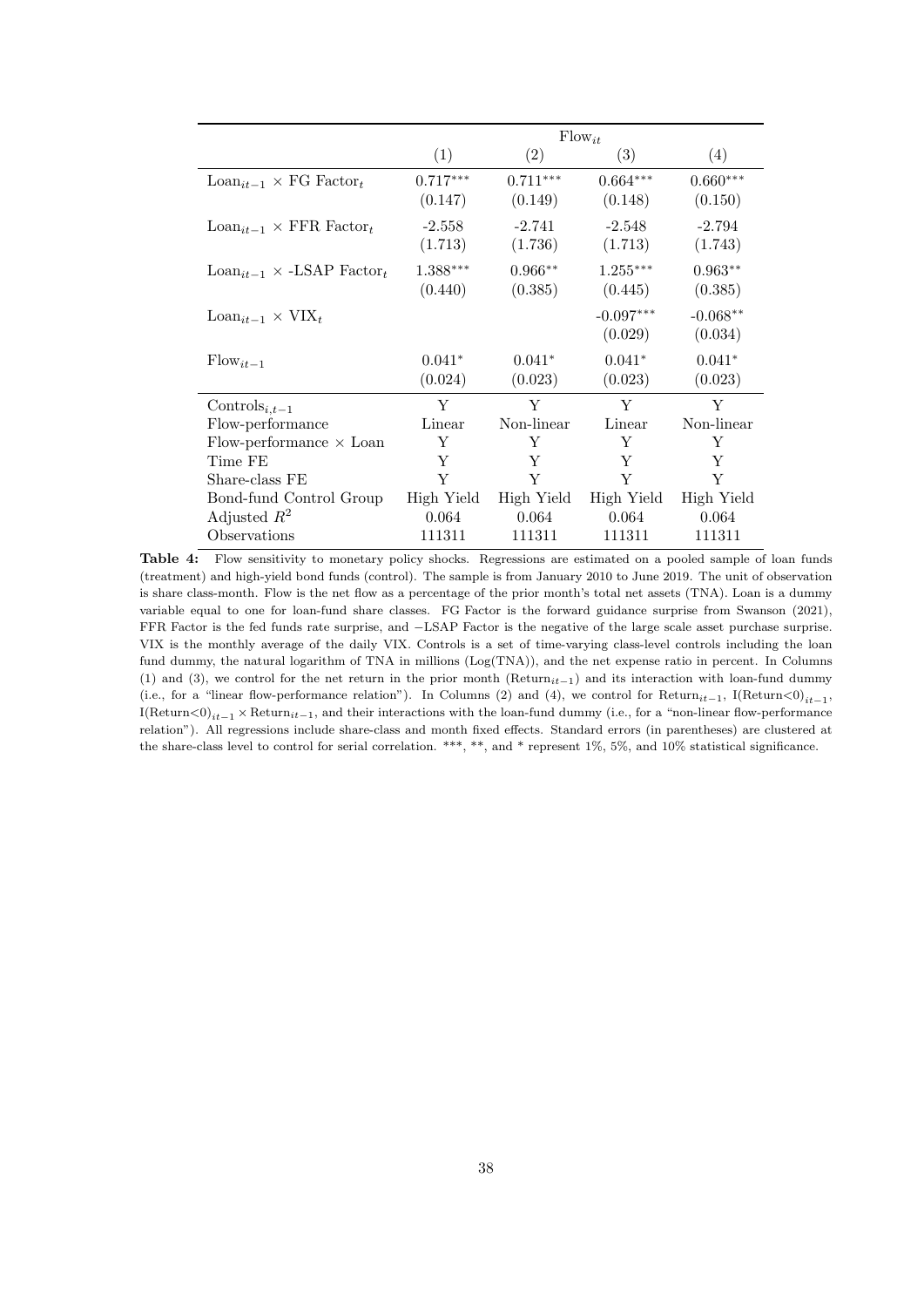|                                                  |                       |                       | $Flow_{it}$            |                       |
|--------------------------------------------------|-----------------------|-----------------------|------------------------|-----------------------|
|                                                  | (1)                   | (2)                   | (3)                    | (4)                   |
| FG Factor <sub>t</sub>                           | $0.163**$<br>(0.069)  | $0.118*$<br>(0.069)   | $0.189***$<br>(0.069)  | $0.127*$<br>(0.071)   |
| $\text{Loan}_{it-1} \times \text{FG Factor}_{t}$ | $1.049***$<br>(0.137) | $1.004***$<br>(0.132) | $0.969***$<br>(0.139)  | $0.996***$<br>(0.137) |
| $VIX_t$                                          |                       |                       | $0.035***$<br>(0.011)  | 0.008<br>(0.013)      |
| $\text{Loan}_{it-1} \times \text{VIX}_t$         |                       |                       | $-0.103***$<br>(0.029) | $-0.007$<br>(0.039)   |
| $Flow_{it-1}$                                    | $0.049*$<br>(0.026)   | $0.048*$<br>(0.025)   | $0.049*$<br>(0.026)    | $0.048*$<br>(0.025)   |
| Controls <sub>i,t-1</sub>                        | Y                     | Y                     | Y                      | Y                     |
| Flow-performance                                 | Linear                | Non-linear            | Linear                 | Non-linear            |
| Flow-performance $\times$ Loan                   | Υ                     | Y                     | Y                      | Y                     |
| Time FE                                          | N                     | N                     | N                      | N                     |
| Share-class FE                                   | Y                     | Y                     | Y                      | Y                     |
| Bond-fund Control Group                          | High Yield            | High Yield            | High Yield             | High Yield            |
| Adjusted $R^2$                                   | 0.052                 | 0.053                 | 0.052                  | 0.053                 |
| Observations                                     | 111311                | 111311                | 111311                 | 111311                |

Table 5: Flow sensitivity to monetary policy shocks. Regressions are estimated on a pooled sample of loan funds (treatment) and high-yield bond funds (control). The sample is from January 2010 to June 2019. The unit of observation is share class-month. Flow is the net flow as a percentage of the prior month's total net assets (TNA). Loan is a dummy variable equal to one for loan-fund share classes. FG Factor is the forward guidance surprise from Swanson (2021). VIX is the monthly average of the daily VIX. Controls is a set of time-varying class-level controls including the loan fund dummy, the natural logarithm of TNA in millions (Log(TNA)), and the net expense ratio in percent. In Columns (1) and (3), we control for the net return in the prior month (Return<sub>it</sub> $-1$ ) and its interaction with loan-fund dummy (i.e., for a "linear flow-performance relation"). In Columns (2) and (4), we control for  $Return_{it-1}$ , I(Return<0)<sub>it−1</sub>, I(Return<0)<sub>it−1</sub> × Return<sub>it−1</sub>, and their interactions with the loan-fund dummy (i.e., for a "non-linear flow-performance relation"). All regressions include share-class fixed effects but no month fixed effects. Standard errors (in parentheses) are clustered at the share-class level to control for serial correlation. \*\*\*, \*\*, and \* represent 1%, 5%, and 10% statistical significance.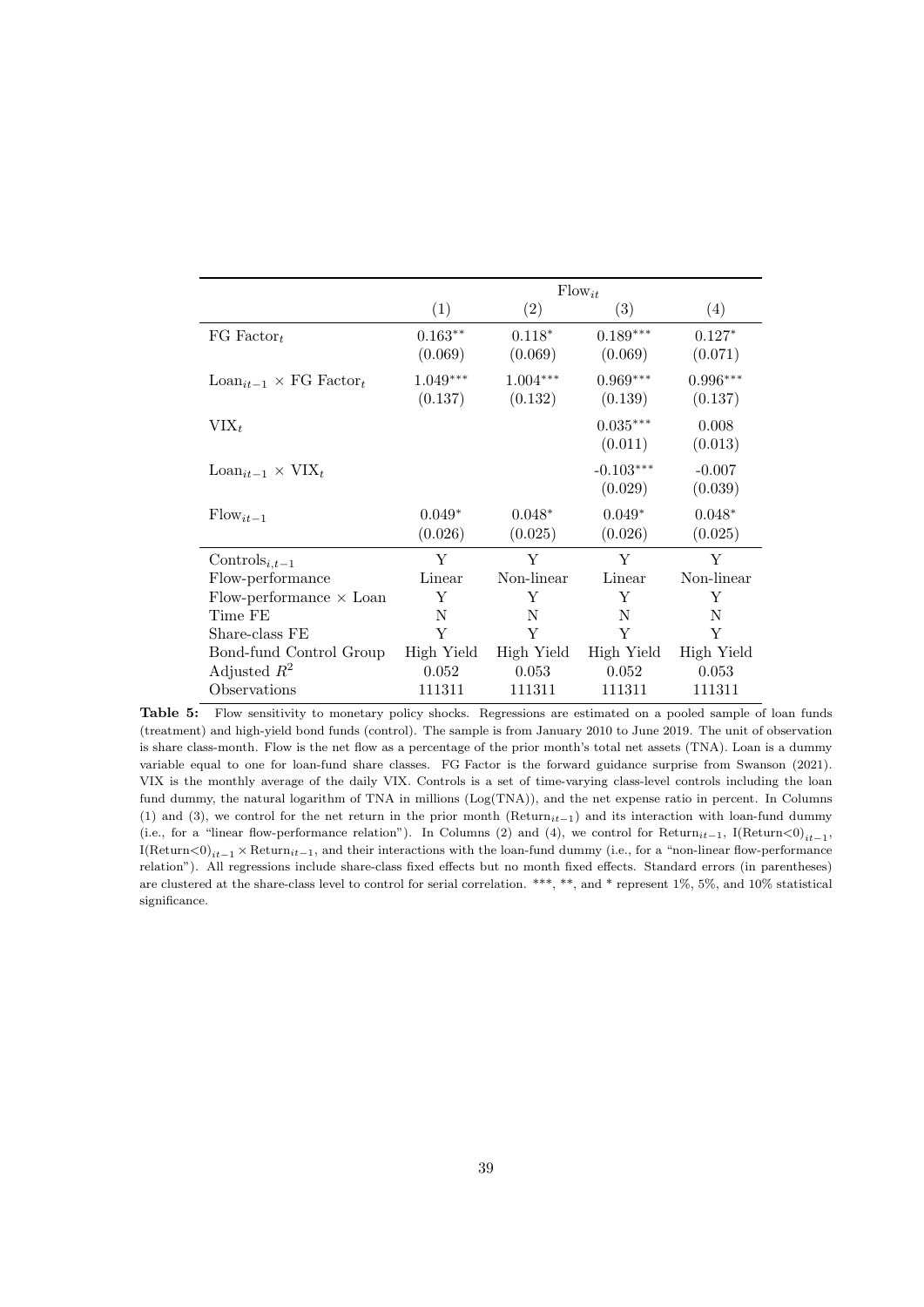|                                                          |                       |                      | $Flow_{it}$            |                        |
|----------------------------------------------------------|-----------------------|----------------------|------------------------|------------------------|
|                                                          | (1)                   | (2)                  | (3)                    | (4)                    |
| $\text{Loan}_{it-1} \times \text{FG Factor}_t$           | $0.824***$<br>(0.312) | $0.752**$<br>(0.311) | $0.666**$<br>(0.310)   | $0.652**$<br>(0.310)   |
| Duration <sub>it-1</sub> $\times$ FG Factor <sub>t</sub> | 0.047<br>(0.077)      | 0.033<br>(0.077)     | 0.045<br>(0.077)       | 0.037<br>(0.077)       |
| $\text{Loan}_{it-1} \times \text{VIX}_t$                 |                       |                      | $-0.181***$<br>(0.036) | $-0.161***$<br>(0.038) |
| $Flow_{it-1}$                                            | 0.039<br>(0.026)      | 0.039<br>(0.026)     | 0.039<br>(0.026)       | 0.039<br>(0.026)       |
| Controls <sub>i,t-1</sub>                                | Y                     | Y                    | Y                      | Y                      |
| Flow-performance                                         | Linear                | Non-linear           | Linear                 | Non-linear             |
| Flow-performance $\times$ Loan                           | Y                     | Y                    | Y                      | Y                      |
| Time FE                                                  | Y                     | Y                    | Y                      | Y                      |
| Share-class FE                                           | Y                     | Y                    | Y                      | Y                      |
| Bond-fund Control Group                                  | High Yield            | High Yield           | High Yield             | High Yield             |
| Adjusted $R^2$                                           | 0.101                 | 0.102                | 0.102                  | 0.102                  |
| Observations                                             | 65410                 | 65410                | 65410                  | 65410                  |

Table 6: Flow sensitivity to monetary policy shocks. Regressions are estimated on a pooled sample of loan funds (treatment) and high-yield bond funds (control). The sample is from January 2010 to June 2019. The unit of observation is share class-month. Flow is the net flow as a percentage of the prior month's total net assets (TNA). Loan is a dummy variable equal to one for loan-fund share classes. FG Factor is the forward guidance surprise from Swanson (2021). Duration is the portfolio duration in years. VIX is the monthly average of the daily VIX. Controls is a set of time-varying class-level controls including the loan fund dummy, the natural logarithm of TNA in millions (Log(TNA)), the net expense ratio in percent, and the portfolio duration in years (Duration). In Columns (1) and (3), we control for the net return in the prior month (Return<sub>it−1</sub>) and its interaction with loan-fund dummy (i.e., for a "linear flow-performance relation"). In Columns (2) and (4), we control for Return<sub>it−1</sub>, I(Return<0)<sub>it−1</sub>, I(Return<0)<sub>it−1</sub> × Return<sub>it−1</sub>, and their interactions with the loan-fund dummy (i.e., for a "non-linear flow-performance relation"). All regressions include share-class and month fixed effects. Standard errors (in parentheses) are clustered at the share-class level to control for serial correlation. \*\*\*, \*\*, and \* represent 1%, 5%, and 10% statistical significance.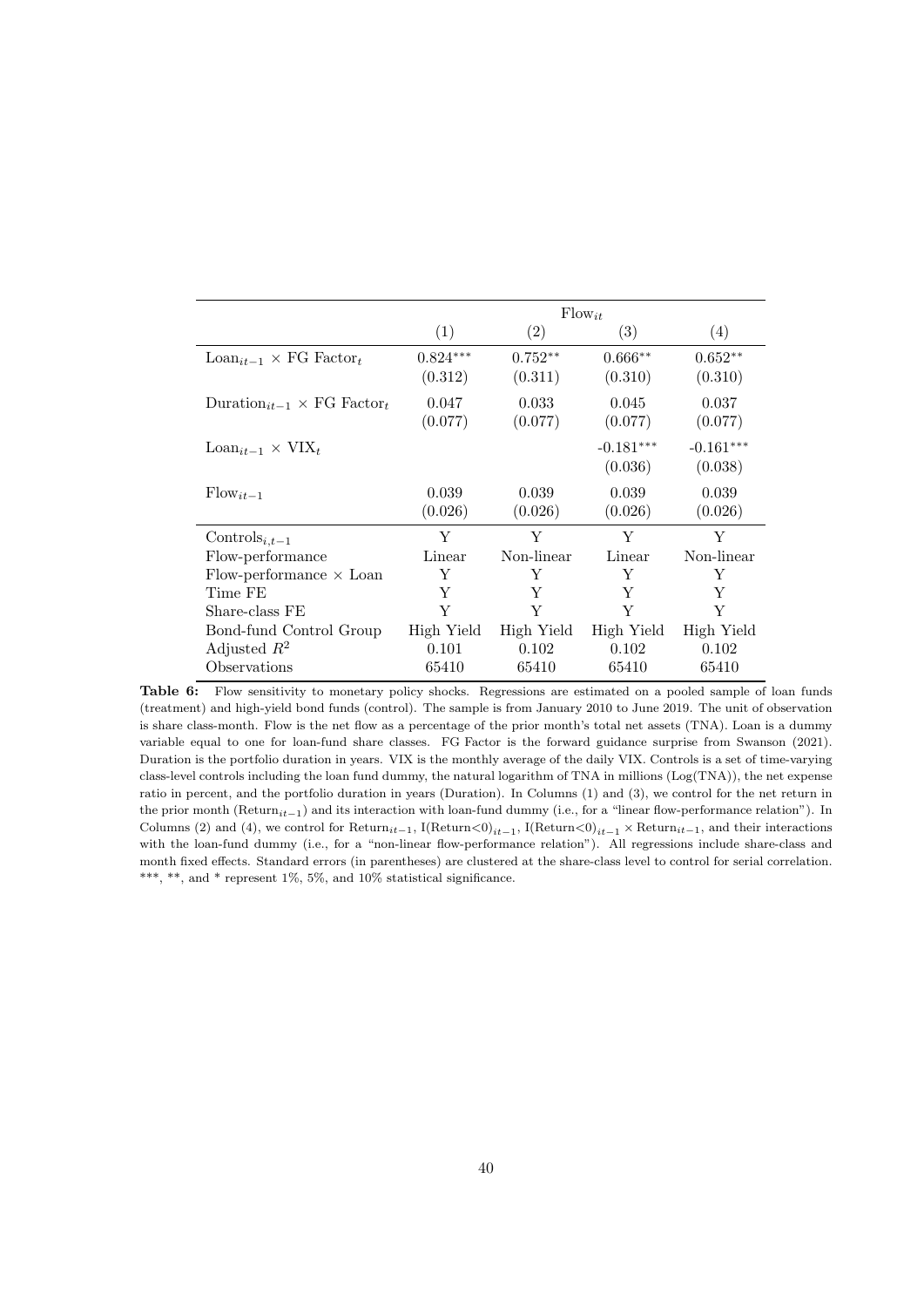|                                                                                                                                                    |              | $\widehat{c}$ | $\odot$                 |  |
|----------------------------------------------------------------------------------------------------------------------------------------------------|--------------|---------------|-------------------------|--|
|                                                                                                                                                    | Refinancing  | Refinancing   | Refinancing             |  |
| LPC all-in-drawn                                                                                                                                   | $-0.0565***$ | $-0.0652***$  | $-0.0747***$            |  |
|                                                                                                                                                    | $(-4.51)$    | $(-3.61)$     | $(-4.16)$               |  |
| Lagged Sum of Forward Guidance Factors $>0$                                                                                                        | $-0.439***$  | $-0.336***$   | $-0.468***$             |  |
|                                                                                                                                                    | $(64.7-)$    | $(-5.85)$     | $(-7.73)$               |  |
| Lagged Sum of Forward Guidance Factors $> 0 \times \text{LPC}$ all-in-drawn                                                                        | $0.0996***$  | $0.0888***$   | 0.0856***               |  |
|                                                                                                                                                    | (6.68)       | (6.05)        | $(5.83)$                |  |
| Log(Facility Amount                                                                                                                                | $0.557***$   | $0.151***$    | $0.163***$              |  |
|                                                                                                                                                    | $(40.31)$    | (6.75)        | (7.38)                  |  |
| $\leq$ = 1 Year to Maturity                                                                                                                        | $0.631***$   | $0.924***$    | $0.987***$              |  |
|                                                                                                                                                    | (14.41)      | (17.78)       | (18.73)                 |  |
| Has a Spread Floor over LIBOR                                                                                                                      | $-0.250***$  | $-0.582***$   | $-0.465***$             |  |
|                                                                                                                                                    | $(-3.13)$    | $(-5.68)$     | $(-4.54)$               |  |
| Deal Purpose $=$ Corporate Purposes                                                                                                                | $0.774***$   | $0.275***$    | $0.276***$              |  |
|                                                                                                                                                    | (19.74)      | (3.06)        | $(3.09)$<br>$-0.709***$ |  |
| Deal Purpose = Debt Repayment                                                                                                                      | $-0.510***$  | $-0.728***$   |                         |  |
|                                                                                                                                                    | $(-8.10)$    | $(-4.75)$     | $(-4.64)$               |  |
| king Capital<br>$\text{Deal Purpose} = \text{Wor}$                                                                                                 | $0.812***$   | $0.631***$    | $0.594***$              |  |
|                                                                                                                                                    | (9.98)       | (3.94)        | (3.71)                  |  |
| Backup<br>Deal Purpose $=$ CP                                                                                                                      | 0.0936       | 0.336         | 0.305                   |  |
|                                                                                                                                                    | (0.30)       | (0.60)        | (0.54)                  |  |
| Deal Purpose = Takeover, LBO, or Merger                                                                                                            | $0.162***$   | $0.202*$      | 0.178                   |  |
|                                                                                                                                                    | (3.25)       | (1.77)        | (1.56)                  |  |
| Fixed Effects                                                                                                                                      | None         | Borrower      | Borrower, Year          |  |
| Observations                                                                                                                                       | 865088       | 864757        | 864757                  |  |
| inancing and monetary policy. Regressions are estimated on a pooled sample of corporate loans. The sample frequency is quarterly, from 2010q1 to 2 |              |               |                         |  |

The dependent variable is a dummy variable equal to one if loan  $i$  is refinanced in quarter  $t$  and zero otherwise. LPC all-in drawn is the all-in-drawn spread over LIBOR on the loan. The forward guidance factor is from Swanson (2021) and enters in the regressions as the sum of its monthly observations observed over the three months leading to a refinancing event. Facility Amount is the size in US dollars of the loan; j=1 Year to Maturity is a dummy variable equal to one for loans with up to one year left before maturity; spread floor is a dummy variable equal to one if the loan had an interest rate floor; and Deal Purpose is a vector of dummy variables capturing specific stated purposes for the loan (corporate purposes, working capital, M&A financing, CP backup). The regression in column (1) is a pooled OLS, the regression in 2019q4. column (2) includes borrower fixed effects, and the regression in column (3) includes both borrower and year fixed effects. t-statistics using standard errors are clustered Table 7: Refinancing and monetary policy. Regressions are estimated on a pooled sample of corporate loans. The sample frequency is quarterly, from 2010q1 to 2019q4. The dependent variable is a dummy variable equal to one if loan i is refinanced in quarter t and zero otherwise. LPC all-in drawn is the all-in-drawn spread over LIBOR on the loan. The forward guidance factor is from Swanson (2021) and enters in the regressions as the sum of its monthly observations observed over the three months leading to a refinancing event. Facility Amount is the size in US dollars of the loan; ¡=1 Year to Maturity is a dummy variable equal to one for loans with up to one year left before maturity; spread floor is a dummy variable equal to one if the loan had an interest rate floor; and Deal Purpose is a vector of dummy variables capturing specific stated purposes for the loan (corporate purposes, working capital, M&A financing, CP backup). The regression in column (1) is a pooled OLS, the regression in column (2) includes borrower fixed effects, and the regression in column (3) includes both borrower and year fixed effects. t-statistics using standard errors are clustered at the borrower level are in parentheses. \*\*\*, \*\* , and \* represent 1%, 5%, and 10% statistical significance. at the borrower level are in parentheses. \*\*\*, \*\*, and \* represent  $1\%, 5\%,$  and  $10\%$  statistical significance. Table 7: Refi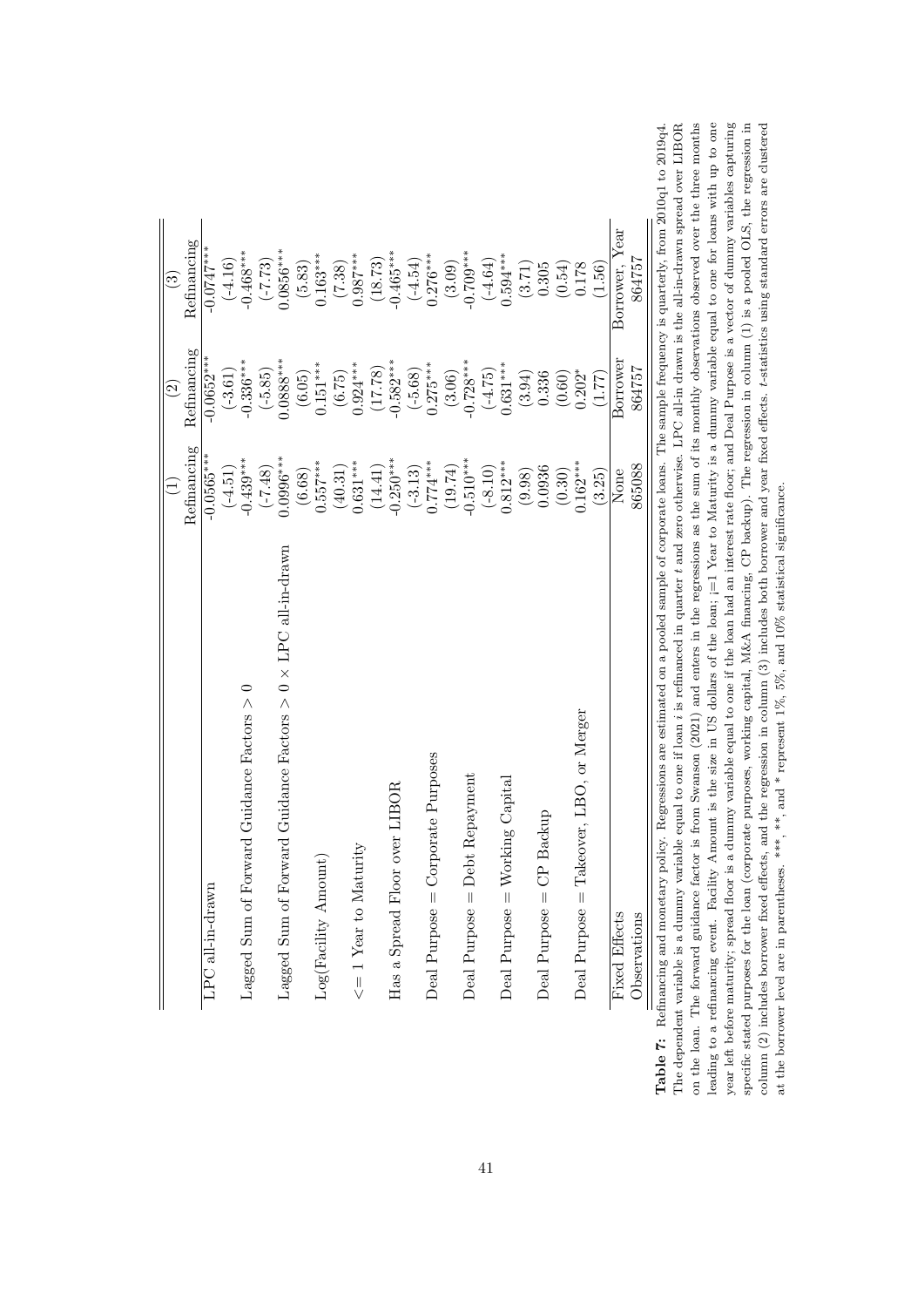|                                                      |                     |                       | $Flow_{it}$            |                       |
|------------------------------------------------------|---------------------|-----------------------|------------------------|-----------------------|
|                                                      | (1)                 | (2)                   | (3)                    | (4)                   |
| $\text{Loan}_{it-1} \times \text{FG Factor}_{t} > 0$ | $-0.453$<br>(0.543) | $-0.332$<br>(0.565)   | $-0.548$<br>(0.543)    | $-0.426$<br>(0.549)   |
| $\text{Loan}_{it-1} \times \text{FG Factor}_{t} < 0$ | 1.796***<br>(0.358) | $1.603***$<br>(0.315) | $1.713***$<br>(0.359)  | $1.572***$<br>(0.320) |
| $\text{Loan}_{it-1} \times \text{VIX}_t$             |                     |                       | $-0.110***$<br>(0.028) | $-0.072**$<br>(0.033) |
| $Flow_{it-1}$                                        | $0.041*$<br>(0.023) | $0.041*$<br>(0.023)   | $0.041*$<br>(0.023)    | $0.041*$<br>(0.023)   |
| Controls <sub>i,t-1</sub>                            | Y                   | Y                     | Y                      | Y                     |
| Flow-performance                                     | Linear              | Non-linear            | Linear                 | Non-linear            |
| Flow-performance $\times$ Loan                       | Y                   | Y                     | Y                      | Y                     |
| Time FE                                              | Y                   | Y                     | Y                      | Y                     |
| Share-class FE                                       | Y                   | Y                     | Y                      | Y                     |
| Bond-fund Control Group                              | High Yield          | High Yield            | High Yield             | High Yield            |
| Adjusted $R^2$                                       | 0.063               | 0.064                 | 0.064                  | 0.064                 |
| Observations                                         | 111311              | 111311                | 111311                 | 111311                |

Table 8: Flow sensitivity to monetary policy shocks. Regressions are estimated on a pooled sample of loan funds (treatment) and high-yield bond funds (control). The sample is from January 2010 to June 2019. The unit of observation is share class-month. Flow is the net flow as a percentage of the prior month's total net assets (TNA). Loan is a dummy variable equal to one for loan-fund share classes. FG Factor  $> 0$  is equal to the positive part of the forward guidance surprise from Swanson (2021), and FG Factor < 0 is equal to its negative part. VIX is the monthly average of the daily VIX. Controls is a set of time-varying class-level controls including the loan fund dummy, the natural logarithm of TNA in millions (Log(TNA)), and the net expense ratio in percent. In Columns (1) and (3), we control for the net return in the prior month (Return<sub>it</sub><sub>-1</sub>) and its interaction with loan-fund dummy (i.e., for a "linear flow-performance relation"). In Columns (2) and (4), we control for Return<sub>it−1</sub>, I(Return<0)<sub>it−1</sub>, I(Return<0)<sub>it−1</sub> × Return<sub>it−1</sub>, and their interactions with the loan-fund dummy (i.e., for a "non-linear flow-performance relation"). All regressions include share-class and month fixed effects. Standard errors (in parentheses) are clustered at the share-class level to control for serial correlation. \*\*\*, \*\*, and \* represent 1%, 5%, and 10% statistical significance.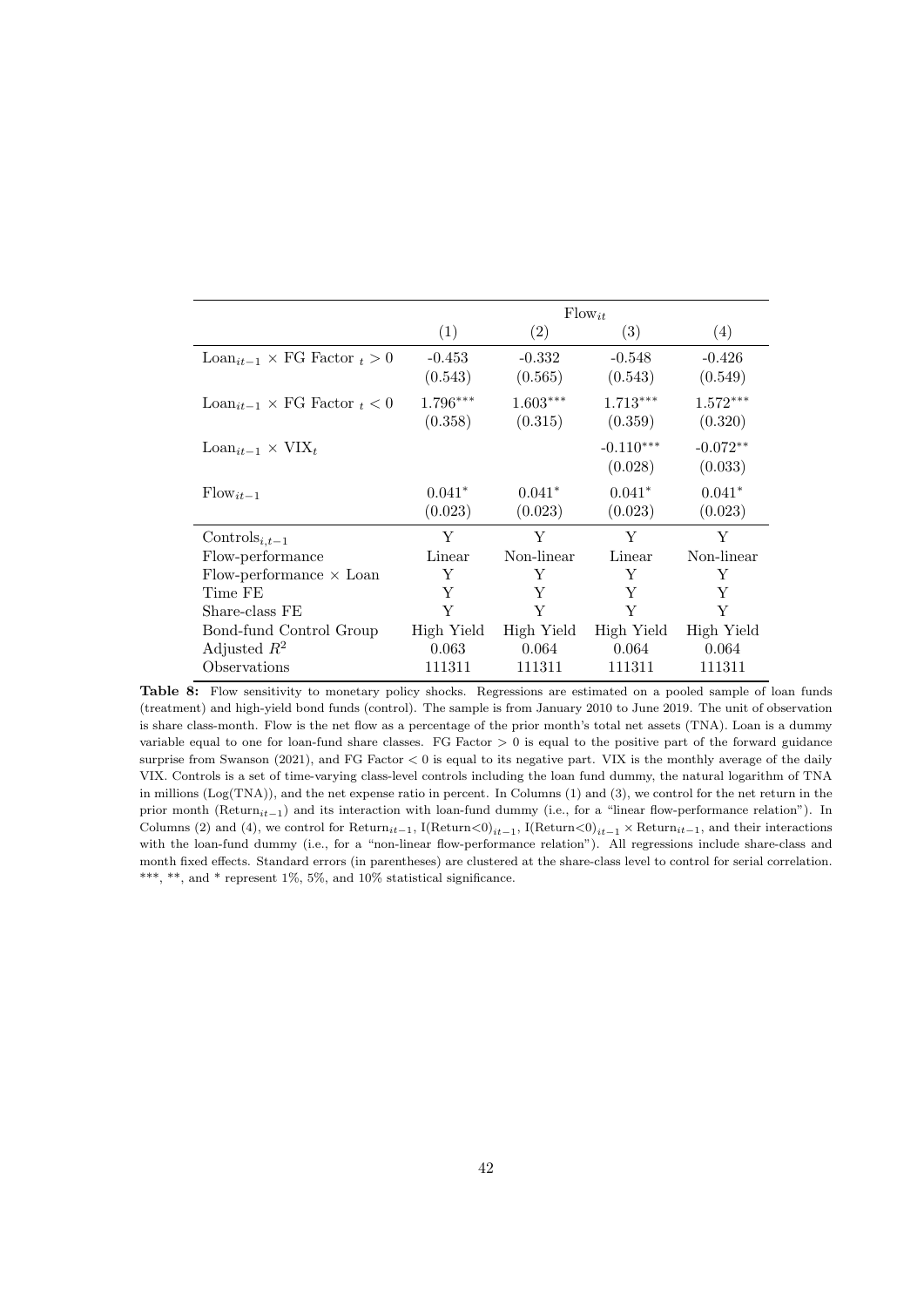| High Yield<br>Non-linear<br>$1.155***$<br>$>1.5\%$<br>LIBOR<br>$0.085***$<br>(0.043)<br>(0.201)<br>(0.020)<br>19972<br>$-0.001$<br>0.151<br>$\circledast$<br>(0.259)<br>$0.540***$<br>Non-linear<br>High Yield<br>$0.615***$<br>$-0.100**$<br>${}_{<}1.5\%$<br>LIBOR<br>(0.041)<br>(0.155)<br>(0.022)<br>91272<br>0.067<br>0.033<br>$\triangleright$<br>High Yield<br>$2.061***$<br>$>1.5\%$<br>LIBOR<br>(0.202)<br>(0.041)<br>(0.020)<br>19972<br>Linear<br>$-0.057$<br>0.146<br>0.005<br>$\widehat{\mathbf{e}}$<br>$\ddot{\phantom{1}}$<br>$\rightarrow$<br>$1.434***$<br>(0.255)<br>High Yield<br>$-0.115***$<br>$0.627***$<br>$<1.5\%$<br>LIBOR<br>(0.150)<br>(0.033)<br>Linear<br>(0.022)<br>91272<br>0.067<br>0.033<br>$\widehat{\mathfrak{G}}$<br>$\geq$<br>$Flow_{it}$<br>High Yield<br>Non-linear<br>$1.227***$<br>> 1.5%<br>LIBOR<br>(0.201)<br>(0.020)<br>19972<br>$-0.001$<br>0.151<br>$(\pm)$<br>$\mathbf{y}$<br>$\triangleright$<br>(0.254)<br>$0.496*$<br>Non-linear<br>High Yield<br>$0.730***$<br>$<1.5\%$<br>LIBOR<br>(0.146)<br>(0.022)<br>91272<br>0.067<br>0.033<br>$\odot$<br>$\mathsf{Y}$<br>$\triangleright$<br>High Yield<br>$2.064***$<br>$>1.5\%$<br>LIBOR<br>(0.202)<br>(0.020)<br>$\rm Linear$<br>19972<br>0.146<br>0.005<br>$\widehat{c}$<br>$\geq$<br>$1.333***$<br>(0.252)<br>High Yield<br>$0.730***$<br>LIBOR<br>$<1.5\%$<br>(0.145)<br>0.033<br>(0.022)<br>$\lim$ ear<br>0.067<br>91272<br>$\overline{Y}$<br>Bond-fund Control Group<br>Flow-performance $\times$ Loan<br>Loan <sub>it-1</sub> $\times$ FG Factor <sub>t</sub><br>Flow-performance<br>Loan <sub>it-1</sub> $\times$ VIX <sub>t</sub><br>Share-class FE<br>$\Delta$ Loan $\times$ FG<br>Observations<br>$\text{Controls}_{i,t-1}$<br>Adjusted $R^2$<br>Time FE<br>$Flow_{it-1}$ |  |                                                                                                                  |  |                                                                                                                                                                                                                                                                                                                                                                                                                                                                                                                                                                                                                                                                                                                                                                                                                                                                                                                                                                                                                                                                                                                                                                                                                                                                                                                          |
|-----------------------------------------------------------------------------------------------------------------------------------------------------------------------------------------------------------------------------------------------------------------------------------------------------------------------------------------------------------------------------------------------------------------------------------------------------------------------------------------------------------------------------------------------------------------------------------------------------------------------------------------------------------------------------------------------------------------------------------------------------------------------------------------------------------------------------------------------------------------------------------------------------------------------------------------------------------------------------------------------------------------------------------------------------------------------------------------------------------------------------------------------------------------------------------------------------------------------------------------------------------------------------------------------------------------------------------------------------------------------------------------------------------------------------------------------------------------------------------------------------------------------------------------------------------------------------------------------------------------------------------------------------------------------------------------------------------------------------------------------------------------------------------|--|------------------------------------------------------------------------------------------------------------------|--|--------------------------------------------------------------------------------------------------------------------------------------------------------------------------------------------------------------------------------------------------------------------------------------------------------------------------------------------------------------------------------------------------------------------------------------------------------------------------------------------------------------------------------------------------------------------------------------------------------------------------------------------------------------------------------------------------------------------------------------------------------------------------------------------------------------------------------------------------------------------------------------------------------------------------------------------------------------------------------------------------------------------------------------------------------------------------------------------------------------------------------------------------------------------------------------------------------------------------------------------------------------------------------------------------------------------------|
|                                                                                                                                                                                                                                                                                                                                                                                                                                                                                                                                                                                                                                                                                                                                                                                                                                                                                                                                                                                                                                                                                                                                                                                                                                                                                                                                                                                                                                                                                                                                                                                                                                                                                                                                                                                   |  |                                                                                                                  |  |                                                                                                                                                                                                                                                                                                                                                                                                                                                                                                                                                                                                                                                                                                                                                                                                                                                                                                                                                                                                                                                                                                                                                                                                                                                                                                                          |
|                                                                                                                                                                                                                                                                                                                                                                                                                                                                                                                                                                                                                                                                                                                                                                                                                                                                                                                                                                                                                                                                                                                                                                                                                                                                                                                                                                                                                                                                                                                                                                                                                                                                                                                                                                                   |  |                                                                                                                  |  |                                                                                                                                                                                                                                                                                                                                                                                                                                                                                                                                                                                                                                                                                                                                                                                                                                                                                                                                                                                                                                                                                                                                                                                                                                                                                                                          |
|                                                                                                                                                                                                                                                                                                                                                                                                                                                                                                                                                                                                                                                                                                                                                                                                                                                                                                                                                                                                                                                                                                                                                                                                                                                                                                                                                                                                                                                                                                                                                                                                                                                                                                                                                                                   |  |                                                                                                                  |  |                                                                                                                                                                                                                                                                                                                                                                                                                                                                                                                                                                                                                                                                                                                                                                                                                                                                                                                                                                                                                                                                                                                                                                                                                                                                                                                          |
|                                                                                                                                                                                                                                                                                                                                                                                                                                                                                                                                                                                                                                                                                                                                                                                                                                                                                                                                                                                                                                                                                                                                                                                                                                                                                                                                                                                                                                                                                                                                                                                                                                                                                                                                                                                   |  |                                                                                                                  |  |                                                                                                                                                                                                                                                                                                                                                                                                                                                                                                                                                                                                                                                                                                                                                                                                                                                                                                                                                                                                                                                                                                                                                                                                                                                                                                                          |
|                                                                                                                                                                                                                                                                                                                                                                                                                                                                                                                                                                                                                                                                                                                                                                                                                                                                                                                                                                                                                                                                                                                                                                                                                                                                                                                                                                                                                                                                                                                                                                                                                                                                                                                                                                                   |  |                                                                                                                  |  |                                                                                                                                                                                                                                                                                                                                                                                                                                                                                                                                                                                                                                                                                                                                                                                                                                                                                                                                                                                                                                                                                                                                                                                                                                                                                                                          |
|                                                                                                                                                                                                                                                                                                                                                                                                                                                                                                                                                                                                                                                                                                                                                                                                                                                                                                                                                                                                                                                                                                                                                                                                                                                                                                                                                                                                                                                                                                                                                                                                                                                                                                                                                                                   |  |                                                                                                                  |  |                                                                                                                                                                                                                                                                                                                                                                                                                                                                                                                                                                                                                                                                                                                                                                                                                                                                                                                                                                                                                                                                                                                                                                                                                                                                                                                          |
|                                                                                                                                                                                                                                                                                                                                                                                                                                                                                                                                                                                                                                                                                                                                                                                                                                                                                                                                                                                                                                                                                                                                                                                                                                                                                                                                                                                                                                                                                                                                                                                                                                                                                                                                                                                   |  |                                                                                                                  |  |                                                                                                                                                                                                                                                                                                                                                                                                                                                                                                                                                                                                                                                                                                                                                                                                                                                                                                                                                                                                                                                                                                                                                                                                                                                                                                                          |
|                                                                                                                                                                                                                                                                                                                                                                                                                                                                                                                                                                                                                                                                                                                                                                                                                                                                                                                                                                                                                                                                                                                                                                                                                                                                                                                                                                                                                                                                                                                                                                                                                                                                                                                                                                                   |  |                                                                                                                  |  |                                                                                                                                                                                                                                                                                                                                                                                                                                                                                                                                                                                                                                                                                                                                                                                                                                                                                                                                                                                                                                                                                                                                                                                                                                                                                                                          |
|                                                                                                                                                                                                                                                                                                                                                                                                                                                                                                                                                                                                                                                                                                                                                                                                                                                                                                                                                                                                                                                                                                                                                                                                                                                                                                                                                                                                                                                                                                                                                                                                                                                                                                                                                                                   |  |                                                                                                                  |  |                                                                                                                                                                                                                                                                                                                                                                                                                                                                                                                                                                                                                                                                                                                                                                                                                                                                                                                                                                                                                                                                                                                                                                                                                                                                                                                          |
|                                                                                                                                                                                                                                                                                                                                                                                                                                                                                                                                                                                                                                                                                                                                                                                                                                                                                                                                                                                                                                                                                                                                                                                                                                                                                                                                                                                                                                                                                                                                                                                                                                                                                                                                                                                   |  |                                                                                                                  |  |                                                                                                                                                                                                                                                                                                                                                                                                                                                                                                                                                                                                                                                                                                                                                                                                                                                                                                                                                                                                                                                                                                                                                                                                                                                                                                                          |
|                                                                                                                                                                                                                                                                                                                                                                                                                                                                                                                                                                                                                                                                                                                                                                                                                                                                                                                                                                                                                                                                                                                                                                                                                                                                                                                                                                                                                                                                                                                                                                                                                                                                                                                                                                                   |  |                                                                                                                  |  |                                                                                                                                                                                                                                                                                                                                                                                                                                                                                                                                                                                                                                                                                                                                                                                                                                                                                                                                                                                                                                                                                                                                                                                                                                                                                                                          |
|                                                                                                                                                                                                                                                                                                                                                                                                                                                                                                                                                                                                                                                                                                                                                                                                                                                                                                                                                                                                                                                                                                                                                                                                                                                                                                                                                                                                                                                                                                                                                                                                                                                                                                                                                                                   |  |                                                                                                                  |  |                                                                                                                                                                                                                                                                                                                                                                                                                                                                                                                                                                                                                                                                                                                                                                                                                                                                                                                                                                                                                                                                                                                                                                                                                                                                                                                          |
|                                                                                                                                                                                                                                                                                                                                                                                                                                                                                                                                                                                                                                                                                                                                                                                                                                                                                                                                                                                                                                                                                                                                                                                                                                                                                                                                                                                                                                                                                                                                                                                                                                                                                                                                                                                   |  |                                                                                                                  |  |                                                                                                                                                                                                                                                                                                                                                                                                                                                                                                                                                                                                                                                                                                                                                                                                                                                                                                                                                                                                                                                                                                                                                                                                                                                                                                                          |
|                                                                                                                                                                                                                                                                                                                                                                                                                                                                                                                                                                                                                                                                                                                                                                                                                                                                                                                                                                                                                                                                                                                                                                                                                                                                                                                                                                                                                                                                                                                                                                                                                                                                                                                                                                                   |  |                                                                                                                  |  |                                                                                                                                                                                                                                                                                                                                                                                                                                                                                                                                                                                                                                                                                                                                                                                                                                                                                                                                                                                                                                                                                                                                                                                                                                                                                                                          |
| time-varying class-level controls including the loan fund dummy, the natural logarithm of TNA in millions $(Log(TMA))$ , and the net expense ratio in percent. In Columns<br>coefficient on the interaction of Loan $\times$ FG Factor with a dummy for the period when LIBOR was above 1.5%, obtained from estimating the regressions on the full January<br>2010-June 2019 sample and interacting all right-hand side variables with the LIBOR $>$ 1.5% dummy. VIX is the monthly average of the daily VIX. Controls is a set of                                                                                                                                                                                                                                                                                                                                                                                                                                                                                                                                                                                                                                                                                                                                                                                                                                                                                                                                                                                                                                                                                                                                                                                                                                                |  |                                                                                                                  |  |                                                                                                                                                                                                                                                                                                                                                                                                                                                                                                                                                                                                                                                                                                                                                                                                                                                                                                                                                                                                                                                                                                                                                                                                                                                                                                                          |
|                                                                                                                                                                                                                                                                                                                                                                                                                                                                                                                                                                                                                                                                                                                                                                                                                                                                                                                                                                                                                                                                                                                                                                                                                                                                                                                                                                                                                                                                                                                                                                                                                                                                                                                                                                                   |  | to control for serial correlation. ***, **, and * represent $1\%$ , $5\%$ , and $10\%$ statistical significance. |  | Table 9: Flow sensitivity to monetary policy shocks. Regressions are estimated on a pooled sample of loan funds (treatment) and high-yield bond funds (control). The<br>(TNA). Loan is a dummy variable equal to one for loan-fund share classes. FG Factor is the forward guidance surprise from Swanson (2021). $\Delta$ Loan $\times$ FG Factor is the<br>December 2017-June 2019 (i.e., when LIBOR was above 1.5%) in Columns (2), (4), (6), and (8). Flow is the net flow as a percentage of the prior month's total net assets<br>unit of observation is share class-month. The sample period is January 2010-November 2017 (i.e., when LIBOR was below 1.5%) in Columns (1), (3), (5), and (7), and<br>In Columns (3)–(4) and $(7)-(8)$ , we control for Return <sub>it-1</sub> , I(Return<0) <sub>it-1</sub> , I(Return $(0)_{it-1}$ , Return <sub>it-1</sub> , and their interactions with the loan-fund dumny (i.e., for a<br>"non-linear flow-performance relation"). All regressions include share-class and month fixed effects. Standard errors (in parentheses) are clustered at the share-class level<br>$(1)-(2)$ and $(5)-(6)$ , we control for the net return in the prior month (Return <sub>it-1</sub> ) and its interaction with loan-fund dummy (i.e., for a "linear flow-performance relation"). |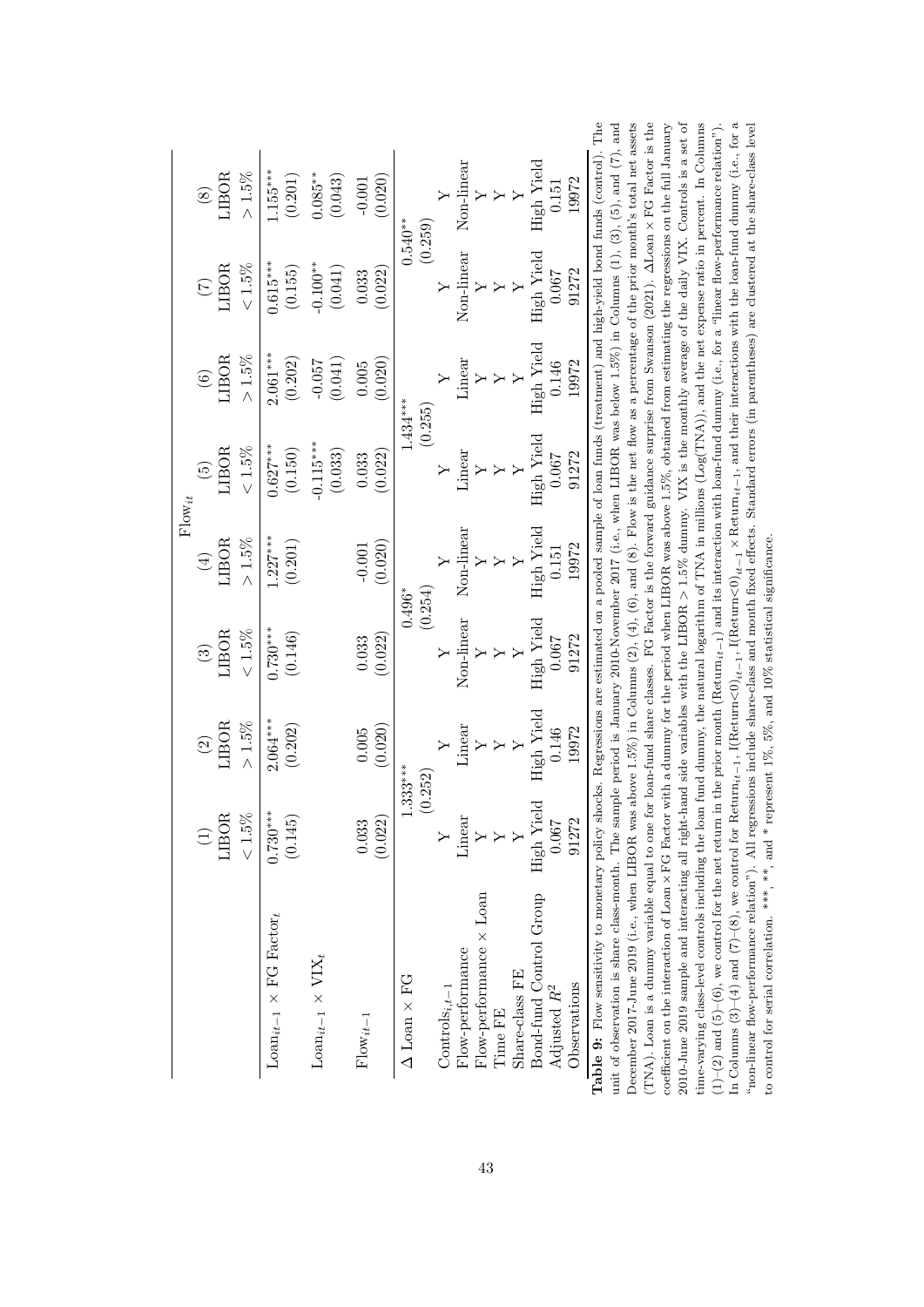|                                                                                                                                                                                                                                                                                                                                                                                               |                               |                                                                                                                                  |                               | $Flow_{it}$                        |                                   |                                    |                       |                         |
|-----------------------------------------------------------------------------------------------------------------------------------------------------------------------------------------------------------------------------------------------------------------------------------------------------------------------------------------------------------------------------------------------|-------------------------------|----------------------------------------------------------------------------------------------------------------------------------|-------------------------------|------------------------------------|-----------------------------------|------------------------------------|-----------------------|-------------------------|
|                                                                                                                                                                                                                                                                                                                                                                                               | $\widehat{\Xi}_{\texttt{LB}}$ | post-ZLB<br>$\widehat{\mathfrak{O}}$                                                                                             | ZLB<br>$\widehat{\mathbb{G}}$ | post-ZLB<br>$\widehat{\mathbb{E}}$ | ZLB<br>$\widetilde{\mathfrak{G}}$ | post-ZLB<br>$\widehat{\mathbf{e}}$ | ZLB                   | post-ZLB<br>$\circledS$ |
| $\text{Lean}_{it-1} \times \text{FG Factor}_{t}$                                                                                                                                                                                                                                                                                                                                              | $0.704***$<br>(0.161)         | $1.319***$<br>(0.230)                                                                                                            | $0.753***$<br>(0.164)         | $0.907***$<br>(0.217)              | $0.495***$<br>(0.168)             | $1.218***$<br>(0.217)              | $0.449**$<br>(0.177)  | $0.917***$<br>(0.212)   |
| $\text{Loun}_{it-1} \times \text{VIX}_t$                                                                                                                                                                                                                                                                                                                                                      |                               |                                                                                                                                  |                               |                                    | $-0.226***$<br>(0.045)            | $-0.105***$<br>(0.038)             | $0.261***$<br>(0.046) | (0.041)<br>0.022        |
| $Flow_{it-1}$                                                                                                                                                                                                                                                                                                                                                                                 | (0.023)<br>0.026              | $0.051***$<br>(0.024)                                                                                                            | (0.023)<br>0.026              | $0.049**$<br>(0.024)               | (0.023)<br>0.026                  | $0.051***$<br>(0.024)              | (0.023)<br>0.026      | $0.049**$<br>(0.024)    |
| $\Delta$ Loan $\times$ FG                                                                                                                                                                                                                                                                                                                                                                     |                               | $0.615***$<br>(0.285)                                                                                                            |                               | (0.276)<br>0.154                   |                                   | $0.723***$<br>(0.280)              |                       | (0.282)<br>$0.468*$     |
| $\text{Controls}_{i,t-1}$                                                                                                                                                                                                                                                                                                                                                                     |                               |                                                                                                                                  | Y                             |                                    |                                   |                                    |                       |                         |
| Flow-performance                                                                                                                                                                                                                                                                                                                                                                              | Linear                        | Linear                                                                                                                           | Non-linear                    | Non-linear                         | inear                             | $\rm Linear$                       | Non-linear            | Non-linear              |
| $Flow$ -performance $\times$ Loan                                                                                                                                                                                                                                                                                                                                                             | $\overline{\mathbf{y}}$       |                                                                                                                                  |                               |                                    |                                   |                                    |                       |                         |
| Time FE                                                                                                                                                                                                                                                                                                                                                                                       | $\mathsf{Y}$                  |                                                                                                                                  |                               |                                    |                                   |                                    |                       |                         |
| Share-class FE                                                                                                                                                                                                                                                                                                                                                                                | $\ddot{y}$                    |                                                                                                                                  |                               |                                    |                                   |                                    |                       |                         |
| Bond-fund Control Group<br>Adjusted $R^2$                                                                                                                                                                                                                                                                                                                                                     | High Yield<br>0.066           | High Yield<br>0.094                                                                                                              | High Yield<br>0.066           | High Yield<br>0.097                | High Yield<br>0.066               | High Yield<br>0.095                | High Yield<br>0.066   | High Yield<br>0.097     |
| Observations                                                                                                                                                                                                                                                                                                                                                                                  | 6535                          | 45952                                                                                                                            | 65351                         | 45952                              | 65351                             | 45952                              | 65351                 | 45952                   |
| Rable 10: Flow sensitivity to monetary policy shocks. Regressions are estimated on a pooled sample of loan funds (treatment) and high-yield bond funds (control)<br>ecember January 2016-June 2019 (i.e., after the ZLB period) in Columns (2), (4), (6), and (8). Flow is the net flow as a percentage of the prior month's total net asset<br>The unit of observation is share class-month. |                               | The sample period is January 2010-December 2015 (i.e., during the ZLB period) in Columns $(1)$ , $(3)$ , $(5)$ , and $(7)$ , and |                               |                                    |                                   |                                    |                       |                         |

| Table 10: Flow sensitivity to monetary policy shocks. Regressions are estimated on a pooled sample of loan funds (treatment) and high-yield bond funds (control).                                                              |
|--------------------------------------------------------------------------------------------------------------------------------------------------------------------------------------------------------------------------------|
| The unit of observation is share class-month. The sample period is January 2010-December 2015 (i.e., during the ZLB period) in Columns $(1)$ , $(3)$ , $(5)$ , and $(7)$ , and                                                 |
| December January 2016-June 2019 (i.e., after the ZLB period) in Columns $(2)$ , $(4)$ , $(6)$ , and $(8)$ . Flow is the net flow as a percentage of the prior month's total net assets                                         |
| (TNA). Loan is a dummy variable equal to one for loan-fund share classes. FG Factor is the forward guidance surprise from Swanson (2021). $\Delta$ Loan $\times$ FG Factor is the                                              |
| coefficient on the interaction of Loan $\times$ FG Factor with a dummy for the post-ZLB period, obtained from estimating the regressions on the full January 2010-June 2019                                                    |
| sample and interacting all right-hand side variables with the post-ZLB dummy. VIX is the monthly average of the daily VIX. Controls is a set of time-varying class-level                                                       |
| controls including the loan fund dummy, the natural logarithm of TNA in millions (Log(TNA)), and the net expense ratio in percent. In Columns (1)-(2) and (5)-(6),                                                             |
| we control for the net return in the prior month (Return <sub>it-1</sub> ) and its interaction with loan-fund dummy (i.e., for a "linear flow-performance relation"). In Columns                                               |
| (3)–(4) and (7)–(8), we control for Return <sub>it-1</sub> , I(Return<0) <sub>it-1</sub> , I(Return<0) <sub>it-1</sub> , X Return <sub>it-1</sub> , and their interactions with the loan-fund dummy (i.e., for a "non-linear") |
| flow-performance relation"). All regressions include share-class and month fixed effects. Standard errors (in parentheses) are clustered at the share-class level to control                                                   |
| for serial correlation. ***, **, and * represent $1\%$ , $5\%$ , and $10\%$ statistical significance.                                                                                                                          |
|                                                                                                                                                                                                                                |
|                                                                                                                                                                                                                                |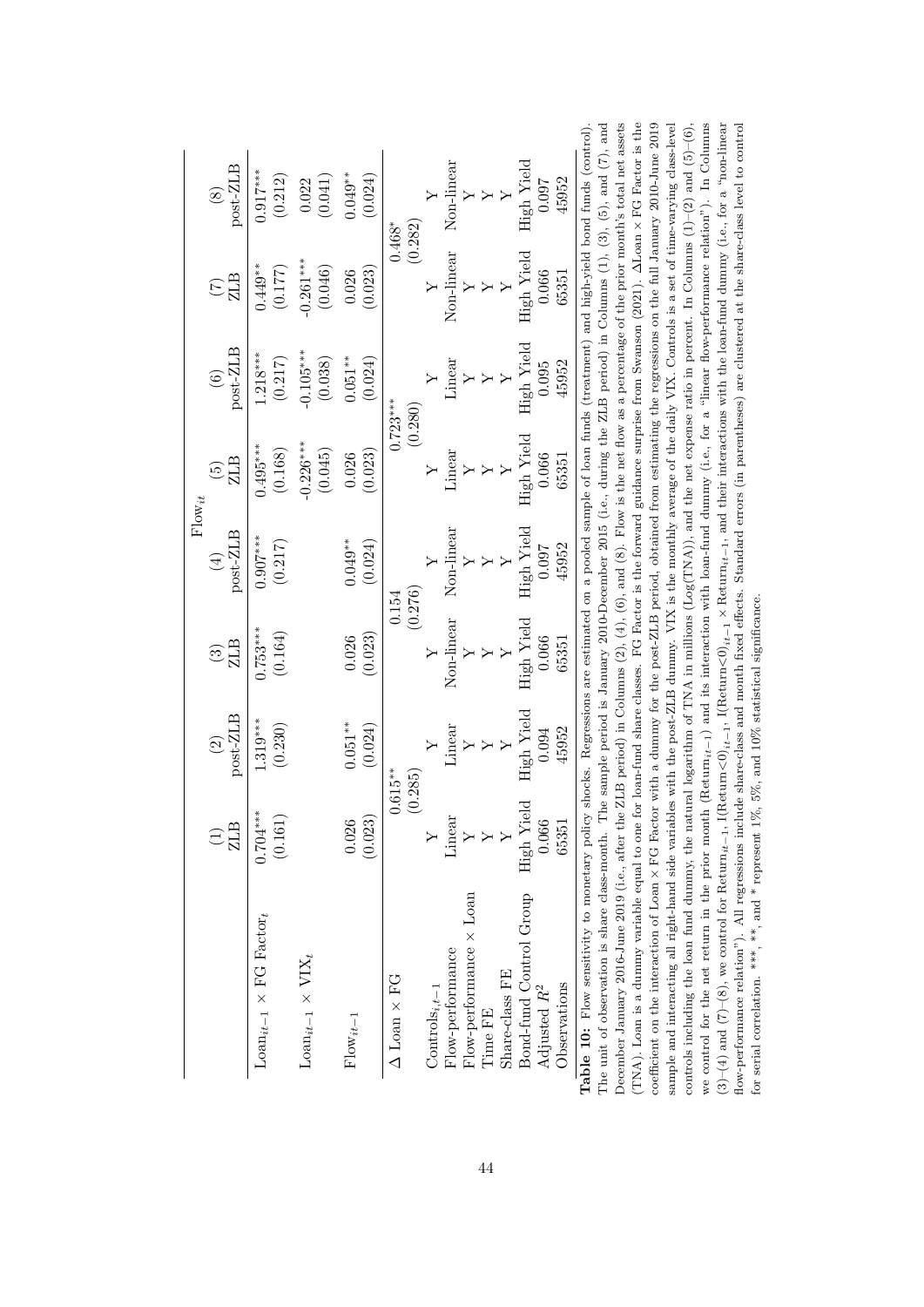## References

BlackRock, 2019. Policy Spotlight: Non-Bank Lending: A Primer. BlackRock Inc.

- Bord, V., and Santos, J., 2012. The Rise of the Originate-to-Distribute Model and the Role of Banks in Financial Intermediation. Economic Policy Review 18(2), 21–34.
- Bushman, R., Piotroski, J., and Smith, A., 2011. Captial Allocation and Timely Accounting Recognition of Economics Losses. Journal of Business Finance and Accounting 38(1–2), 1–33.
- Celik, S., Demirtas, G., and Isaksson, M., 2020. Corporate Bond Market Trends, Emerging Risks and Monetary Policy. OECD Capital Market Series.
- Chen, Q., Goldstein, I., and Jiang, W., 2010. Payoff complementarities and financial fragility: Evidence from mutual fund outflows. Journal of Financial Economics 97, 239–262.
- Chevalier, J., and Ellison, G., 1997. Risk Taking by Mutual Funds as a Response to Incentives. The Journal of Political Economy 105(6), 1167–1200.
- Christoffersen, S.E.K., and Musto, D.K., 2002. Demand Curves and the Pricing of Money Management. The Review of Financial Studies 15(5), 1499–1524.
- Cipriani, M., and La Spada, G., 2020. Sophisticated and Unsophisticated Runs. Federal Reserve Bank of New York Staff Report No. 956.
- Dang, T., Gorton, G., and Holmstrom, B., 2015. The Information Sensitivity of a Security. Working Paper.
- Federal Reserve Board, 2020. Financial Stability Report –November 2020. Board of Governors of the Federal Reserve System.
- Feroli, M., Kashyap, A., Schoenholtz, K., Shin, H., 2014. Market Tantrums and Monetary Policy. Chicago Booth Paper No. 14–19.
- Goldstein, I., Jiang, H., and Ng, D., 2017. Investor flows and fragility in corporate bond funds. Journal of Financial Economics 126(3), 592–613.
- Holmstrom, B., 2015. Understanding the role of debt in the financial system. Working Papers, Bank for International Settlements.
- International Monetary Fund, 2019. Global Financial Stability Report: Vulnerabilities in a Maturing Credit Cycle. International Monetary Fund.
- Ippolito, R.A., 1992. Consumer Reaction to Measures of Poor Quality: Evidence from the Mutual Fund Industry. The Journal of Law & Economics 35(1), 45–70.
- Kacperczyk, M., and Schnabl, P., 2013. How Safe Are Money Market Funds? Quarterly Journal of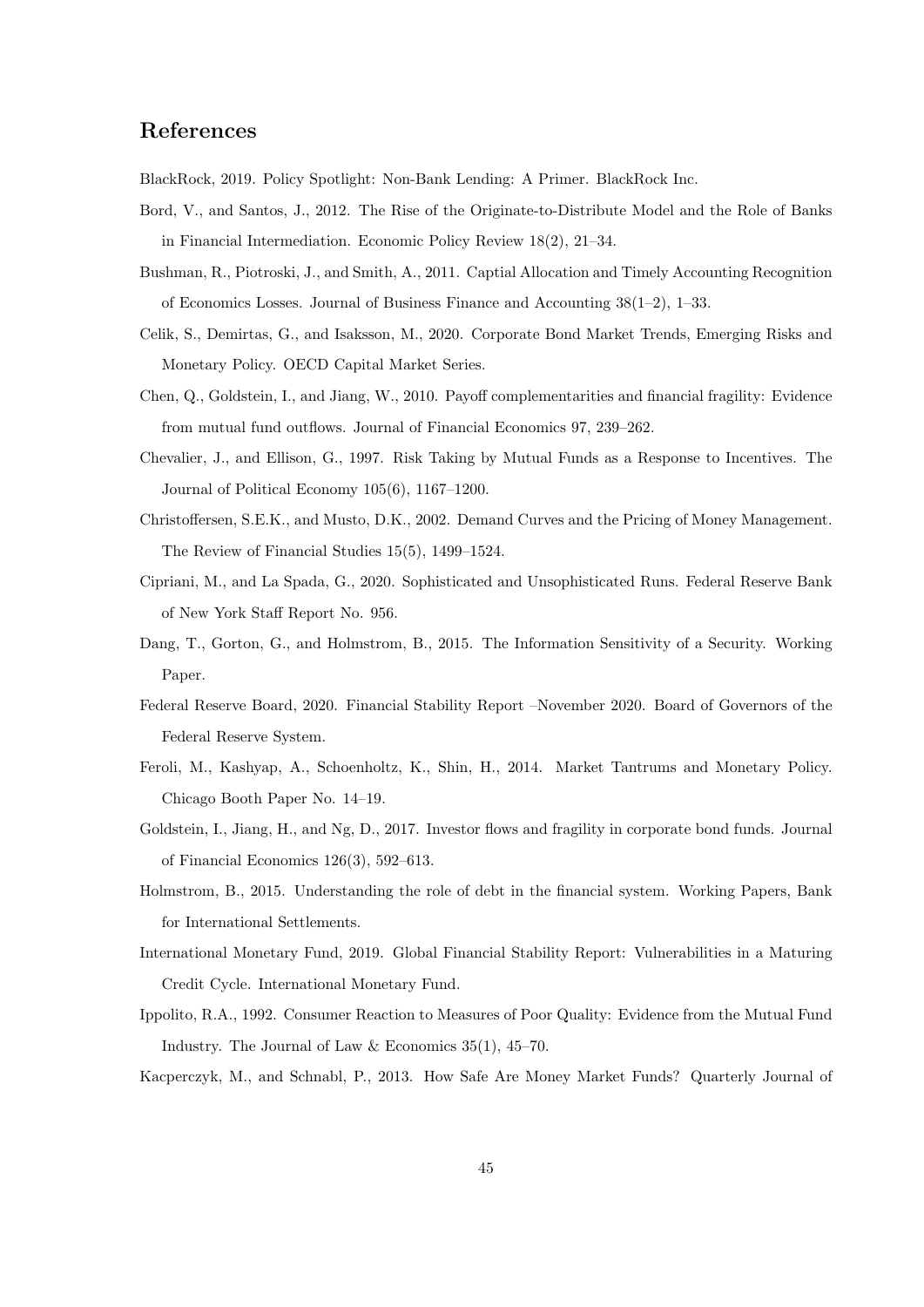Economics 128(3), 1073–1122.

- La Spada, G., 2018. Competition, reach for yield, and money market funds. Journal of Financial Economics 129(1), 87–110.
- Kim, S., Plosser, M., and Santos, J., 2018. Macroprudential policy and the revolving door of risk: Lessons from leveraged lending guidance. Journal of Financial Intermediation 34(C), 17–31.
- Loan Syndications and Trading Association, 2019.
- Massoud, N., Nandy, D., Saunders, A., and Song, K., 2011. Do hedge funds trade on private information? Evidence from syndicated lending and short-selling. Journal of Financial Economics 99(3) , 477–499.
- Morningstar, 2020. The Rise and Fall of Bank-Loan Funds: A Morningstar Category grapples with its future. Morningstar, Inc.
- Sirri, E.R., and Tufano, P., 1998. Costly Search and Mutual Fund Flows. The Journal of Finance 53(5), 1589–1622.
- Smolyansky, M., and Suarez, G., 2021. Monetary policy and the corporate bond market: How important is the Fed information effect? Finance and Economics Discussion Series 2021-010, Board of Governors of the Federal Reserve System.
- Swanson, E., 2021. Measuring the Effects of Federal Reserve Forward Guidance and Asset Purchases on Financial Markets. Journal of Monetary Economics 118, 32–53.
- Stein, J., 2012. Monetary Policy as Financial Stability Regulation. Quarterly Journal of Economics 127, 57–95.
- Stein, J., 2014. Comments on "Market Tantrums and Monetary Policy," a paper by Michael Feroli, Anil K. Kashyap, Kermit Schoenholtz, and Hyun Song Shin. U.S. Monetary Policy Forum, Initiative on Global Markets at the University of Chicago Booth School of Business.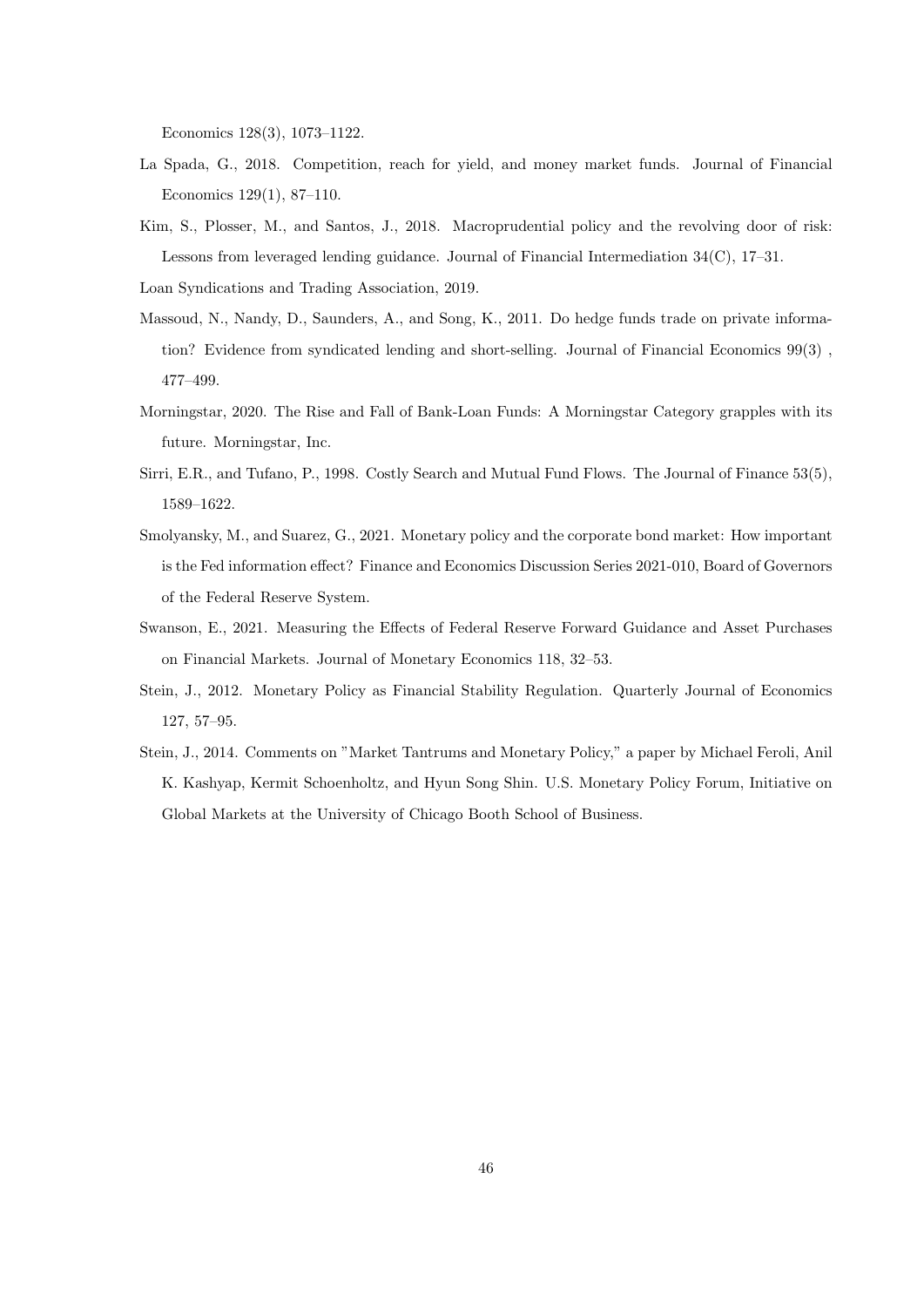# Appendix

In this appendix, we report the results of the paper's regressions when using all corporate bond funds as control group.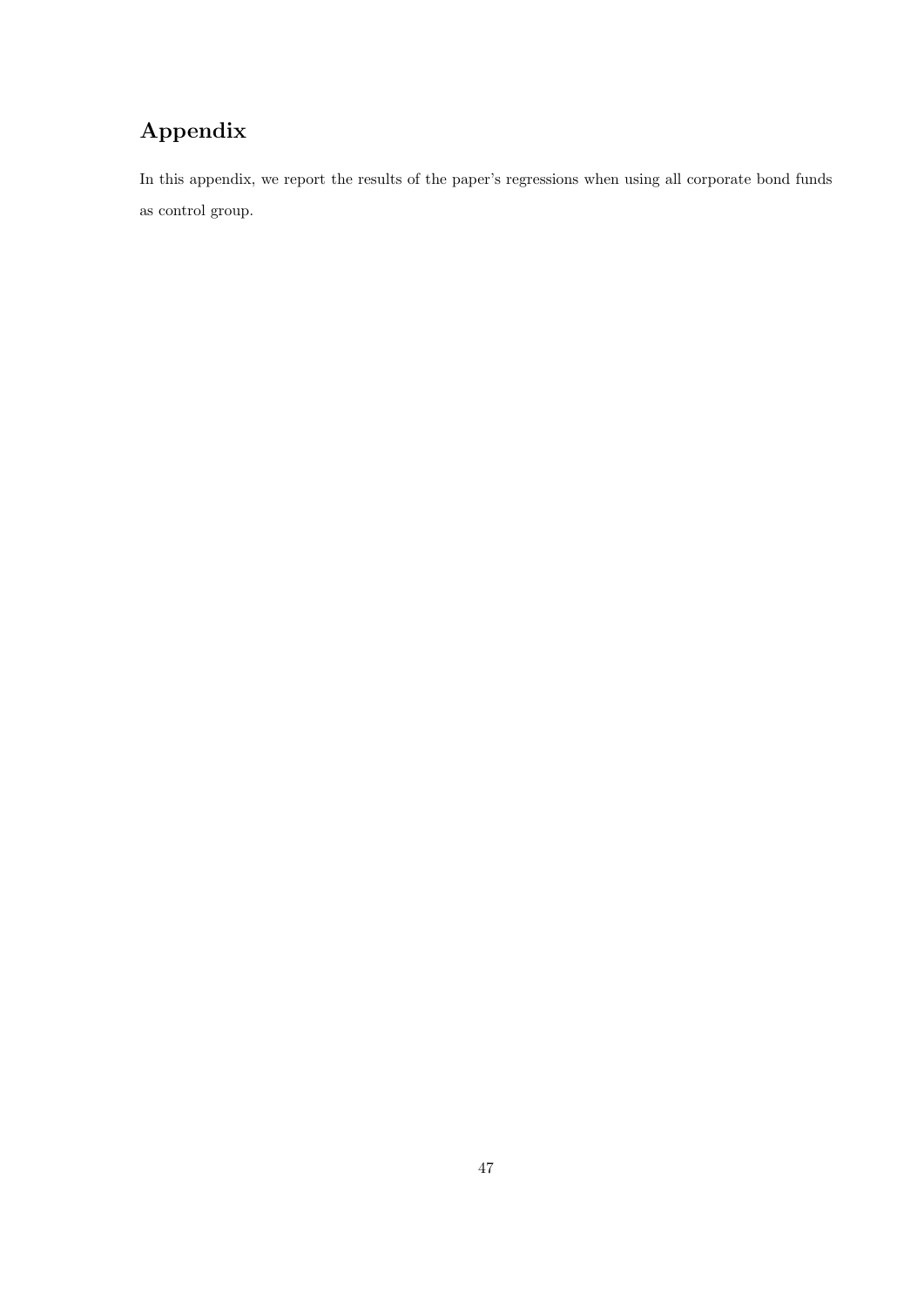|                                                |                       |                       | $Flow_{it}$            |                       |
|------------------------------------------------|-----------------------|-----------------------|------------------------|-----------------------|
|                                                | (1)                   | $\left( 2\right)$     | (3)                    | $\left( 4\right)$     |
| $\text{Loan}_{it-1} \times \text{FG Factor}_t$ | $1.128***$<br>(0.124) | $1.014***$<br>(0.118) | $1.034***$<br>(0.126)  | $0.966***$<br>(0.123) |
| $\text{Loan}_{it-1} \times \text{VIX}_t$       |                       |                       | $-0.118***$<br>(0.025) | $-0.074**$<br>(0.038) |
| $\text{Flow}_{it-1}$                           | $0.065***$<br>(0.019) | $0.065***$<br>(0.019) | $0.065***$<br>(0.019)  | $0.065***$<br>(0.019) |
| Controls <sub>i.t-1</sub>                      | Y                     | Y                     | Y                      | Y                     |
| Flow-performance                               | Linear                | Non-linear            | Linear                 | Non-linear            |
| Flow-performance $\times$ Loan                 | Y                     | Y                     | Y                      | Y                     |
| Time FE                                        | Y                     | Y                     | Y                      | Y                     |
| Share-class FE                                 | Y                     | Y                     | Y                      | Y                     |
| Bond-fund Control Group                        | All Corporate         | All Corporate         | All Corporate          | All Corporate         |
| Adjusted $R^2$                                 | 0.061                 | 0.061                 | 0.061                  | 0.061                 |
| Observations                                   | 351058                | 351058                | 351058                 | 351058                |

Table 11: Flow sensitivity to monetary policy shocks. Regressions are estimated on a pooled sample of loan funds (treatment) and all corporate bond funds (control). The sample is from January 2010 to June 2019. The unit of observation is share class-month. Flow is the net flow as a percentage of the prior month's total net assets (TNA). Loan is a dummy variable equal to one for loan-fund share classes. FG Factor is the forward guidance surprise from Swanson (2021). VIX is the monthly average of the daily VIX. Controls is a set of time-varying class-level controls including the loan fund dummy, the natural logarithm of TNA in millions (Log(TNA)), and the net expense ratio in percent. In Columns (1) and (3), we control for the net return in the prior month (Return $i_{t-1}$ ) and its interaction with loan-fund dummy (i.e., for a "linear flow-performance relation"). In Columns (2) and (4), we control for  $Return_{it-1}$ , I(Return $\langle 0 \rangle_{it-1}$ , I(Return<0)<sub>it−1</sub> × Return<sub>it−1</sub>, and their interactions with the loan-fund dummy (i.e., for a "non-linear flow-performance") relation"). All regressions include share-class and month fixed effects. Standard errors (in parentheses) are clustered at the share-class level to control for serial correlation. \*\*\*, \*\*, and \* represent 1%, 5%, and 10% statistical significance.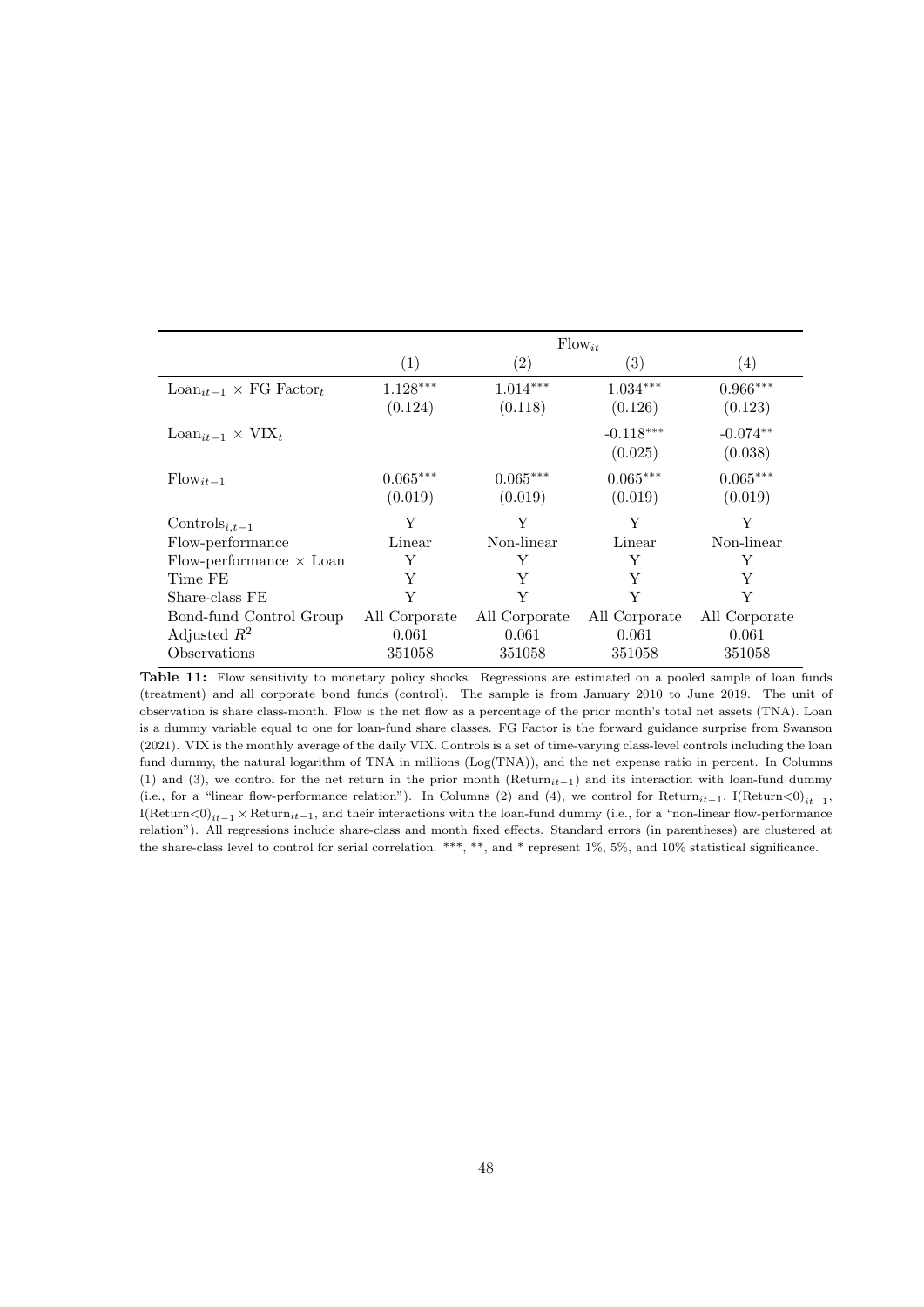|                                                           |                                  | $Flow_{it}$                      |                                  |                                  |
|-----------------------------------------------------------|----------------------------------|----------------------------------|----------------------------------|----------------------------------|
|                                                           | (1)                              | (2)                              | (3)                              | (4)                              |
| $\text{Loan}_{it-1} \times \text{FG Factor}_t$            | $0.864***$<br>(0.132)            | $0.829***$<br>(0.132)            | $0.803***$<br>(0.133)            | $0.777***$<br>(0.135)            |
| $\text{Loan}_{it-1} \times \text{FFR Factor}_{t}$         | $-3.577**$<br>(1.707)            | $-3.661**$<br>(1.737)            | $-3.572**$<br>(1.707)            | $-3.729**$<br>(1.751)            |
| $\text{Loan}_{it-1} \times \text{-LSAP Factor}_{t}$       | $1.222***$<br>(0.432)            | $0.780**$<br>(0.375)             | $1.074**$<br>(0.442)             | $0.777**$<br>(0.375)             |
| $\text{Loan}_{it-1} \times \text{VIX}_t$                  |                                  |                                  | $-0.109***$<br>(0.026)           | $-0.077**$<br>(0.038)            |
| $Flow_{it-1}$                                             | $0.065***$<br>(0.019)            | $0.065***$<br>(0.019)            | $0.065***$<br>(0.019)            | $0.065***$<br>(0.019)            |
| Controls <sub>i,t-1</sub>                                 | Y                                | Y                                | Y                                | Y                                |
| Flow-performance                                          | Linear                           | Non-linear                       | Linear                           | Non-linear                       |
| Flow-performance $\times$ Loan                            | Y                                | Y                                | Y                                | Y                                |
| Time FE                                                   | Y                                | Y                                | Y                                | Y                                |
| Share-class FE                                            | Y                                | Y                                | Y                                | Y                                |
| Bond-fund Control Group<br>Adjusted $R^2$<br>Observations | All Corporate<br>0.061<br>351058 | All Corporate<br>0.061<br>351058 | All Corporate<br>0.061<br>351058 | All Corporate<br>0.061<br>351058 |

Table 12: Flow sensitivity to monetary policy shocks. Regressions are estimated on a pooled sample of loan funds (treatment) and all corporate bond funds (control). The sample is from January 2010 to June 2019. The unit of observation is share class-month. Flow is the net flow as a percentage of the prior month's total net assets (TNA). Loan is a dummy variable equal to one for loan-fund share classes. FG Factor is the forward guidance surprise from Swanson (2021), FFR Factor is the fed funds rate surprise, and −LSAP Factor is the negative of the large scale asset purchase surprise. VIX is the monthly average of the daily VIX. Controls is a set of time-varying class-level controls including the loan fund dummy, the natural logarithm of TNA in millions (Log(TNA)), and the net expense ratio in percent. In Columns (1) and (3), we control for the net return in the prior month (Return<sub>it−1</sub>) and its interaction with loan-fund dummy (i.e., for a "linear flow-performance relation"). In Columns (2) and (4), we control for Return $_{it-1}$ , I(Return<0)<sub>it−1</sub>, I(Return<0)<sub>it−1</sub> × Return<sub>it−1</sub>, and their interactions with the loan-fund dummy (i.e., for a "non-linear flow-performance relation"). All regressions include share-class and month fixed effects. Standard errors (in parentheses) are clustered at the share-class level to control for serial correlation. \*\*\*, \*\*, and \* represent 1%, 5%, and 10% statistical significance.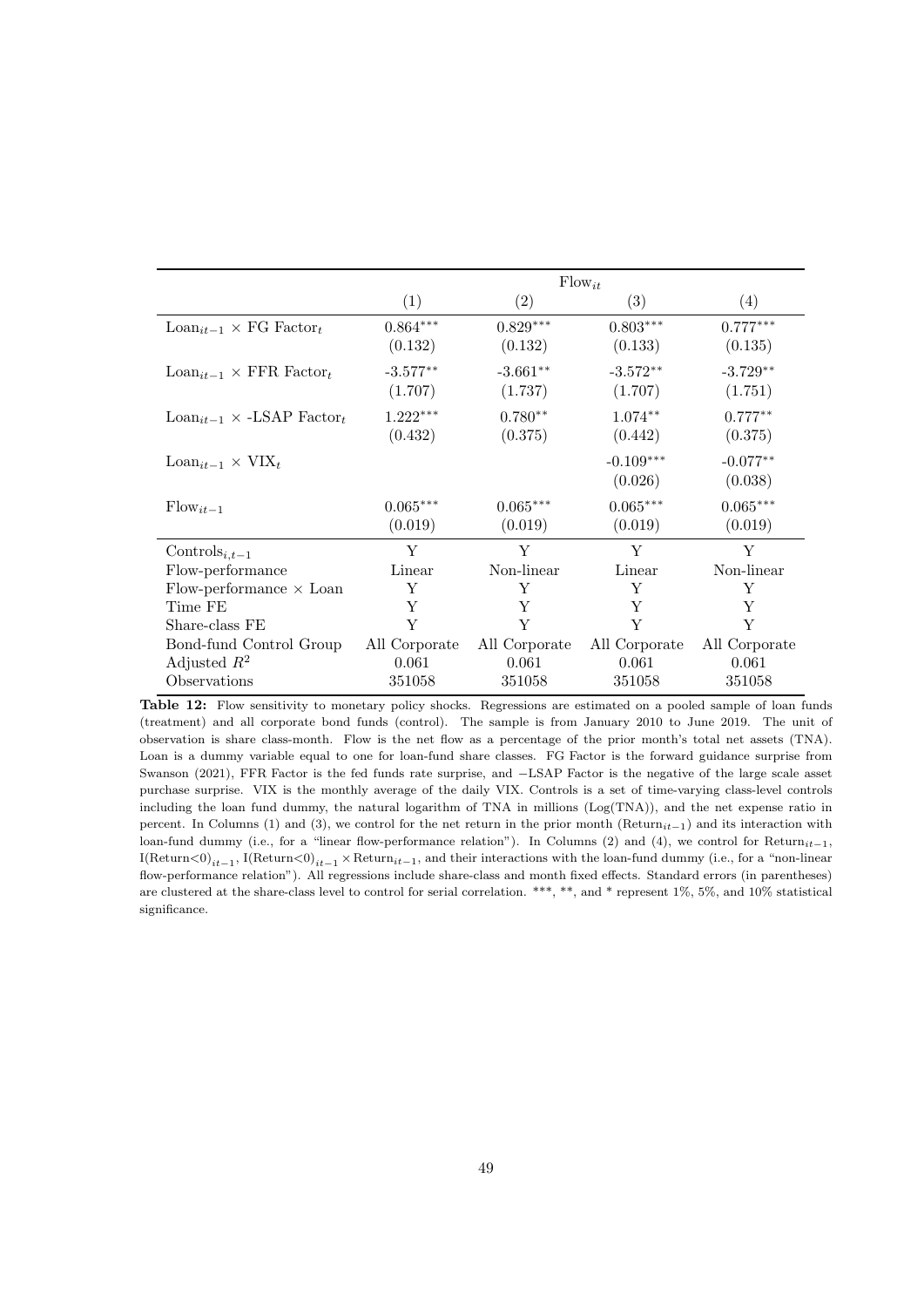|                                                  |                       | $Flow_{it}$           |                        |                       |
|--------------------------------------------------|-----------------------|-----------------------|------------------------|-----------------------|
|                                                  | (1)                   | (2)                   | (3)                    | (4)                   |
| FG Factor <sub>t</sub>                           | 0.047<br>(0.033)      | 0.040<br>(0.033)      | $0.109***$<br>(0.033)  | $0.127***$<br>(0.033) |
| $\text{Loan}_{it-1} \times \text{FG Factor}_{t}$ | $1.161***$<br>(0.125) | $1.085***$<br>(0.119) | $1.075***$<br>(0.127)  | $1.021***$<br>(0.125) |
| $VIX_t$                                          |                       |                       | $0.087***$<br>(0.006)  | $0.095***$<br>(0.007) |
| $\text{Loan}_{it-1} \times \text{VIX}_t$         |                       |                       | $-0.120***$<br>(0.025) | $-0.064*$<br>(0.038)  |
| $Flow_{it-1}$                                    | $0.072***$<br>(0.020) | $0.072***$<br>(0.020) | $0.071***$<br>(0.020)  | $0.071***$<br>(0.020) |
| Controls <sub>i,t-1</sub>                        | Y                     | Y                     | Y                      | Y                     |
| Flow-performance                                 | Linear                | Non-linear            | Linear                 | Non-linear            |
| Flow-performance $\times$ Loan                   | Y                     | Y                     | Y                      | Y                     |
| Time FE                                          | N                     | N                     | N                      | N                     |
| Share-class FE                                   | Y                     | Y                     | Y                      | Y                     |
| Bond-fund Control Group                          | All Corporate         | All Corporate         | All Corporate          | All Corporate         |
| Adjusted $R^2$                                   | 0.054                 | 0.055                 | 0.055                  | 0.055                 |
| Observations                                     | 351058                | 351058                | 351058                 | 351058                |

Table 13: Flow sensitivity to monetary policy shocks. Regressions are estimated on a pooled sample of loan funds (treatment) and all corporate bond funds (control). The sample is from January 2010 to June 2019. The unit of observation is share class-month. Flow is the net flow as a percentage of the prior month's total net assets (TNA). Loan is a dummy variable equal to one for loan-fund share classes. FG Factor is the forward guidance surprise from Swanson (2021). VIX is the monthly average of the daily VIX. Controls is a set of time-varying class-level controls including the loan fund dummy, the natural logarithm of TNA in millions (Log(TNA)), and the net expense ratio in percent. In Columns (1) and (3), we control for the net return in the prior month (Return<sub>it</sub> $-1$ ) and its interaction with loan-fund dummy (i.e., for a "linear flow-performance relation"). In Columns (2) and (4), we control for  $Return_{it-1}$ , I(Return<0)<sub>it−1</sub>, I(Return<0)<sub>it−1</sub> × Return<sub>it−1</sub>, and their interactions with the loan-fund dummy (i.e., for a "non-linear flow-performance relation"). All regressions include share-class fixed effects but no month fixed effects. Standard errors (in parentheses) are clustered at the share-class level to control for serial correlation. \*\*\*, \*\*, and \* represent 1%, 5%, and 10% statistical significance.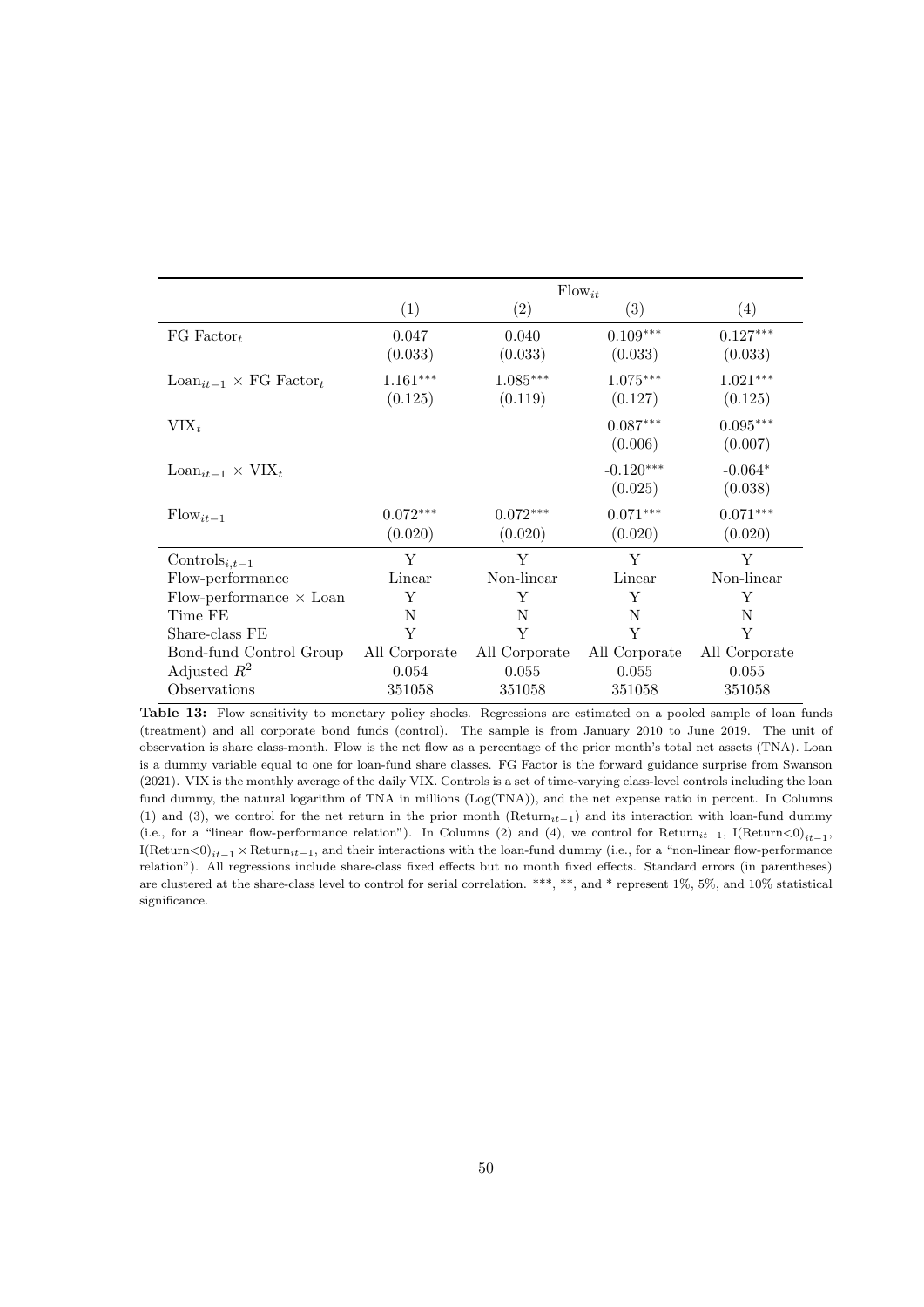|                                                          |                       |                       | $Flow_{it}$            |                        |
|----------------------------------------------------------|-----------------------|-----------------------|------------------------|------------------------|
|                                                          | (1)                   | (2)                   | (3)                    | (4)                    |
| $\text{Loan}_{it-1} \times \text{FG Factor}_{t}$         | $0.693***$<br>(0.163) | $0.622***$<br>(0.159) | $0.551***$<br>(0.157)  | $0.537***$<br>(0.156)  |
| Duration <sub>it-1</sub> $\times$ FG Factor <sub>t</sub> | $-0.049**$<br>(0.021) | $-0.049**$<br>(0.021) | $-0.049**$<br>(0.021)  | $-0.048**$<br>(0.021)  |
| $\text{Loan}_{it-1} \times \text{VIX}_t$                 |                       |                       | $-0.176***$<br>(0.029) | $-0.153***$<br>(0.028) |
| $Flow_{it-1}$                                            | $0.078**$<br>(0.033)  | $0.078**$<br>(0.033)  | $0.078**$<br>(0.033)   | $0.078**$<br>(0.033)   |
| Controls $_{i,t-1}$                                      | Y                     | Y                     | Y                      | Y                      |
| Flow-performance                                         | Linear                | Non-linear            | Linear                 | Non-linear             |
| Flow-performance $\times$ Loan                           | Y                     | Y                     | Y                      | Y                      |
| Time FE                                                  | Y                     | Y                     | Y                      | Y                      |
| Share-class FE                                           | Y                     | Y                     | Y                      | Y                      |
| Bond-fund Control Group                                  | All Corporate         | All Corporate         | All Corporate          | All Corporate          |
| Adjusted $R^2$                                           | 0.095                 | 0.095                 | 0.095                  | 0.096                  |
| Observations                                             | 204307                | 204307                | 204307                 | 204307                 |

Table 14: Flow sensitivity to monetary policy shocks. Regressions are estimated on a pooled sample of loan funds (treatment) and all corporate bond funds (control). The sample is from January 2010 to June 2019. The unit of observation is share class-month. Flow is the net flow as a percentage of the prior month's total net assets (TNA). Loan is a dummy variable equal to one for loan-fund share classes. FG Factor is the forward guidance surprise from Swanson (2021). Duration is the portfolio duration in years. VIX is the monthly average of the daily VIX. Controls is a set of time-varying class-level controls including the loan fund dummy, the natural logarithm of TNA in millions (Log(TNA)), the net expense ratio in percent, and the portfolio duration in years (Duration). In Columns (1) and (3), we control for the net return in the prior month ( $Return_{it-1}$ ) and its interaction with loan-fund dummy (i.e., for a "linear flow-performance relation"). In Columns (2) and (4), we control for  $Return_{it-1}$ , I(Return $< 0$ <sub>it−1</sub>, I(Return $< 0$ <sub>it−1</sub> × Return<sub>it−1</sub>, and their interactions with the loan-fund dummy (i.e., for a "non-linear flow-performance relation"). All regressions include share-class and month fixed effects. Standard errors (in parentheses) are clustered at the share-class level to control for serial correlation. \*\*\*, \*\*, and \* represent 1\%, 5\%, and 10\% statistical significance.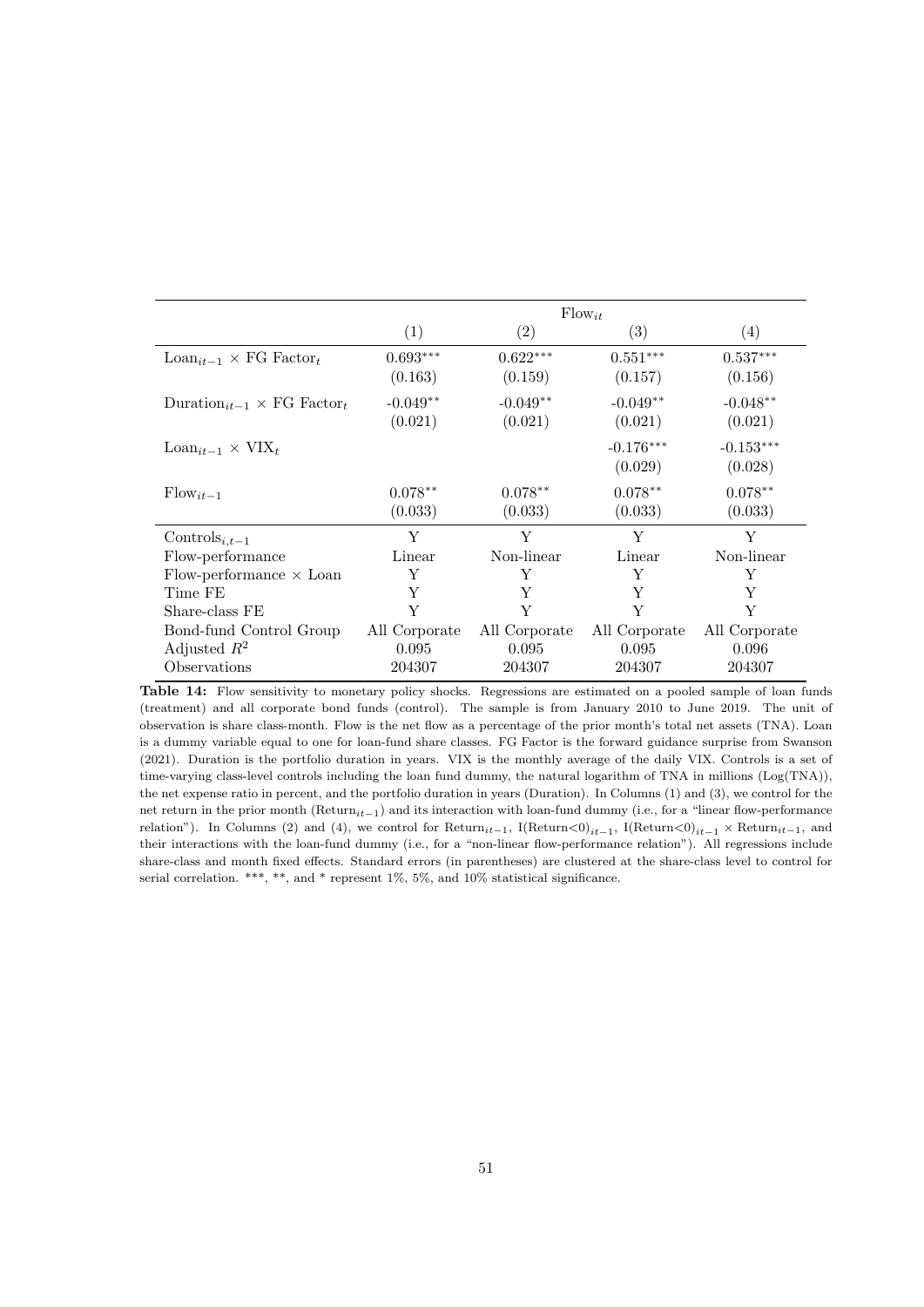|                                                      |                       |                       | $Flow_{it}$            |                       |
|------------------------------------------------------|-----------------------|-----------------------|------------------------|-----------------------|
|                                                      | (1)                   | (2)                   | (3)                    | (4)                   |
| $\text{Loan}_{it-1} \times \text{FG Factor}_{t} > 0$ | $-0.194$<br>(0.495)   | $-0.122$<br>(0.470)   | $-0.297$<br>(0.491)    | $-0.210$<br>(0.445)   |
| $\text{Loan}_{it-1} \times \text{FG Factor}_{t} < 0$ | $1.856***$<br>(0.331) | $1.647***$<br>(0.287) | $1.767***$<br>(0.335)  | $1.615***$<br>(0.296) |
| $\text{Loan}_{it-1} \times \text{VIX}_t$             |                       |                       | $-0.119***$<br>(0.025) | $-0.079**$<br>(0.036) |
| $Flow_{it-1}$                                        | $0.065***$<br>(0.019) | $0.065***$<br>(0.019) | $0.065***$<br>(0.019)  | $0.065***$<br>(0.019) |
| Controls <sub>i,t-1</sub>                            | Y                     | Y                     | Y                      | Y                     |
| Flow-performance                                     | Linear                | Non-linear            | Linear                 | Non-linear            |
| Flow-performance $\times$ Loan                       | Y                     | Y                     | Y                      | Y                     |
| Time FE                                              | Y                     | Y                     | Y                      | Y                     |
| Share-class FE                                       | Y                     | Y                     | Y                      | Y                     |
| Bond-fund Control Group                              | All Corporate         | All Corporate         | All Corporate          | All Corporate         |
| Adjusted $R^2$                                       | 0.061                 | 0.061                 | 0.061                  | 0.061                 |
| Observations                                         | 351058                | 351058                | 351058                 | 351058                |

Table 15: Flow sensitivity to monetary policy shocks. Regressions are estimated on a pooled sample of loan funds (treatment) and all corporate bond funds (control). The sample is from January 2010 to June 2019. The unit of observation is share class-month. Flow is the net flow as a percentage of the prior month's total net assets (TNA). Loan is a dummy variable equal to one for loan-fund share classes. FG Factor  $> 0$  is equal to the positive part of the forward guidance surprise from Swanson (2021), and FG Factor < 0 is equal to its negative part. VIX is the monthly average of the daily VIX. Controls is a set of time-varying class-level controls including the loan fund dummy, the natural logarithm of TNA in millions (Log(TNA)), and the net expense ratio in percent. In Columns (1) and (3), we control for the net return in the prior month (Return<sub>it</sub><sub>-1</sub>) and its interaction with loan-fund dummy (i.e., for a "linear flow-performance relation"). In Columns (2) and (4), we control for Return<sub>it−1</sub>, I(Return<0)<sub>it−1</sub>, I(Return<0)<sub>it−1</sub> × Return<sub>it−1</sub>, and their interactions with the loan-fund dummy (i.e., for a "non-linear flow-performance relation"). All regressions include share-class and month fixed effects. Standard errors (in parentheses) are clustered at the share-class level to control for serial correlation. \*\*\*, \*\*, and \* represent 1%, 5%, and 10% statistical significance.